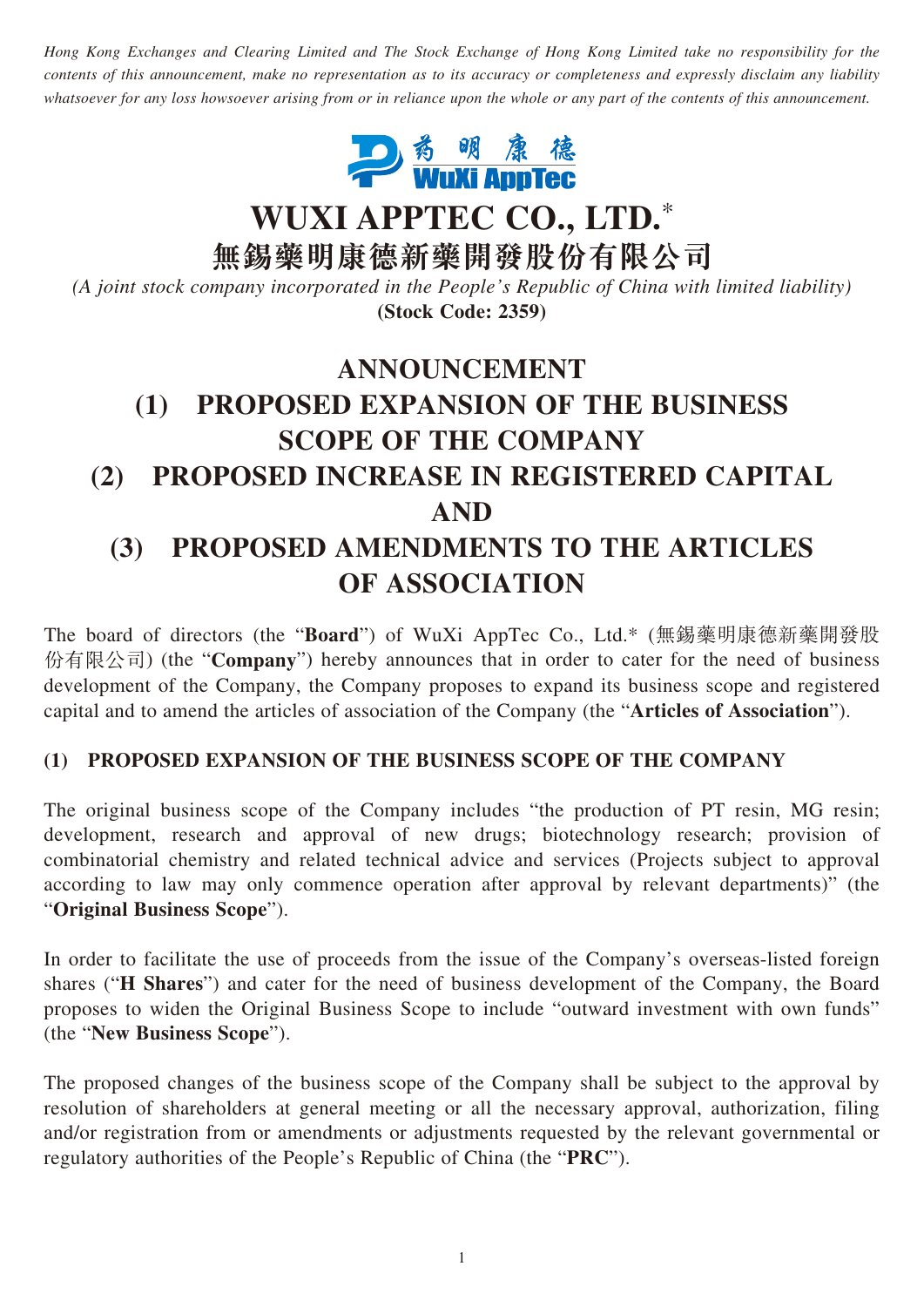### **(2) PROPOSED INCREASE IN REGISTERED CAPITAL**

As approved by the China Securities Regulatory Commission on November 6, 2018, the Company issued 116,474,200 H Shares and over-allotted 5,321,200 H Shares under the Company's global offering on The Stock Exchange of Hong Kong Limited (the "**Hong Kong Stock Exchange**"). The H Shares were listed on the Hong Kong Stock Exchange on December 13, 2018 and January 9, 2019, respectively.

As a result of the above issue of H Shares, the Board proposes to change the Company's registered capital from RMB1,041,985,556 divided into 1,041,985,556 shares to RMB1,170,062,286 divided into 1,170,062,286 shares.

The proposed changes in registered capital shall be subject to the approval by resolution of shareholders at general meeting or all the necessary approval, authorization, filing and/or registration from the relevant governmental or regulatory authorities of the PRC.

## **(3) PROPOSED AMENDMENTS TO THE ARTICLES OF ASSOCIATION**

In light of the issue of H Shares which are listed on the Hong Kong Stock Exchange and the changes in the business scope and registered capital of the Company and in compliance with the latest applicable laws and regulations of the PRC, the Board proposes to rename the Articles of Association from "Articles of Association of WuXi AppTec Co., Ltd. (Draft) (《無錫藥明康德 新藥開發股份有限公司章程(草案)》)" to "Articles of Association of WuXi AppTec Co., Ltd. (《無錫藥明康德新藥開發股份有限公司章程》)" and to make amendments to the Articles of Association as follows:

| <b>Original Articles</b>                                                                                                                                                                                                                                                                                                           | <b>Amended Articles</b>                                                                                                                                                                                                                                                                                                                                                                                                                                                                                   |
|------------------------------------------------------------------------------------------------------------------------------------------------------------------------------------------------------------------------------------------------------------------------------------------------------------------------------------|-----------------------------------------------------------------------------------------------------------------------------------------------------------------------------------------------------------------------------------------------------------------------------------------------------------------------------------------------------------------------------------------------------------------------------------------------------------------------------------------------------------|
| <b>Article 3</b> On April 13, 2018, the Company was<br>approved by the China Securities Regulatory<br>Commission (hereinafter referred to as the<br>"CSRC") to issue $104,198,556$ shares of RMB<br>ordinary shares to the public for the first time.<br>On May 8, 2018, the Company was listed on<br>the Shanghai Stock Exchange. | <b>Article 3</b> On April 13, 2018, the Company was<br>approved by the China Securities Regulatory<br>Commission (hereinafter referred to as the<br>"CSRC") to issue $104,198,556$ shares of RMB<br>ordinary shares to the public for the first time.<br>On May 8, 2018, the Company was listed on<br>the Shanghai Stock Exchange.                                                                                                                                                                        |
| On [.], the Company was approved by CSRC<br>to issue [•] shares of overseas listed foreign<br>shares in Hong Kong (hereinafter referred to<br>as "H-shares"). The H-shares were listed on<br>The Stock Exchange of Hong Kong Limited<br>(hereinafter referred to as "HKEX") on $\lceil \cdot \rceil$ .                             | On $\left\{\rightarrow\right\}$ November 6, 2018, the Company was<br>approved by CSRC to issue $\rightarrow$ 116,474,200<br>shares of overseas listed foreign shares in Hong<br>Kong (hereinafter referred to as "H-shares")<br>under the Global Offering and over-allotted<br>5,321,200 H-shares. The H-shares<br>were<br>listed on The Stock Exchange of Hong Kong<br>Limited (hereinafter referred to as "HKEX")<br>on December 13, 2018 and January 9, 2019,<br>respectively $\left[\bullet\right]$ . |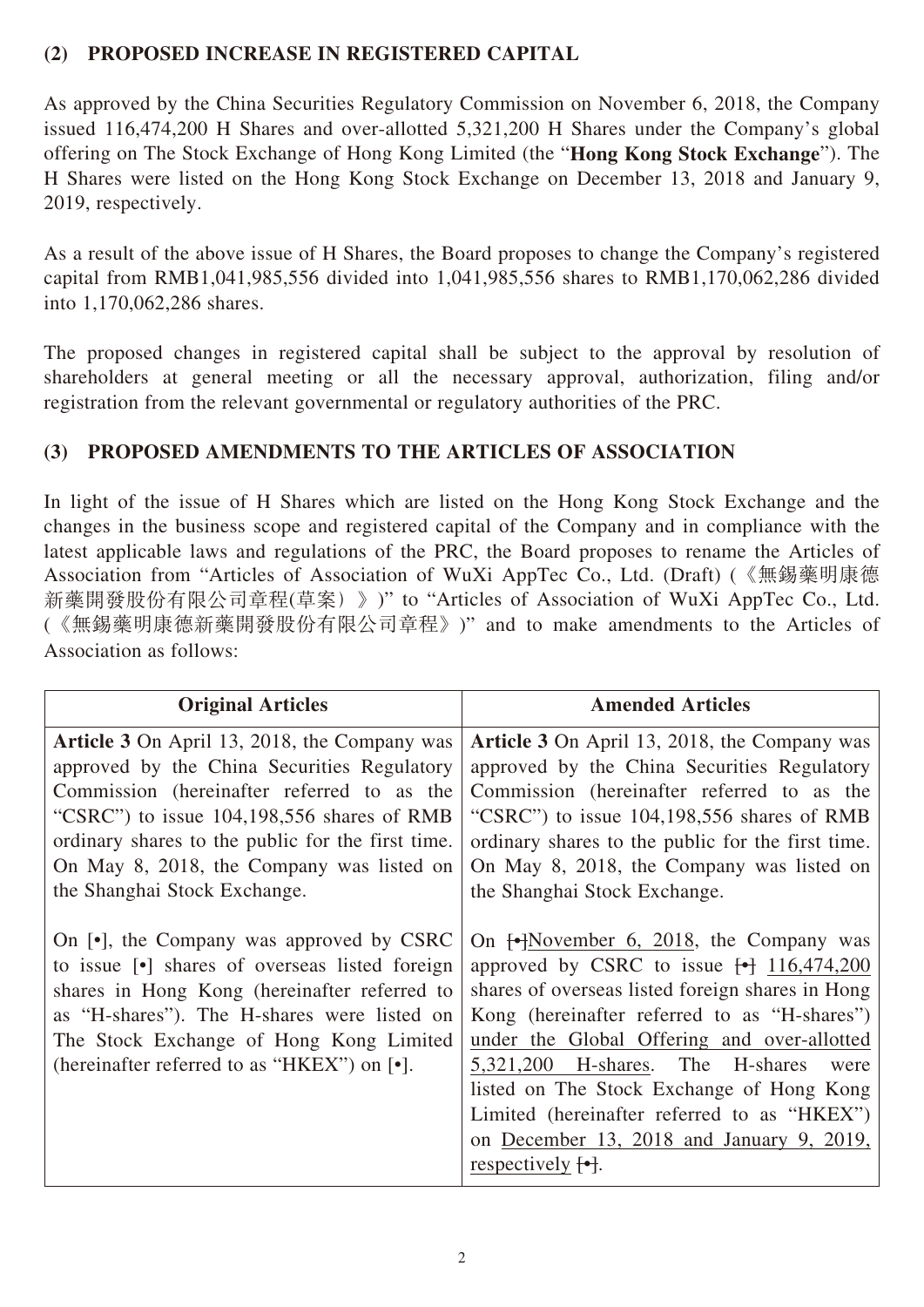| <b>Original Articles</b>                                                                                                                                                                                                                                                                                                                                                                                                                                                                                                                       | <b>Amended Articles</b>                                                                                                                                                                                                                                                                                                                                                                                                                                                                                                                                                                                                                                                                                              |
|------------------------------------------------------------------------------------------------------------------------------------------------------------------------------------------------------------------------------------------------------------------------------------------------------------------------------------------------------------------------------------------------------------------------------------------------------------------------------------------------------------------------------------------------|----------------------------------------------------------------------------------------------------------------------------------------------------------------------------------------------------------------------------------------------------------------------------------------------------------------------------------------------------------------------------------------------------------------------------------------------------------------------------------------------------------------------------------------------------------------------------------------------------------------------------------------------------------------------------------------------------------------------|
| <b>Article 6</b> The registered capital of the<br>Company is RMB[ $\bullet$ ].                                                                                                                                                                                                                                                                                                                                                                                                                                                                 | Article 6 The registered capital<br>of<br>the<br>Company is RMB <sup>[•</sup> ]1,170,062,286.                                                                                                                                                                                                                                                                                                                                                                                                                                                                                                                                                                                                                        |
| Article 15 The Company's business scope<br>registered according to law: production of PT<br>resin, MG resin; development, research and<br>approval of new drugs; biotechnology research;<br>provision of combinatorial chemistry and<br>related technical advice and services. (Projects<br>subject to approval according to law may only<br>commence operation after approval by relevant<br>departments)                                                                                                                                     | Article 15 The Company's business scope<br>registered according to law: production of<br>PT resin, MG resin; development, research<br>and approval of new drugs; biotechnology<br>research; provision of combinatorial chemistry<br>and related technical advice and services;<br>outward investment with own funds. (Projects<br>subject to approval according to law may only<br>commence operation after approval by relevant<br>departments)                                                                                                                                                                                                                                                                     |
| Article 23 After establishment, the Company<br>issued for the first time 104,198,556 domestic<br>shares to domestic investors and other qualified<br>investors upon approval of CSRC. After the<br>abovementioned issuance, the total number of<br>shares of the Company is 1,041,985,556, all<br>being Renminbi ordinary shares.                                                                                                                                                                                                              | <b>Article 23</b> After establishment, the Company<br>issued for the first time 104,198,556 domestic<br>shares to domestic investors and other qualified<br>investors upon approval of CSRC. After the<br>abovementioned issuance, the total number of<br>shares of the Company is 1,041,985,556, all<br>being Renminbi ordinary shares.                                                                                                                                                                                                                                                                                                                                                                             |
| The Company issued [ $\bullet$ ] H-shares to overseas<br>investors in [ $\bullet$ ] upon approval of CSRC. After<br>the abovementioned issuance, the total number<br>of shares of the Company is [.], all being<br>ordinary shares, including [•] shares held by<br>shareholders of domestically listed domestic<br>shares, accounting for about [.]% of the total<br>share capital of the Company; [.] shares held<br>by H-share shareholders, accounting for about<br>$\lbrack \bullet \rbrack$ % of the total share capital of the Company. | The Company issued $\frac{\text{-}121,795,400}{\text{-}121,795,400}$ H-shares<br>to overseas investors in $\frac{1-2018}{2018}$ upon approval<br>of CSRC. After the abovementioned issuance,<br>the total number of shares of the Company is<br>$1,170,062,286$ [ $\bullet$ ], all being ordinary shares,<br>including $\begin{bmatrix} -1.048, 266, 886 \end{bmatrix}$ shares held by<br>shareholders of domestically listed domestic<br>accounting for about<br>shares,<br>$\leftarrow$ 89.59%<br>of the total share capital of the Company;<br>shares<br>$\leftarrow$ 121,795,400<br>held<br>by<br>H-share<br>shareholders, accounting for about $\frac{+10.41}{8}$ of<br>the total share capital of the Company. |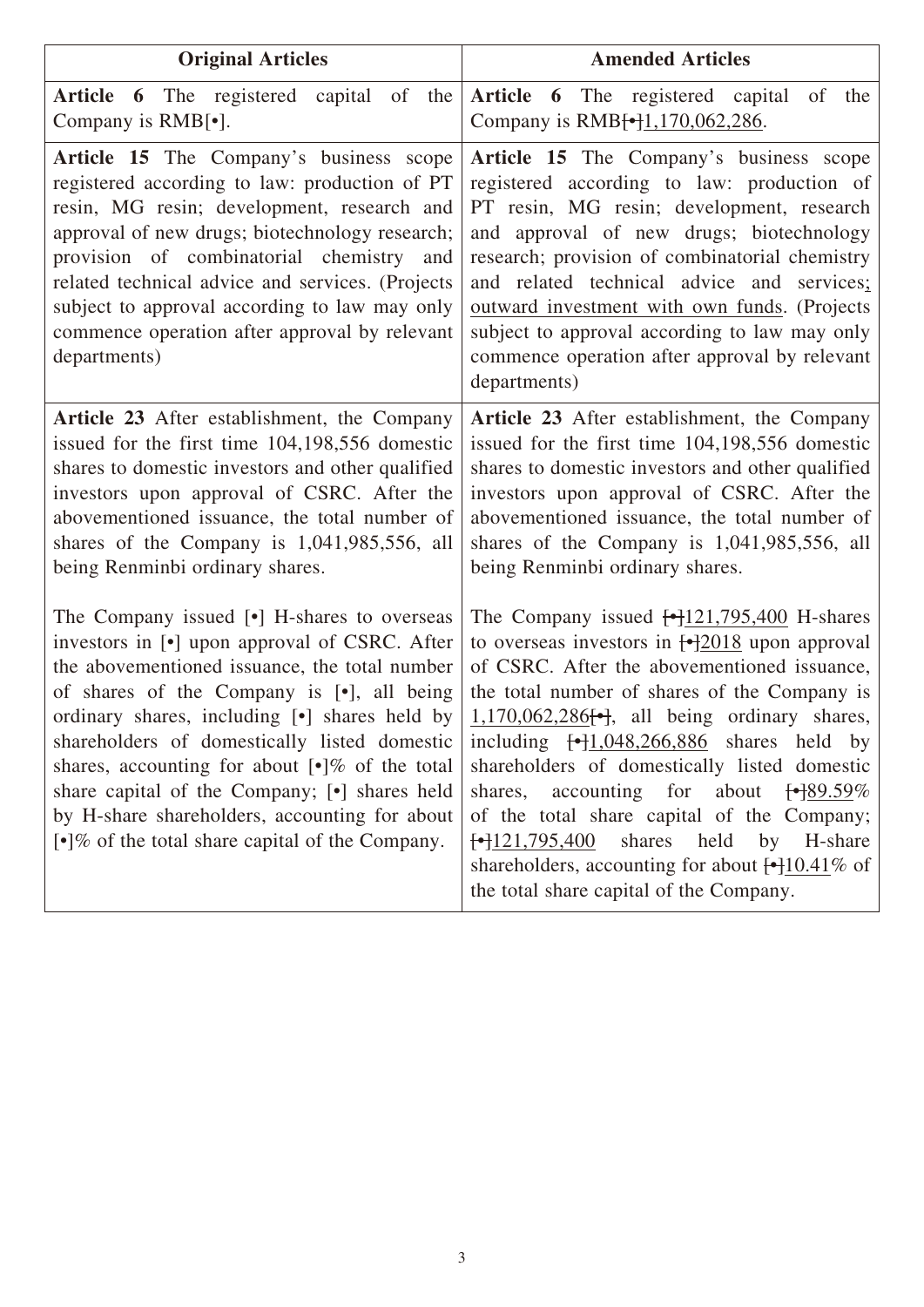|               | <b>Original Articles</b>                                                                                                                                                                                                                                                                                                                                  |                                                                                                                                                                                                                                                                                                                                                    | <b>Amended Articles</b>                                                                                                                                                                                            |
|---------------|-----------------------------------------------------------------------------------------------------------------------------------------------------------------------------------------------------------------------------------------------------------------------------------------------------------------------------------------------------------|----------------------------------------------------------------------------------------------------------------------------------------------------------------------------------------------------------------------------------------------------------------------------------------------------------------------------------------------------|--------------------------------------------------------------------------------------------------------------------------------------------------------------------------------------------------------------------|
|               | <b>Article 29</b> The Company may acquire shares<br>of the Company in accordance with the laws,<br>administrative regulations, departmental rules,<br>normative documents and the listing rules<br>of the stock exchange in the place where<br>the stocks of the Company are listed and<br>the Articles of Association in the following<br>circumstances: | Article 29 The Company may acquire shares<br>of the Company in accordance with the laws,<br>administrative regulations, departmental rules,<br>normative documents and the listing rules<br>of the stock exchange in the place where<br>the stocks of the Company are listed and<br>the Articles of Association in the following<br>circumstances: |                                                                                                                                                                                                                    |
| (I)           | to decrease the registered capital of the<br>Company;                                                                                                                                                                                                                                                                                                     | (I)                                                                                                                                                                                                                                                                                                                                                | to decrease the registered capital of the<br>Company;                                                                                                                                                              |
| (II)          | to merge with another company holding<br>shares of the Company;                                                                                                                                                                                                                                                                                           | (II)                                                                                                                                                                                                                                                                                                                                               | to merge with another company holding<br>shares of the Company;                                                                                                                                                    |
| (III)<br>(IV) | award the employees<br>of<br>the<br>to<br>Company with shares;<br>It is requested by any shareholder                                                                                                                                                                                                                                                      | (III)                                                                                                                                                                                                                                                                                                                                              | to award the employees of the Company<br>with shares issue shares under employee<br>stock ownership plan or<br>as share<br>incentives;                                                                             |
|               | to purchase his shares because<br>this<br>shareholder raises objection to<br>the<br>company's resolution on merger<br><b>or</b><br>split-up made at a general meeting of<br>shareholders; or                                                                                                                                                              | (IV)                                                                                                                                                                                                                                                                                                                                               | It is requested by any shareholder<br>to purchase his shares because<br>this<br>shareholder raises objection to<br>the<br>company's resolution on merger<br><sub>or</sub><br>split-up made at a general meeting of |
| (V)           | Other circumstances permitted in laws<br>or administrative regulations.                                                                                                                                                                                                                                                                                   | (V)                                                                                                                                                                                                                                                                                                                                                | shareholders; or<br>to satisfy the conversion of those                                                                                                                                                             |
| Company.      | Except for the above, the Company does not<br>carry out activities to buy or sell shares of the                                                                                                                                                                                                                                                           |                                                                                                                                                                                                                                                                                                                                                    | corporate bonds convertible into shares<br>issued by the Company with shares;                                                                                                                                      |
|               |                                                                                                                                                                                                                                                                                                                                                           | (VI)                                                                                                                                                                                                                                                                                                                                               | to safeguard corporate value and the<br>interests of the shareholders<br>as the<br>Company deems necessary;                                                                                                        |
|               |                                                                                                                                                                                                                                                                                                                                                           |                                                                                                                                                                                                                                                                                                                                                    | $(\forall)(\forall)$ Other circumstances permitted in laws<br>or administrative regulations.                                                                                                                       |
|               |                                                                                                                                                                                                                                                                                                                                                           | Company.                                                                                                                                                                                                                                                                                                                                           | Except for the above, the Company does not<br>carry out activities to buy or sell shares of the                                                                                                                    |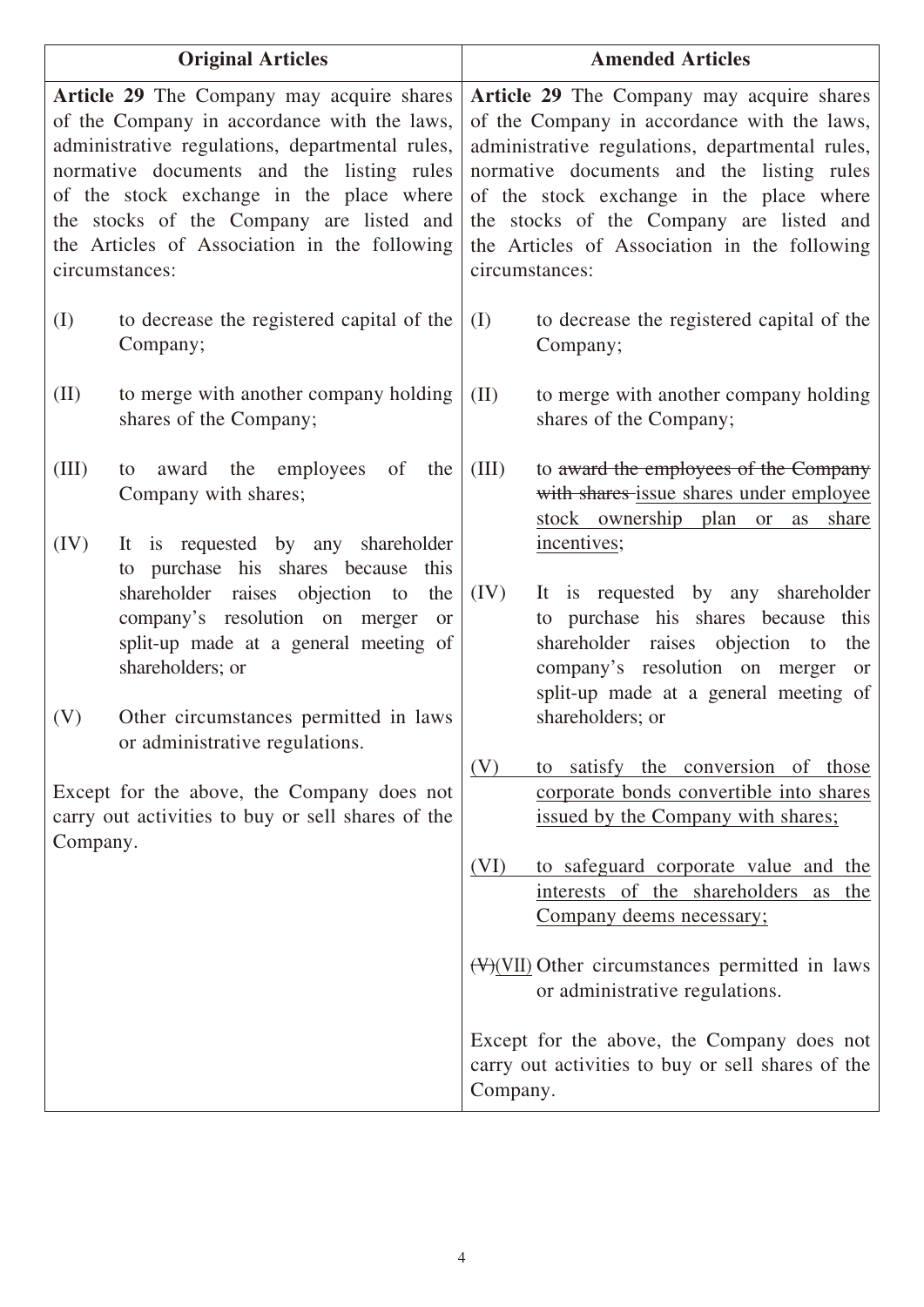| <b>Original Articles</b> |                                                                                                                                                                      | <b>Amended Articles</b>                                                                                                                                           |                                                                                                                                                                                                 |
|--------------------------|----------------------------------------------------------------------------------------------------------------------------------------------------------------------|-------------------------------------------------------------------------------------------------------------------------------------------------------------------|-------------------------------------------------------------------------------------------------------------------------------------------------------------------------------------------------|
|                          | Article 30 The Company may choose one of<br>the following ways to acquire the shares of the<br>Company upon approval of relevant competent<br>national authority:    | Article 30 The Company may choose one of<br>the following ways to acquire the shares of the<br>Company upon approval of relevant competent<br>national authority: |                                                                                                                                                                                                 |
| (I)                      | to repurchase on the stock exchange by<br>means of open trading;                                                                                                     | (I)                                                                                                                                                               | to repurchase on the stock exchange by<br>means of open trading;                                                                                                                                |
| (II)                     | to issue a repurchase offer to all<br>shareholders at a same ratio;                                                                                                  | (II)                                                                                                                                                              | to issue a repurchase offer to all<br>shareholders at a same ratio;                                                                                                                             |
| (III)                    | to repurchase outside stock exchange in<br>form of agreement;                                                                                                        | (III)                                                                                                                                                             | to repurchase outside stock exchange in<br>form of agreement;                                                                                                                                   |
| (IV)                     | methods specified in laws<br>other<br>and regulations and accepted by the<br>securities regulatory authority of the<br>State Council and other regulatory<br>bodies. | (IV)                                                                                                                                                              | methods<br>specified in<br>other<br>laws<br>and regulations and accepted by the<br>securities regulatory authority of the<br>State Council and other regulatory<br>bodies.                      |
|                          |                                                                                                                                                                      |                                                                                                                                                                   | If the Company acquires its corporate shares<br>in accordance with Article 29 (III), (V) and<br>(VI) of the Articles of Association, it shall be<br>conducted through open centralized trading. |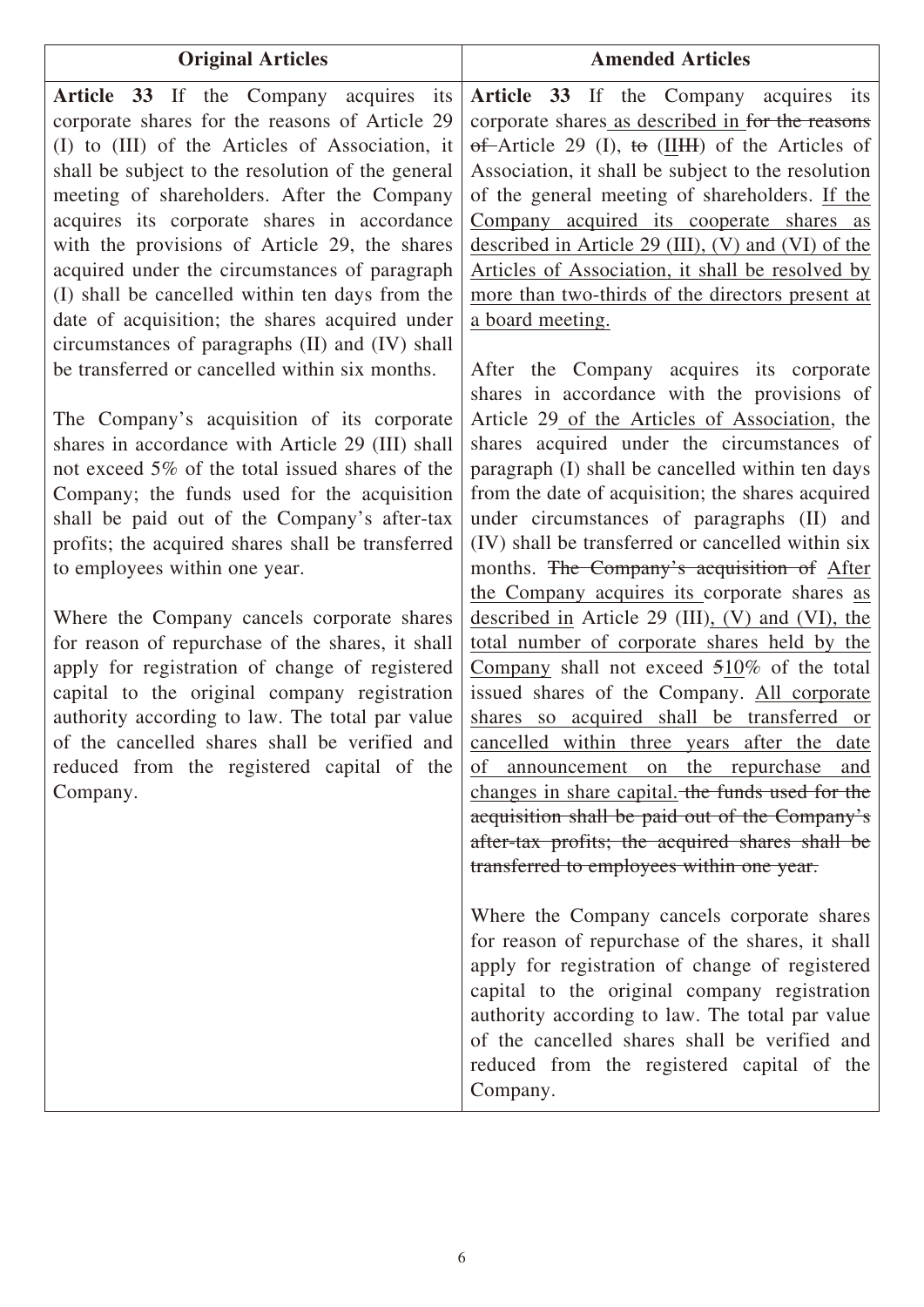| <b>Original Articles</b>                                                                                                                                                                                                                                                                                                                                                                                                                                        | <b>Amended Articles</b>                                                                                                                                                                                                                                                                                                                                                                                                                                                                                                                                                                                          |
|-----------------------------------------------------------------------------------------------------------------------------------------------------------------------------------------------------------------------------------------------------------------------------------------------------------------------------------------------------------------------------------------------------------------------------------------------------------------|------------------------------------------------------------------------------------------------------------------------------------------------------------------------------------------------------------------------------------------------------------------------------------------------------------------------------------------------------------------------------------------------------------------------------------------------------------------------------------------------------------------------------------------------------------------------------------------------------------------|
| <b>Article 56</b> The shareholders of the Company<br>are the people who hold shares of the Company<br>according to law and their names are registered<br>in the register of shareholders.                                                                                                                                                                                                                                                                       | Article 56 The shareholders of the Company<br>are the people who hold shares of the Company<br>according to law and their names are registered<br>in the register of shareholders.                                                                                                                                                                                                                                                                                                                                                                                                                               |
| The shareholders enjoy rights and fulfill<br>obligations as per the class and proportion<br>of the shares they hold; the same class of<br>shares represent the same rights and the same<br>obligations.                                                                                                                                                                                                                                                         | The shareholders enjoy rights and fulfill<br>obligations as per the class and proportion<br>of the shares they hold; the same class of<br>shares represent the same rights and the same<br>obligations.                                                                                                                                                                                                                                                                                                                                                                                                          |
|                                                                                                                                                                                                                                                                                                                                                                                                                                                                 | The Articles of Association and the resolutions<br>of the general meeting or the board meeting<br>shall<br>be<br>in compliance with<br>laws<br>and<br>regulations and shall not deprive or restrict<br>any legal rights of shareholders. The corporate<br>governance of the Company shall focus on the<br>protection of the interests of the shareholders<br>and legitimate rights of medium and minority<br>shareholders.                                                                                                                                                                                       |
| Article 59 If any shareholder proposes to<br>inspect the relevant information mentioned in<br>the preceding article or asks for information,<br>the said shareholder shall provide the Company<br>with written documents bearing evidence of<br>the class and number of shares held by the said<br>shareholder, and the Company will provide the<br>information as required by the said shareholder<br>upon verification of the said shareholder's<br>identity. | <b>Article 59</b> If any shareholder proposes to<br>inspect the relevant information mentioned in<br>the preceding article or asks for information,<br>the said shareholder shall provide the Company<br>with written documents bearing evidence of<br>the class and number of shares held by the said<br>shareholder, and the Company will provide the<br>information as required by the said shareholder<br>upon verification of the said shareholder's<br>identity.<br>Company shall establish effective<br>The<br>channels of communication with shareholders<br>and safeguard the rights of shareholders to |
|                                                                                                                                                                                                                                                                                                                                                                                                                                                                 | acknowledge, participate in decision-making of<br>and supervise major events of the Company.                                                                                                                                                                                                                                                                                                                                                                                                                                                                                                                     |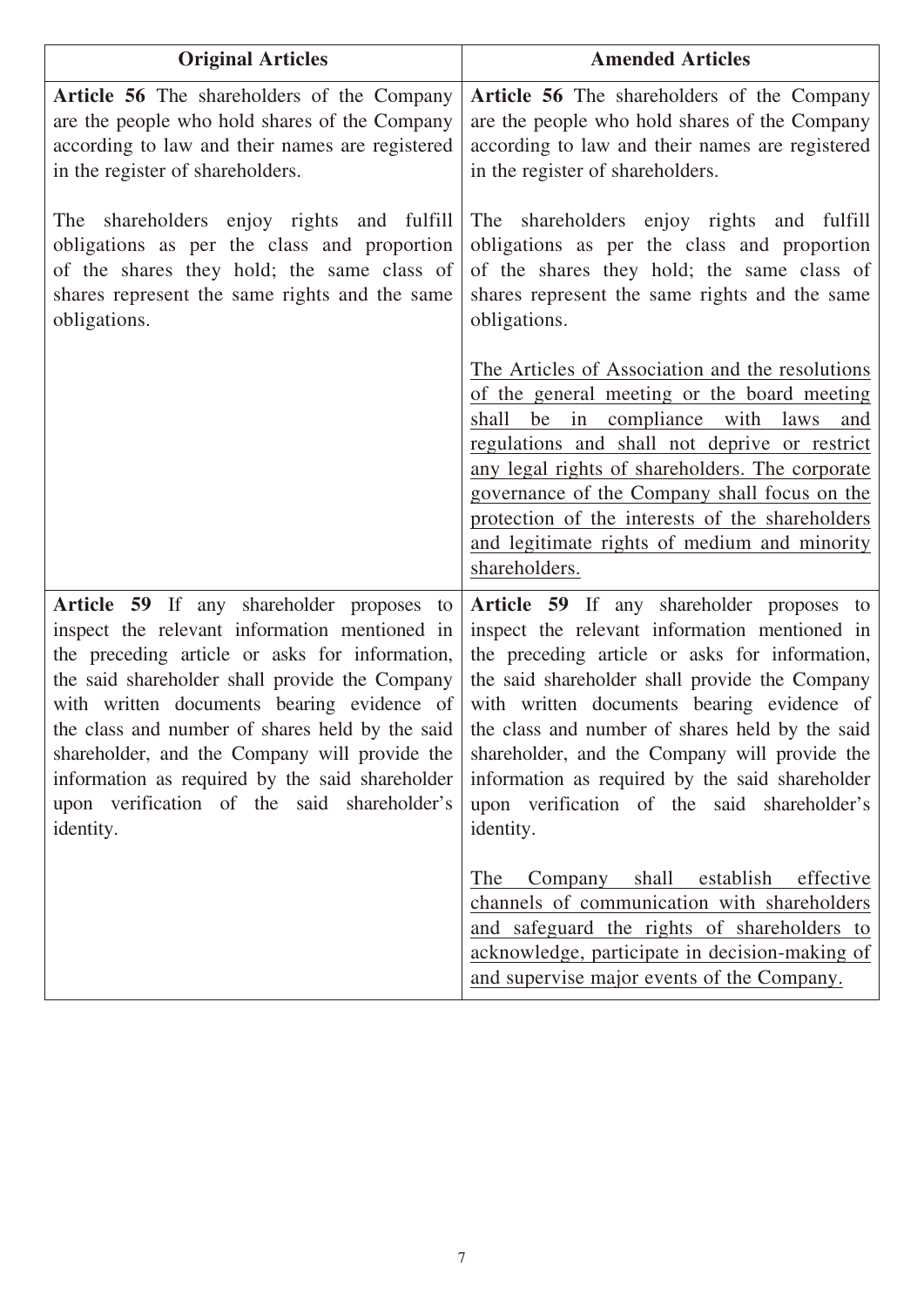| <b>Original Articles</b> |                                                                                                                                                                                           | <b>Amended Articles</b> |                                                                                                                                                                                           |  |
|--------------------------|-------------------------------------------------------------------------------------------------------------------------------------------------------------------------------------------|-------------------------|-------------------------------------------------------------------------------------------------------------------------------------------------------------------------------------------|--|
|                          | Article 67 The general meeting shall be the<br>organ of authority of the Company and shall<br>exercise the following functions and powers<br>according to the laws:                       |                         | Article 67 The general meeting shall be the<br>organ of authority of the Company and shall<br>exercise the following functions and powers<br>according to the laws:                       |  |
| (I)                      | to decide on the Company's business<br>policy and investment plans;                                                                                                                       | (I)                     | to decide on the Company's business<br>policy and investment plans;                                                                                                                       |  |
| (II)                     | to elect and replace directors<br>and<br>supervisors who are<br>not<br>employee<br>representatives,<br>determine<br>and<br>the<br>remunerations<br>of<br>directors<br>and<br>supervisors; | (II)                    | to elect and replace directors<br>and<br>supervisors who are<br>employee<br>not<br>representatives,<br>determine<br>and<br>the<br>remunerations<br>of<br>directors<br>and<br>supervisors; |  |
| (III)                    | to consider and approve the reports of<br>the Board;                                                                                                                                      | (III)                   | to consider and approve the reports of<br>the Board;                                                                                                                                      |  |
| (IV)                     | to consider and approve the reports of<br>the Supervisory Committee;                                                                                                                      | (IV)                    | to consider and approve the reports of<br>the Supervisory Committee;                                                                                                                      |  |
| (V)                      | to consider and approve the Company's<br>annual financial budgets, final accounts<br>and annual reports;                                                                                  | (V)                     | to consider and approve the Company's<br>annual financial budgets, final accounts<br>and annual reports;                                                                                  |  |
| (VI)                     | to consider and approve the Company's<br>distribution plan<br>profit<br>and<br>loss<br>recovery plan;                                                                                     | (VI)                    | to consider and approve the Company's<br>distribution<br>profit<br>plan<br>and<br>loss<br>recovery plan;                                                                                  |  |
| (VII)                    | to resolve on increase or decrease of the<br>registered capital of the Company;                                                                                                           | (VII)                   | to resolve on increase or decrease of the<br>registered capital of the Company;                                                                                                           |  |
| (VIII)                   | to resolve on issuance of corporate<br>bonds and other securities and listing;                                                                                                            | (VIII)                  | to resolve on issuance of corporate<br>bonds and other securities and listing;                                                                                                            |  |
| (IX)                     | to resolve on the merger, division,<br>dissolution, liquidation or transformation<br>of corporate form of the Company;                                                                    | (IX)                    | to resolve on the merger, division,<br>dissolution, liquidation or transformation<br>of corporate form of the Company;                                                                    |  |
| (X)                      | to amend the Articles of Association;                                                                                                                                                     | (X)                     | to amend the Articles of Association;                                                                                                                                                     |  |
| (XI)                     | to resolve on appointment, dismissal or<br>no further appointment of the Company's<br>accounting firm;                                                                                    | (XI)                    | to resolve on appointment, dismissal or<br>no further appointment of the Company's<br>accounting firm;                                                                                    |  |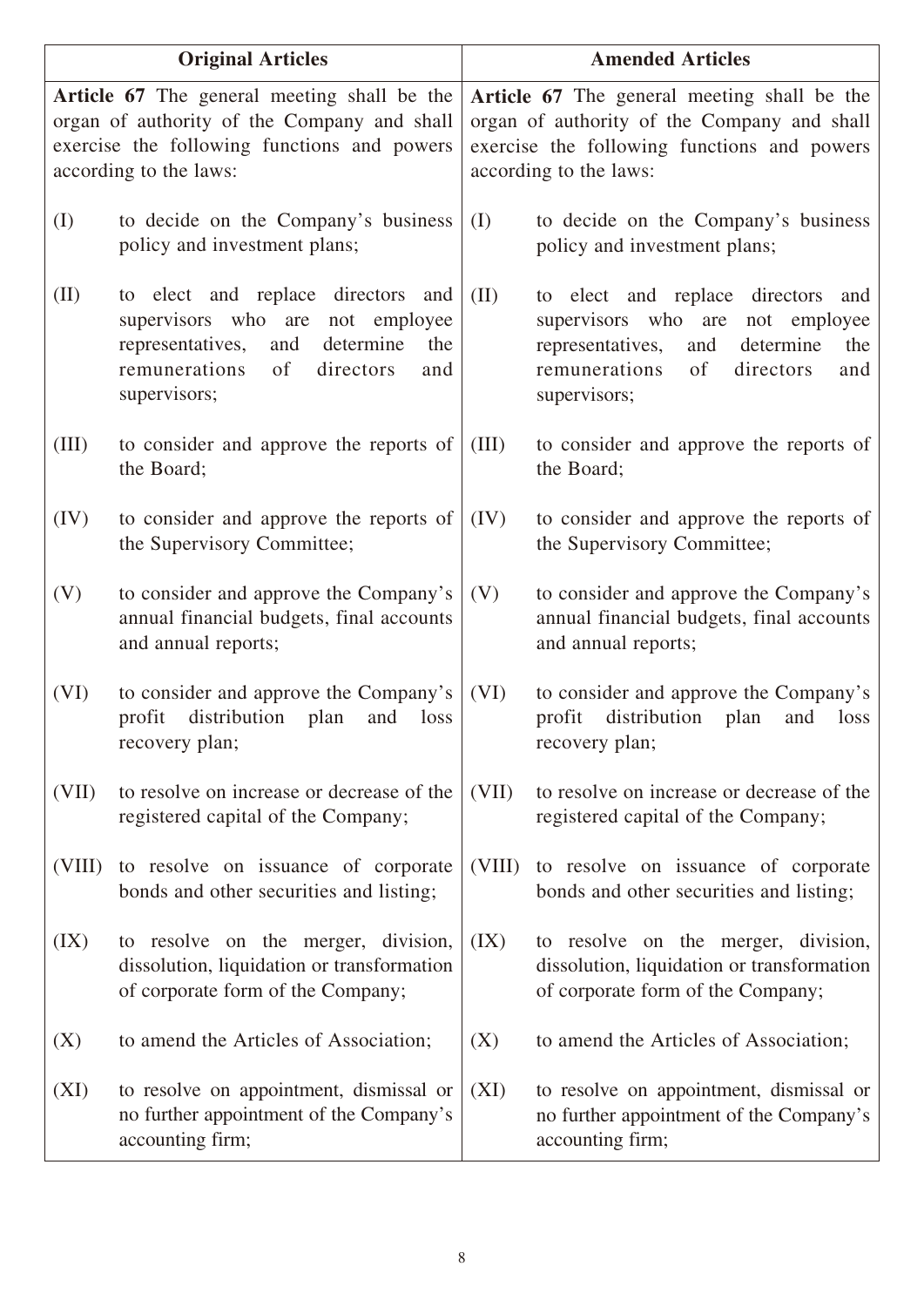|        | <b>Original Articles</b>                                                                                                                                                                                                                                                                                                                                                                                                                                |               | <b>Amended Articles</b>                                                                                                                                                                                                                                                                                                                                                                                                                                 |
|--------|---------------------------------------------------------------------------------------------------------------------------------------------------------------------------------------------------------------------------------------------------------------------------------------------------------------------------------------------------------------------------------------------------------------------------------------------------------|---------------|---------------------------------------------------------------------------------------------------------------------------------------------------------------------------------------------------------------------------------------------------------------------------------------------------------------------------------------------------------------------------------------------------------------------------------------------------------|
| (XII)  | consider<br>the<br>proposals of<br>to<br>shareholders<br>severally or<br>jointly<br>holding above 3% of the shares of the<br>Company with voting right;                                                                                                                                                                                                                                                                                                 | (XII)         | consider the proposals<br>of<br>to<br>severally or<br>shareholders<br>jointly<br>holding above $3\%$ of the shares of the<br>Company with voting right;                                                                                                                                                                                                                                                                                                 |
| (XIII) | to consider and approve material<br>transactions specified in Article 68;                                                                                                                                                                                                                                                                                                                                                                               |               | (XIII) to consider and approve material<br>transactions specified in Article 68;                                                                                                                                                                                                                                                                                                                                                                        |
| (XIV)  | to consider and approve guarantees<br>stipulated in Article 69;                                                                                                                                                                                                                                                                                                                                                                                         |               | (XIV) to consider and approve guarantees<br>stipulated in Article 69;                                                                                                                                                                                                                                                                                                                                                                                   |
| (XV)   | to consider any connected transaction<br>(excluding the provision of guarantee<br>by the Company, receipt by the<br>Company of cash donation, and any<br>transaction that simply relieves the<br>Company of obligatory debt) between<br>the Company and the connected parties,<br>the amount of which is more than<br>RMB30 million and which accounts<br>for more than 5% of the absolute value<br>of the latest audited net assets of the<br>Company; | (XV)          | to consider any connected transaction<br>(excluding the provision of guarantee<br>by the Company, receipt by the<br>Company of cash donation, and any<br>transaction that simply relieves the<br>Company of obligatory debt) between<br>the Company and the connected parties,<br>the amount of which is more than<br>RMB30 million and which accounts<br>for more than 5% of the absolute value<br>of the latest audited net assets of the<br>Company; |
| (XVI)  | to consider the Company's purchase<br>or sale of major assets within one year<br>with the transaction amount exceeding<br>30% of the latest audited total assets of<br>the Company;                                                                                                                                                                                                                                                                     |               | (XVI) to consider the Company's purchase<br>or sale of major assets within one year<br>with the transaction amount exceeding<br>30% of the latest audited total assets of<br>the Company;                                                                                                                                                                                                                                                               |
|        | (XVII) to consider and approve matters relating<br>to the changes in the use of proceeds<br>from share offerings;                                                                                                                                                                                                                                                                                                                                       |               | (XVII) to consider and approve matters relating<br>to the changes in the use of proceeds<br>from share offerings;                                                                                                                                                                                                                                                                                                                                       |
|        | (XVIII) to consider equity incentive plans;                                                                                                                                                                                                                                                                                                                                                                                                             |               | (XVIII) to consider equity incentive plans;                                                                                                                                                                                                                                                                                                                                                                                                             |
| (XIX)  | to consider other matters which, in<br>accordance with the laws, administrative<br>regulations, departmental rules, the<br>listing rules of the stock exchange where<br>the stocks of the Company are listed<br>or the Articles of Association, shall be<br>approved by the general meeting.                                                                                                                                                            | (XIX)<br>(XX) | resolve<br>acquisition<br>on<br>the<br>to<br><u>of</u><br>described<br>shares<br>corporate<br>as<br>in<br>Article 29 (I) and (II) of the Articles of<br>Association;<br>to consider and approve the matters<br>relating to purchase of liability insurance<br>for directors and senior management;                                                                                                                                                      |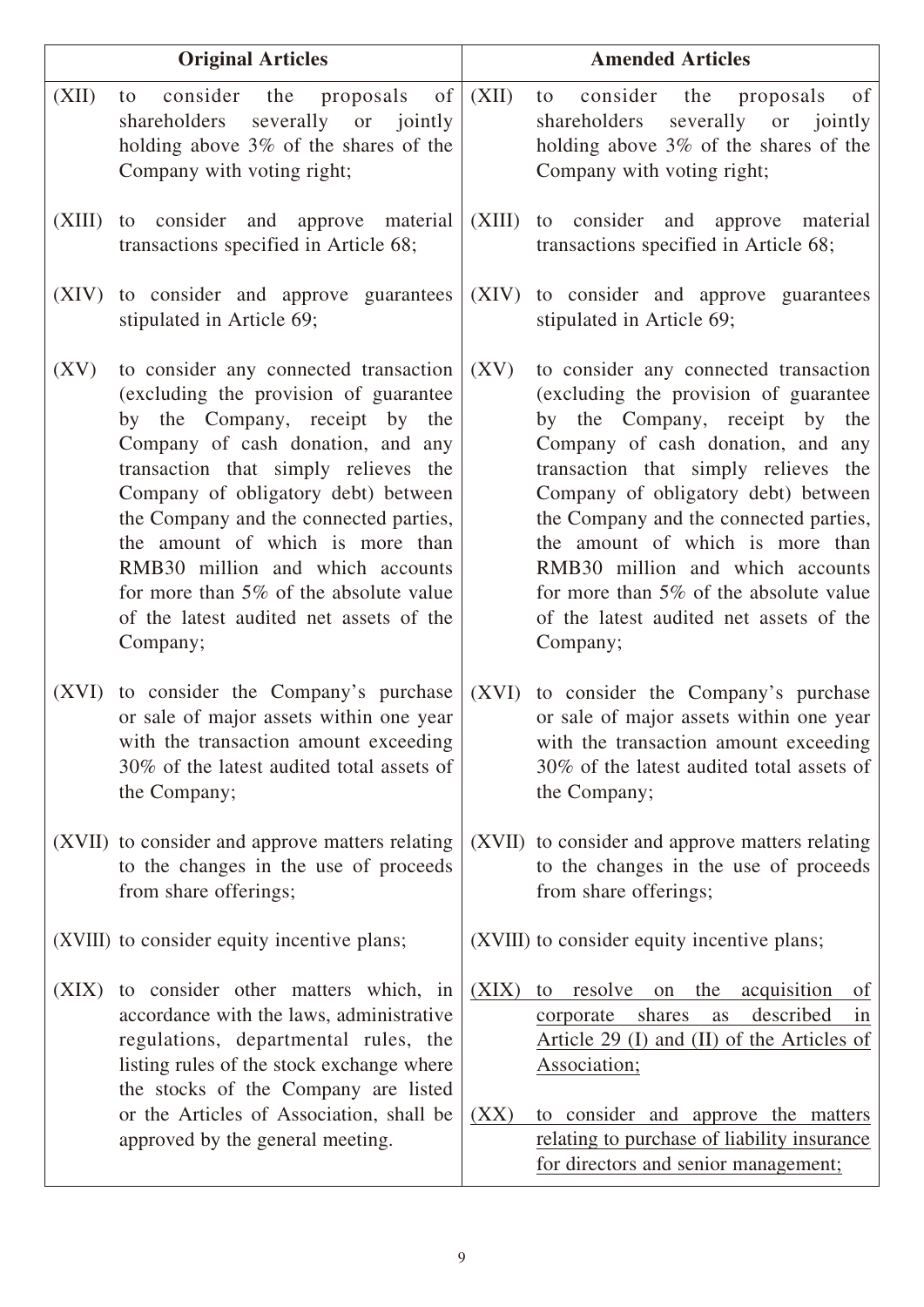| <b>Original Articles</b>                                                                                                                                                                                                                                                                                                                                          | <b>Amended Articles</b>                                                                                                                                                                                                                                                                                                                                                                                                                                                                                                                                                                                                                                                                                                                                                          |
|-------------------------------------------------------------------------------------------------------------------------------------------------------------------------------------------------------------------------------------------------------------------------------------------------------------------------------------------------------------------|----------------------------------------------------------------------------------------------------------------------------------------------------------------------------------------------------------------------------------------------------------------------------------------------------------------------------------------------------------------------------------------------------------------------------------------------------------------------------------------------------------------------------------------------------------------------------------------------------------------------------------------------------------------------------------------------------------------------------------------------------------------------------------|
| The aforesaid functions and powers of general<br>meetings shall not be delegated through<br>authorization to the Board or any<br>other<br>institution or individual.                                                                                                                                                                                              | consider other matters<br>$(XXIXHX)$ to<br>which,<br>with<br>the<br>accordance<br>laws,<br>in<br>administrative regulations, departmental<br>rules, the listing rules of the stock<br>exchange where the stocks of the<br>Company are listed or the Articles of<br>Association, shall be approved by the<br>general meeting.                                                                                                                                                                                                                                                                                                                                                                                                                                                     |
|                                                                                                                                                                                                                                                                                                                                                                   | Where the general meeting authorize the<br>Board to excise certain powers, the details of<br>the authorization shall be clearly specified.<br>The aforesaid legal functions and powers<br>of general meetings shall not be delegated<br>through authorization to the Board or any other<br>institution or individual.                                                                                                                                                                                                                                                                                                                                                                                                                                                            |
| Article 72 The venue of the general meeting<br>of the Company shall be the domicile of the<br>Company or principal place of business of<br>the Company (or its subsidiary) otherwise<br>determined by the Company.                                                                                                                                                | Article 72 The venue of the general meeting<br>of the Company shall be the domicile of the<br>Company or principal place of business of<br>the Company (or its subsidiary) otherwise<br>determined by the Company.                                                                                                                                                                                                                                                                                                                                                                                                                                                                                                                                                               |
| General meetings shall be held onsite at the<br>venue prepared in advance. The Company will<br>also provide network, telephone or any other<br>means for its shareholders to conveniently<br>participate in general meetings. Shareholders<br>participating in a general meeting by the<br>aforementioned means shall be deemed to have<br>attended such meeting. | General meetings shall be held onsite at the<br>venue prepared in advance. The vote shall be<br>made at the meeting and online. The Company<br>will also provide network, telephone or any<br>other means for its shareholders to conveniently<br>participate in general meetings. Shareholders<br>participating in a general meeting by the<br>aforementioned means shall be deemed to<br>have attended such meeting. The time and<br>venue of meeting shall be convenient for<br>shareholders' participation. The Company<br>shall ensure legitimacy and effectiveness of the<br>general meeting and facilitate the shareholders'<br>participation in the meeting. Reasonable<br>time for discussion shall be allocated to each<br>resolution proposed at the general meeting. |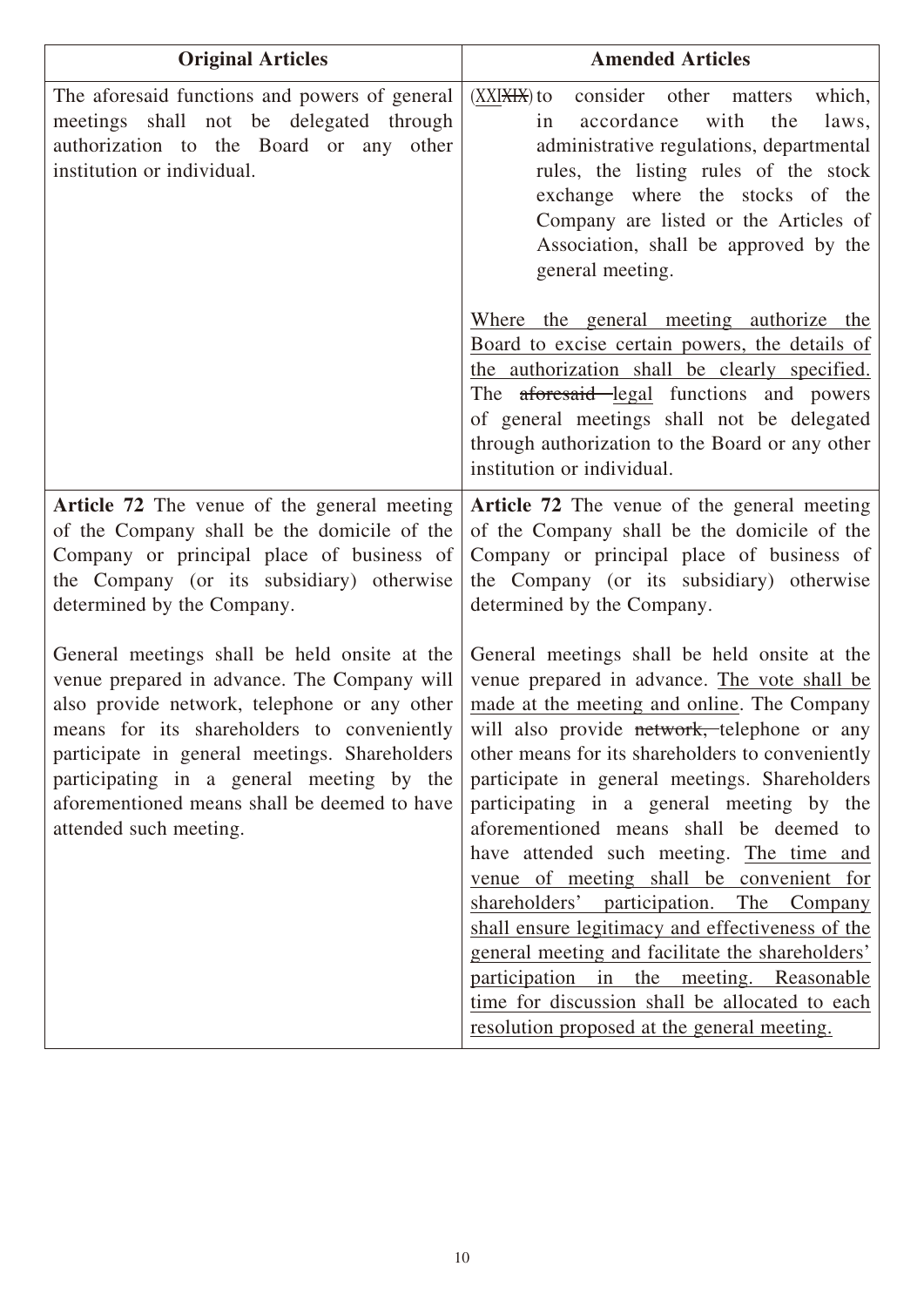|              | <b>Original Articles</b>                                                                                                                                                                        | <b>Amended Articles</b>                                                                                                                                                                                                                                                                                                                                                                                                                                                        |  |
|--------------|-------------------------------------------------------------------------------------------------------------------------------------------------------------------------------------------------|--------------------------------------------------------------------------------------------------------------------------------------------------------------------------------------------------------------------------------------------------------------------------------------------------------------------------------------------------------------------------------------------------------------------------------------------------------------------------------|--|
| work report. | <b>Article 100</b> The Board and the Supervisory<br>Committee shall report their work in the<br>preceding year at the annual general meeting.<br>Every independent director shall also make his | <b>Article 100</b> The Board and the Supervisory<br>shall report their work<br>Committee<br>in<br>the preceding year at the annual general<br>meeting. The Board and the Supervisory<br>shall<br>Committee<br>their fulfillment<br>report<br>of duties, the evaluation results of their<br>performance and remuneration to the general<br>meeting. The above details shall also be<br>disclosed by the Company. Every independent<br>director shall also make his work report. |  |
| meeting:     | Article 108 The following matters shall be<br>approved by ordinary resolutions at a general                                                                                                     | Article 108 The following matters shall be<br>approved by ordinary resolutions at a general<br>meeting:                                                                                                                                                                                                                                                                                                                                                                        |  |
| (I)          | work reports of the Board and the<br>Supervisory Committee;                                                                                                                                     | work reports of the Board and the<br>(I)<br>Supervisory Committee;                                                                                                                                                                                                                                                                                                                                                                                                             |  |
| (II)         | the Company's profit distribution plan<br>and loss recovery plan;                                                                                                                               | (II)<br>the Company's profit distribution plan<br>and loss recovery plan;                                                                                                                                                                                                                                                                                                                                                                                                      |  |
| (III)        | appointment and dismissal of the members<br>of the Board and the Supervisory<br>Committee, their remunerations and the<br>method of payment thereof;                                            | (III)<br>appointment and dismissal of the members<br>of the Board<br>and the Supervisory<br>Committee, their remunerations and the<br>method of payment thereof;                                                                                                                                                                                                                                                                                                               |  |
| (IV)         | the Company's annual budgets, final $ (IV) $<br>balance<br>sheets,<br>income<br>accounts,<br>financial<br>other<br>statements<br>and<br>statements;                                             | the Company's annual budgets, final<br>accounts, balance<br>sheets,<br>income<br>other<br>financial<br>statements<br>and<br>statements;                                                                                                                                                                                                                                                                                                                                        |  |
| (V)          | the Company's annual reports;                                                                                                                                                                   | (V)<br>the Company's annual reports;                                                                                                                                                                                                                                                                                                                                                                                                                                           |  |
| (VI)         | resolution on issuance of bonds of the<br>Company;                                                                                                                                              | resolution on issuance of bonds of the<br>(H)<br>Company;                                                                                                                                                                                                                                                                                                                                                                                                                      |  |
| (VII)        | material transactions specified in Article<br>68 of the Articles of Association;                                                                                                                | (VI) (VII) material transactions specified in Article<br>68 of the Articles of Association;                                                                                                                                                                                                                                                                                                                                                                                    |  |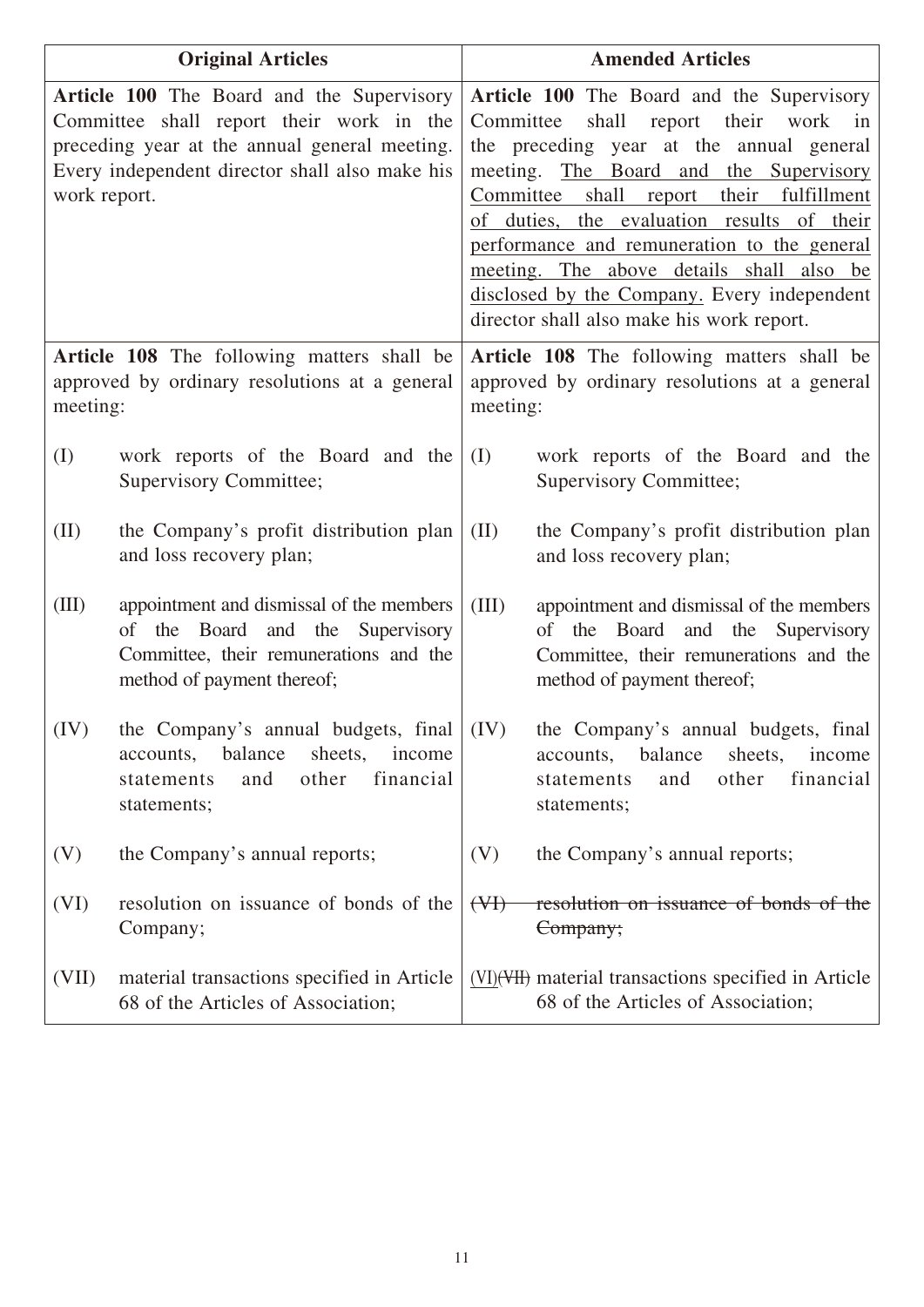|        | <b>Original Articles</b>                                                                                                                                                                                                                                                                                                                                                                                                       | <b>Amended Articles</b>                                                                                                                                                                                                                                                                                                                                                                                                                            |
|--------|--------------------------------------------------------------------------------------------------------------------------------------------------------------------------------------------------------------------------------------------------------------------------------------------------------------------------------------------------------------------------------------------------------------------------------|----------------------------------------------------------------------------------------------------------------------------------------------------------------------------------------------------------------------------------------------------------------------------------------------------------------------------------------------------------------------------------------------------------------------------------------------------|
| (VIII) | external guarantees specified in Article<br>69 of the Articles of Association<br>(excluding Item (II));                                                                                                                                                                                                                                                                                                                        | (VII) (VIII) external guarantees specified in Article<br>69 of the Articles of Association<br>(excluding Item (II));                                                                                                                                                                                                                                                                                                                               |
| (IX)   | any connected transaction (excluding<br>the provision of guarantee by the<br>Company, receipt by the Company<br>of cash donation, and any transaction<br>that simply relieves the Company of<br>obligatory debt) between the Company<br>and the connected parties,<br>whose<br>amount is more than RMB30 million<br>and accounts for more than 5% of the<br>absolute value of the latest audited net<br>assets of the Company; | (VIII)( <del>IX)</del> any connected transaction (excluding<br>the provision of guarantee by the<br>Company, receipt by the Company<br>of cash donation, and any transaction<br>that simply relieves the Company of<br>obligatory debt) between the Company<br>and the connected parties, whose<br>amount is more than RMB30 million<br>and accounts for more than 5% of the<br>absolute value of the latest audited net<br>assets of the Company; |
| (X)    | consideration and approval of matters<br>relating to the changes in the use of<br>proceeds from share offerings;                                                                                                                                                                                                                                                                                                               | $(IX)(X)$ consideration and approval of matters<br>relating to the changes in the use of<br>proceeds from share offerings;                                                                                                                                                                                                                                                                                                                         |
| (XI)   | resolution on appointment or dismissal<br>of the Company's accounting firm;                                                                                                                                                                                                                                                                                                                                                    | $(X)(X)$ resolution on appointment or dismissal<br>of the Company's accounting firm;                                                                                                                                                                                                                                                                                                                                                               |
| (XII)  | other matters than those that should be<br>passed by special resolutions pursuant<br>to laws, administrative regulations,<br>the listing rules of the stock exchange<br>in the place where the stocks of the<br>Company are listed or the Articles of<br>Association.                                                                                                                                                          | $(XI)(XH)$ other matters than those that should be<br>passed by special resolutions pursuant<br>administrative regulations,<br>to laws,<br>the listing rules of the stock exchange<br>in the place where the stocks of the<br>Company are listed or the Articles of<br>Association.                                                                                                                                                                |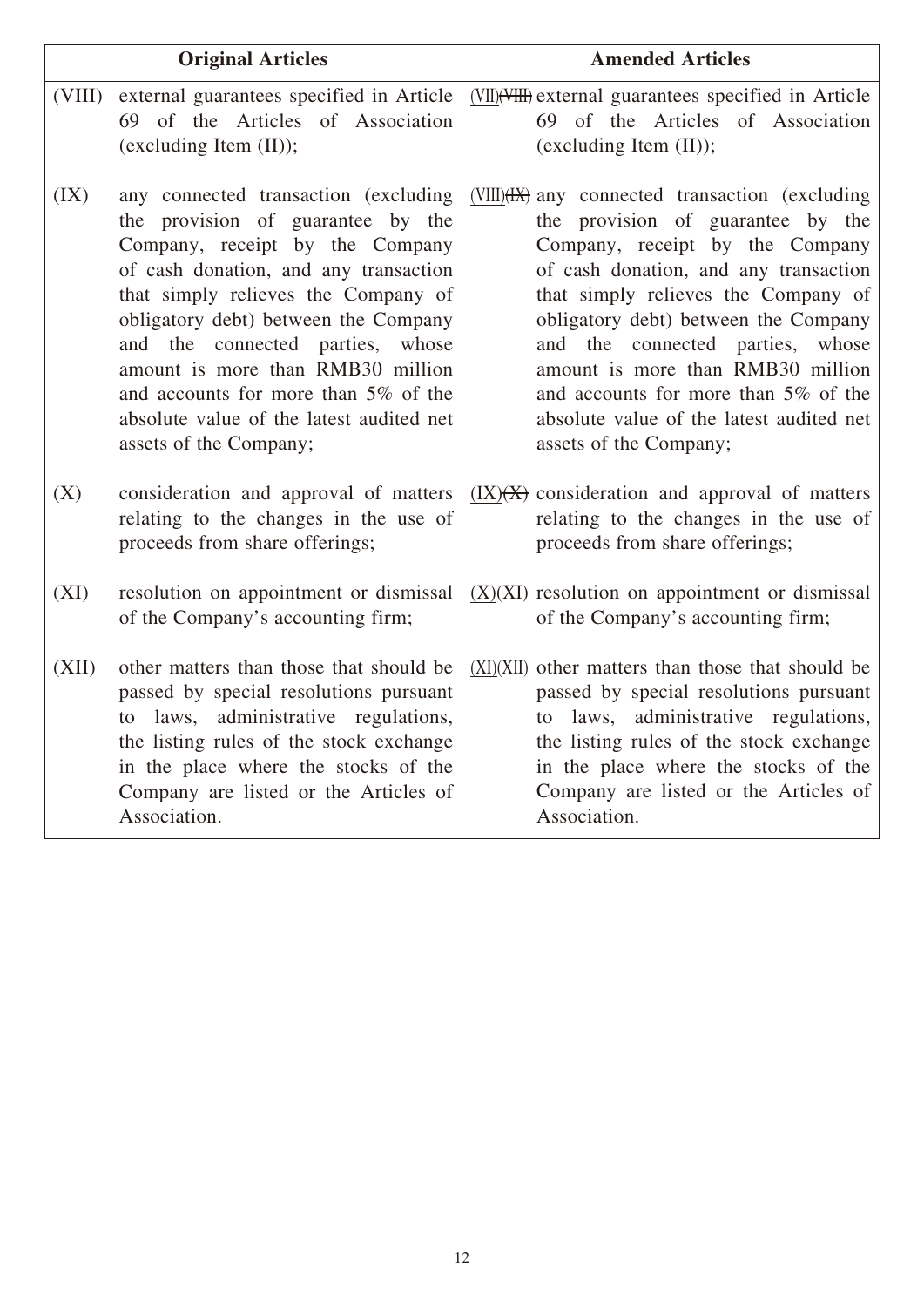| <b>Original Articles</b> |                                                                                                                                                                                                                    | <b>Amended Articles</b>                                                                                |                                                                                                                                                                                                                                                                                                                                                                                                                                      |
|--------------------------|--------------------------------------------------------------------------------------------------------------------------------------------------------------------------------------------------------------------|--------------------------------------------------------------------------------------------------------|--------------------------------------------------------------------------------------------------------------------------------------------------------------------------------------------------------------------------------------------------------------------------------------------------------------------------------------------------------------------------------------------------------------------------------------|
| meeting:                 | Article 109 The following matters shall be<br>approved by special resolutions at a general                                                                                                                         | Article 109 The following matters shall be<br>approved by special resolutions at a general<br>meeting: |                                                                                                                                                                                                                                                                                                                                                                                                                                      |
| (I)                      | increase or decrease of the registered<br>capital of the Company and issuance of<br>any class of stocks, stock warrants and<br>other similar securities;                                                           | (I)                                                                                                    | increase or decrease of the registered<br>capital of the Company and issuance of<br>any class of stocks, stock warrants and<br>other similar securities;                                                                                                                                                                                                                                                                             |
| (II)                     | issuance of corporate bonds;                                                                                                                                                                                       | (II)                                                                                                   | issuance of corporate bonds;                                                                                                                                                                                                                                                                                                                                                                                                         |
| (III)                    | division, merger or transformation of<br>organizational form of the Company;                                                                                                                                       | (III)                                                                                                  | division, merger or transformation of<br>organizational form of the Company;                                                                                                                                                                                                                                                                                                                                                         |
| (IV)                     | dissolution,<br>liquidation<br>termination,<br>or extension of business term of the<br>Company;                                                                                                                    | (IV)                                                                                                   | termination, dissolution,<br>liquidation<br>or extension of business term of the<br>Company;                                                                                                                                                                                                                                                                                                                                         |
| (V)                      | amendment<br>Articles<br>of<br>the<br>to<br>Association;                                                                                                                                                           | (V)                                                                                                    | Articles<br>amendment<br>the<br>of<br>to<br>Association;                                                                                                                                                                                                                                                                                                                                                                             |
| (VI)                     | the Company's purchase, sale of major<br>assets or guarantee within one year with<br>the transaction amount exceeding 30%<br>of the latest audited total assets of the<br>Company;                                 | (VI)                                                                                                   | the Company's purchase, sale of major<br>assets or guarantee within one year with<br>the transaction amount exceeding 30%<br>of the latest audited total assets of the<br>Company;                                                                                                                                                                                                                                                   |
| (VII)                    | equity incentive plans;                                                                                                                                                                                            | (VII)                                                                                                  | equity incentive plans;                                                                                                                                                                                                                                                                                                                                                                                                              |
| (VIII)                   | any other matter specified in the laws,<br>administrative regulations, the listing<br>rules of the stock exchange in the place<br>where the stocks of the Company are<br>listed or the Articles of Association and | (VIII)                                                                                                 | the acquisition of the corporate shares<br>of the Company in accordance with<br>Articles 29 (I) and (II) of the Articles of<br>Association;                                                                                                                                                                                                                                                                                          |
|                          | confirmed by an ordinary resolution<br>at a general meeting that it may have<br>material impact on the Company and<br>accordingly shall be approved by<br>special resolutions.                                     |                                                                                                        | $(\underline{IX})(\overline{VHH})$ any other matter specified in the laws,<br>administrative regulations, the listing<br>rules of the stock exchange in the place<br>where the stocks of the Company are<br>listed or the Articles of Association and<br>confirmed by an ordinary resolution at a<br>general meeting that it may have material<br>impact on the Company and accordingly<br>shall be approved by special resolutions. |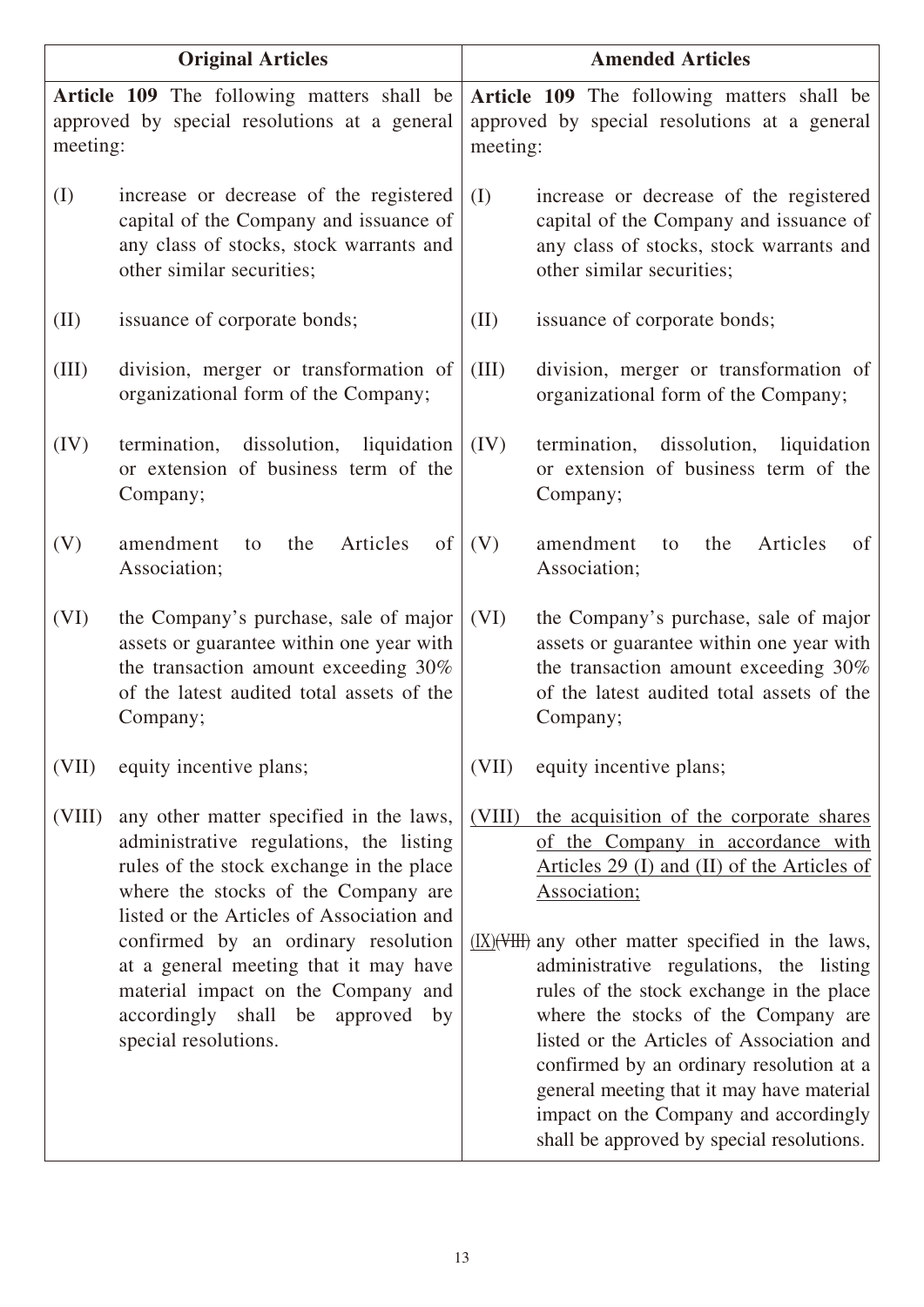| <b>Original Articles</b>                                                                                                                                                                                                                                                                                                                                                                                                                                                                                | <b>Amended Articles</b>                                                                                                                                                                                                                                                                                                                                                                                                                                                                                                  |  |
|---------------------------------------------------------------------------------------------------------------------------------------------------------------------------------------------------------------------------------------------------------------------------------------------------------------------------------------------------------------------------------------------------------------------------------------------------------------------------------------------------------|--------------------------------------------------------------------------------------------------------------------------------------------------------------------------------------------------------------------------------------------------------------------------------------------------------------------------------------------------------------------------------------------------------------------------------------------------------------------------------------------------------------------------|--|
| <b>Article 110</b> Shareholders (including proxies<br>thereof) shall exercise their voting rights as per<br>the voting shares they represent. Each share<br>carries the right to one vote.                                                                                                                                                                                                                                                                                                              | Article 110 Shareholders (including proxies<br>thereof) shall exercise their voting rights as per<br>the voting shares they represent. Each share<br>carries the right to one vote.                                                                                                                                                                                                                                                                                                                                      |  |
| Votes for medium and small investors shall<br>separately counted when any material<br>be<br>matter affecting their interests is considered<br>at the general meeting. The separate counting<br>results shall be disclosed timely and publicly<br>in accordance with relevant laws, regulations<br>and the listing rules of the stock exchange in<br>the place where the stocks of the Company are<br>listed.                                                                                            | Votes for medium and small investors shall<br>be separately counted when any material<br>matter affecting their interests is considered<br>at the general meeting. The separate counting<br>results shall be disclosed timely and publicly<br>in accordance with relevant laws, regulations<br>and the listing rules of the stock exchange in<br>the place where the stocks of the Company are<br>listed.                                                                                                                |  |
| Any material matter affecting the interests of<br>medium and small investors mentioned in the<br>preceding paragraph refers to any matter on<br>which the independent directors shall provide<br>independent opinions, and the aforesaid<br>medium and small investors are shareholders<br>directors,<br>other<br>than<br>the<br>Company's<br>supervisors, senior management officers and<br>shareholder(s) severally or jointly holding<br>more than 5% (inclusive) shares of the listed<br>companies. | Any material matter affecting the interests<br>of medium and small investors mentioned<br>in the preceding paragraph refers to any<br>matter on which the independent directors<br>provide independent opinions, and<br>shall<br>the aforesaid medium and small investors<br>are shareholders other than the Company's<br>supervisors, senior management<br>directors,<br>officers and shareholder(s) severally or jointly<br>holding more than $5\%$ (inclusive) shares of the<br>Company <del>listed companies</del> . |  |
| The Company has no voting right for the<br>shares it holds, and such part of shares shall be<br>excluded from the total number of voting shares<br>represented by the shareholders attending the<br>general meeting.                                                                                                                                                                                                                                                                                    | The Company has no voting right for the<br>shares it holds, and such part of shares shall be<br>excluded from the total number of voting shares<br>represented by the shareholders attending the<br>general meeting.                                                                                                                                                                                                                                                                                                     |  |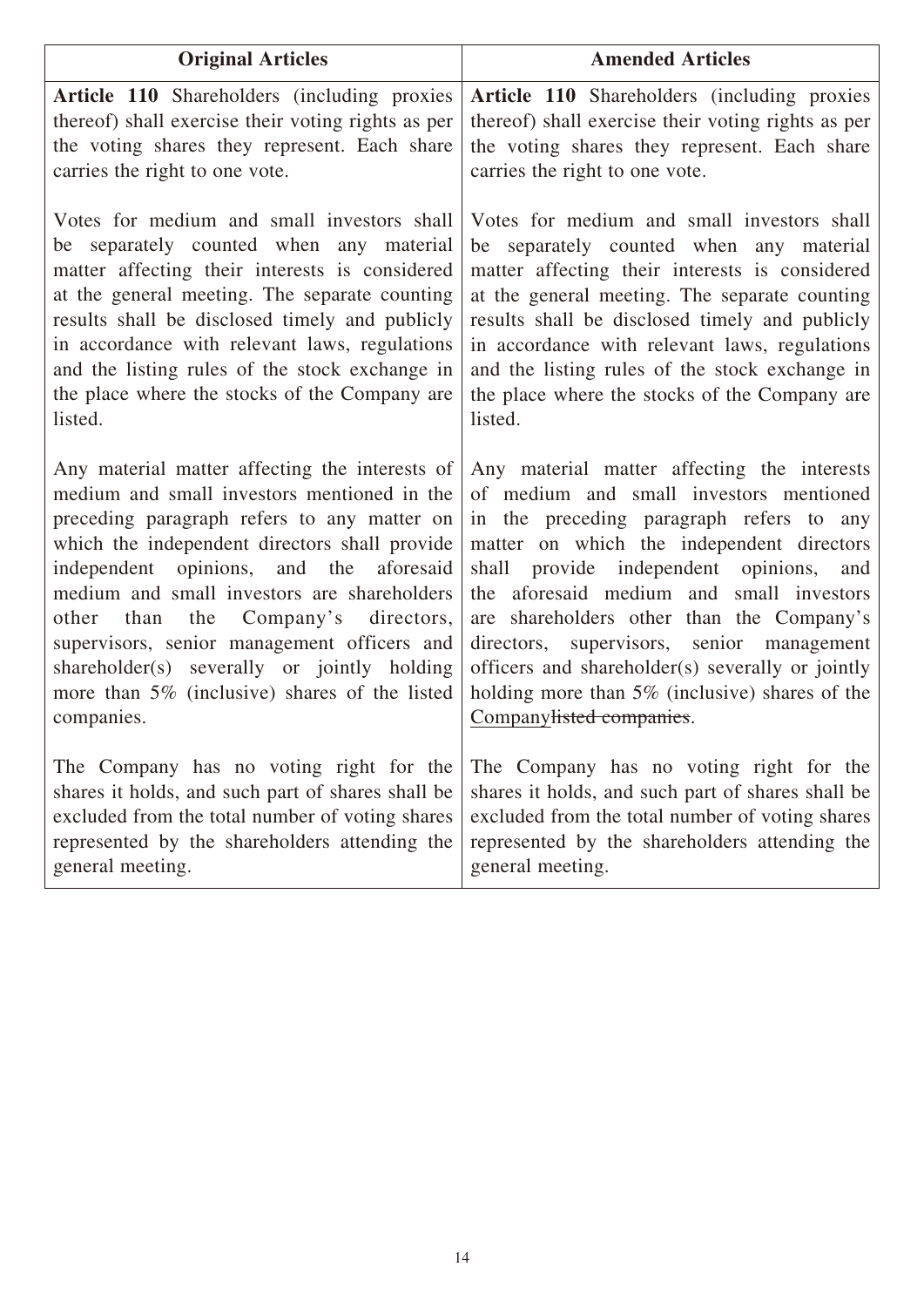| <b>Original Articles</b>                                                                                                                                                                                                                                                                                                                                                                                                                                                                                                                                                                                                                                                                                                                                                                               | <b>Amended Articles</b>                                                                                                                                                                                                                                                                                                                                                                                                                                                                                                                                                                                                                                                                                                                                                                                                                                                |
|--------------------------------------------------------------------------------------------------------------------------------------------------------------------------------------------------------------------------------------------------------------------------------------------------------------------------------------------------------------------------------------------------------------------------------------------------------------------------------------------------------------------------------------------------------------------------------------------------------------------------------------------------------------------------------------------------------------------------------------------------------------------------------------------------------|------------------------------------------------------------------------------------------------------------------------------------------------------------------------------------------------------------------------------------------------------------------------------------------------------------------------------------------------------------------------------------------------------------------------------------------------------------------------------------------------------------------------------------------------------------------------------------------------------------------------------------------------------------------------------------------------------------------------------------------------------------------------------------------------------------------------------------------------------------------------|
| The Board, independent directors and qualified<br>shareholders may publicly collect voting rights<br>from shareholders. They shall adequately<br>disclose specific information including voting<br>intents to the persons whose voting rights are<br>collected when collecting voting rights from<br>shareholders. It is prohibited to collect voting<br>rights from shareholders with compensation or<br>compensation in disguised form. The Company<br>shall not set minimum shareholding percentage<br>limit for collection of voting rights.                                                                                                                                                                                                                                                       | The Board, independent directors and qualified<br>shareholders may publicly collect voting rights<br>from shareholders. They shall adequately<br>disclose specific information including voting<br>intents to the persons whose voting rights are<br>collected when collecting voting rights from<br>shareholders. It is prohibited to collect voting<br>rights from shareholders with compensation or<br>compensation in disguised form. The Company<br>and the convener of the general meeting shall<br>not set minimum shareholding percentage limit<br>for collection of voting rights. The collection of<br>voting rights shall be conducted free of charge<br>and shareholders whose voting rights are being<br>collected shall disclose information of specific<br>voting preferences. Paid or indirectly paid<br>collection of voting rights is not permitted. |
| Article 114 List of nominations for the<br>candidates for directors or supervisors shall<br>be submitted by way of proposal at general<br>meetings for voting.<br>The general meeting shall adopt the cumulative<br>voting system if more than two directors or<br>supervisors are to be elected. The cumulative<br>voting system mentioned in the preceding<br>paragraph means that when directors or<br>supervisors are being elected at a general<br>meeting, each share has as many voting rights<br>as the number of candidates for directors or<br>supervisors, and the shareholders' voting rights<br>may be used in a concentrated manner. The<br>Board shall provide shareholders with the brief<br>biographies and background information of the<br>candidates for directors or supervisors. | Article 114 List of nominations for the<br>candidates for directors or supervisors shall<br>be submitted by way of proposal at general<br>meetings for voting. The Board shall provide<br>shareholders with the brief biographies and<br>background information of the candidates<br>for directors or supervisors. The election of<br>and supervisors shall sufficiently<br>directors<br>take into account the opinions of medium and<br>minority shareholders.<br>The general meeting shall adopt the cumulative<br>voting system if more than two directors or<br>supervisors are to be elected. The cumulative<br>voting system mentioned in the preceding<br>paragraph means that when directors or<br>supervisors are being elected at a general<br>meeting, each share has as many voting rights<br>as the number of candidates for directors or                 |
| The specific issues of the cumulative voting<br>system shall comply with the Rules for the<br>Implementation of the Cumulative Voting<br>System of WuXi AppTec Co., Ltd.                                                                                                                                                                                                                                                                                                                                                                                                                                                                                                                                                                                                                               | supervisors, and the shareholders' voting rights<br>may be used in a concentrated manner. The<br>Board shall provide shareholders with the brief<br>biographies and background information of the<br>eandidates for directors or supervisors. The<br>above voting shall be made as follows:                                                                                                                                                                                                                                                                                                                                                                                                                                                                                                                                                                            |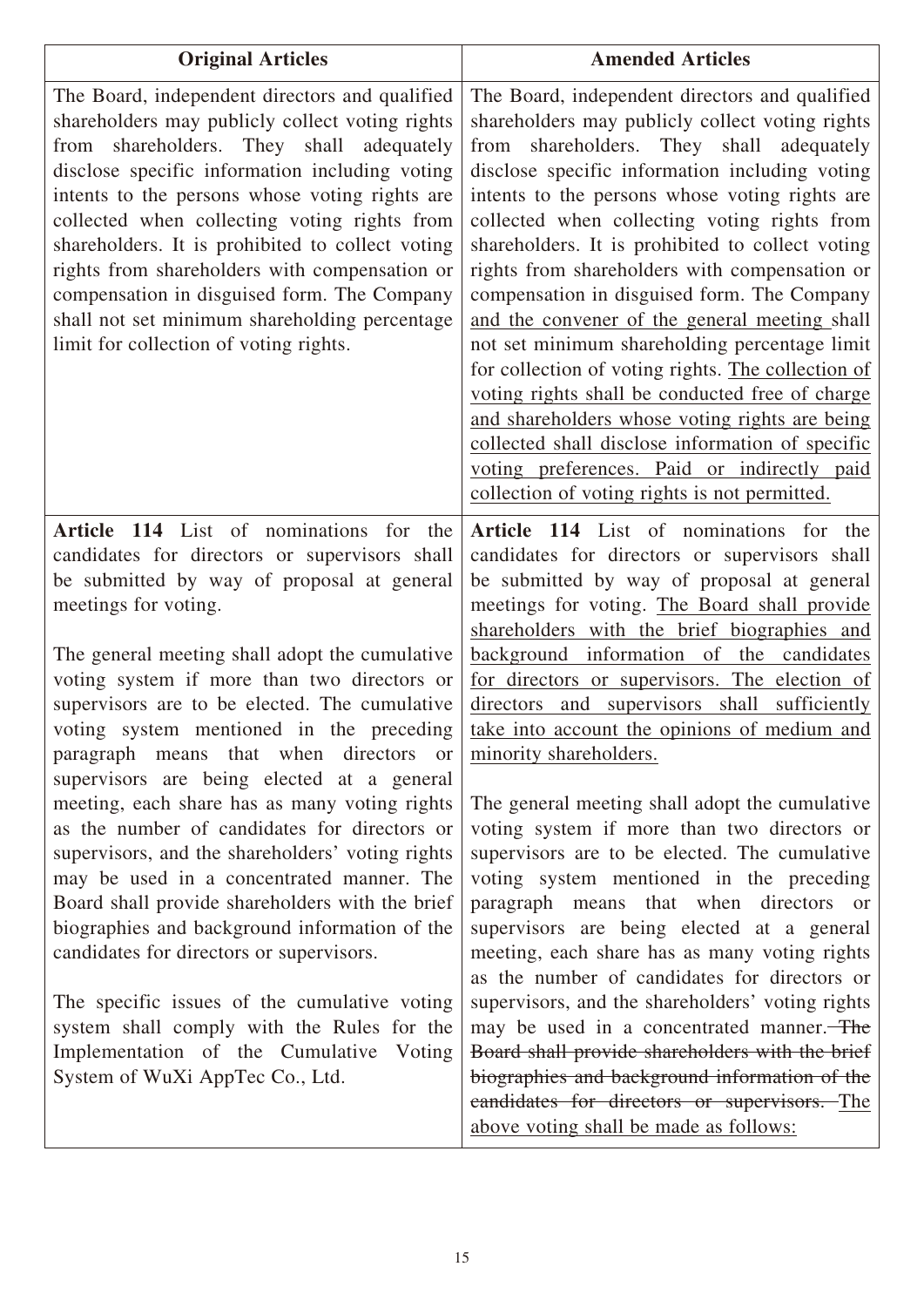| <b>Original Articles</b> | <b>Amended Articles</b>                                                                                                                                                                                                                                                                                                                                                                                             |
|--------------------------|---------------------------------------------------------------------------------------------------------------------------------------------------------------------------------------------------------------------------------------------------------------------------------------------------------------------------------------------------------------------------------------------------------------------|
|                          | (I)<br>total number of valid<br>The<br>votes<br>casted by each shareholder attending<br>the meeting in election of directors<br>or supervisors shall be equal to the<br>number of voting shares held by the<br>shareholder multiplied by the number<br>of directors or supervisors<br>to<br>be<br>elected;                                                                                                          |
|                          | Each shareholder may cast all his<br>(II)<br>votes on single candidate for director<br>or supervisor or spread his votes on<br>different candidates for director<br>or<br>supervisor;                                                                                                                                                                                                                               |
|                          | (III)<br>Votes for single candidate of director<br>or supervisor may be more or less than<br>the number of voting shares held by<br>the shareholder, which do not need to<br>be integral multiples of the number of<br>his shares. However, the accumulative<br>number of the votes for all candidates<br>for directors or supervisors shall not<br>exceed the entitled total number of the<br>valid voting rights. |
|                          | After completion of voting, all the candidates<br>for directors or supervisors shall be elected in<br>descending order according to the number of<br>votes they received, upon the capped number of<br>directors or supervisors to be elected.                                                                                                                                                                      |
|                          | The specific issues of the cumulative voting<br>system shall comply with the Rules for the<br>Implementation of the Cumulative Voting<br>System of WuXi AppTec Co., Ltd.                                                                                                                                                                                                                                            |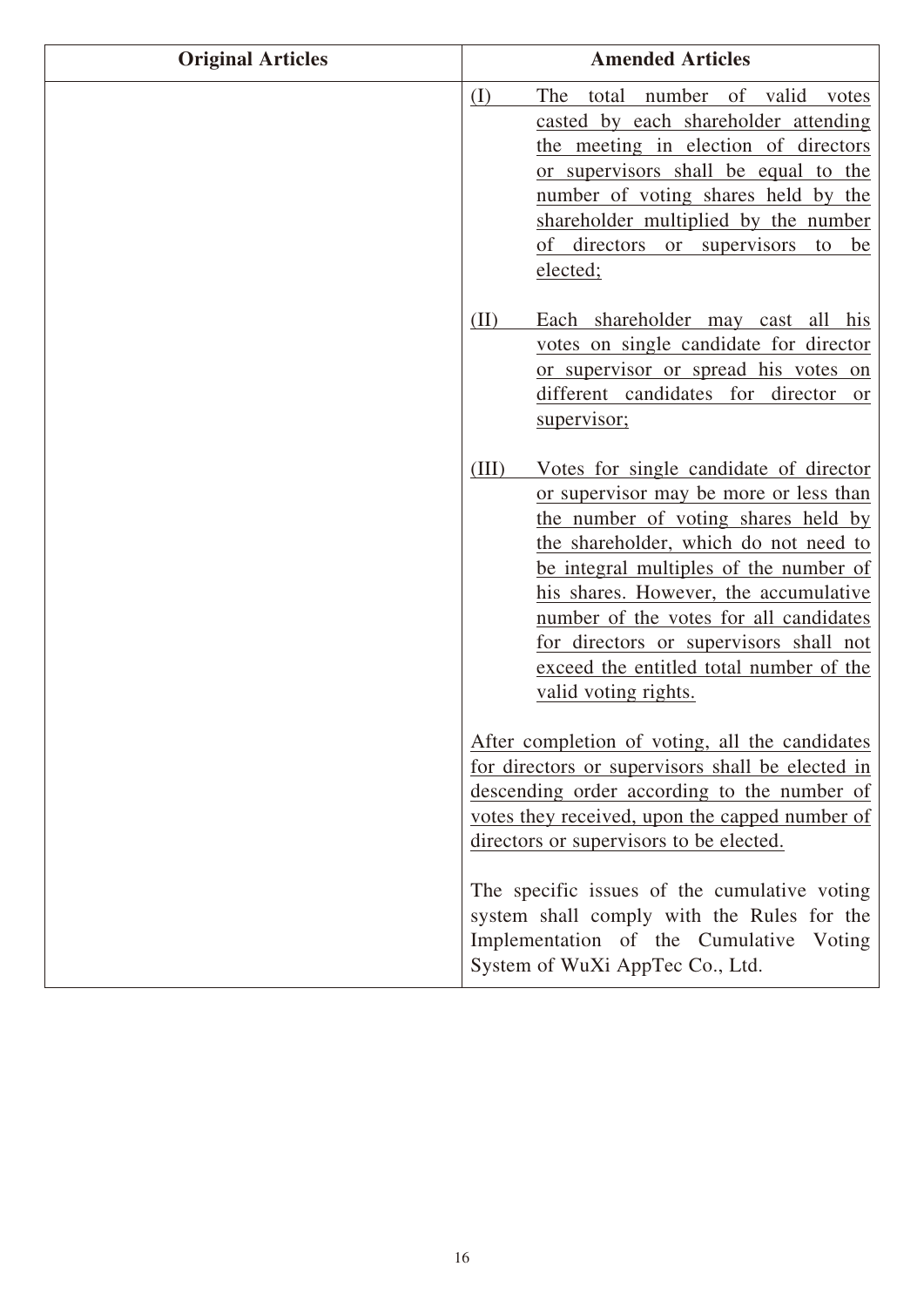**Article 138** Directors shall be elected or replaced at general meetings and shall each serve a term of three years. A director may seek re-election upon expiry of the said term. A director, before his term of office expires, shall not be dismissed by the general meeting without any reason. However, the general meeting of shareholders may remove any director before the expiration of the term of office in the form of ordinary resolution subject to the relevant laws and regulations in the place where the stocks of the Company are listed as well as the listing rules of the stock exchange (however, the claim for damages in accordance with any contract is not affected).

The term of a director shall start from the date on which the said director assumes office to the expiry of the current Board. If the term of office of a director expires but re-election is not made responsively, the said director shall continue fulfilling the duties as director pursuant to laws, administrative regulations, departmental rules, the listing rules of the stock exchange in the place where the stocks of the Company are listed and the Articles of Association until a new director is elected.

A director may serve concurrently as president (CEO) or other senior management officers, but the directors serving concurrently as such and directors who are employee representatives shall not be more than half of the directors of the Company.

It is not necessary for directors to hold shares of the Company.

**Article 138** Directors shall be elected or replaced at general meetings and shall each serve a term of three years. A director may seek re-election upon expiry of the said term. A director, before his term of office expires, shall not be dismissed by the general meeting without any reason. However, the general meeting of shareholders may remove any director before the expiration of the term of office in the form of ordinary resolution subject to the relevant laws and regulations in the place where the stocks of the Company are listed as well as the listing rules of the stock exchange (however, the claim for damages in accordance with any contract is not affected).

**Original Articles Amended Articles**

The term of a director shall start from the date on which the said director assumes office to the expiry of the current Board. If the term of office of a director expires but re-election is not made responsively, the said director shall continue fulfilling the duties as director pursuant to laws, administrative regulations, departmental rules, the listing rules of the stock exchange in the place where the stocks of the Company are listed and the Articles of Association until a new director is elected.

The Company shall enter into contracts with directors to specify the rights and obligations of the Company and directors, the term of office of directors, the liabilities of directors in case of breach of laws, regulations and the Articles of Association and the compensation from the Company in case of early termination of such contracts by the Company.

A director may serve concurrently as president (CEO) or other senior management officers, but the directors serving concurrently as such and directors who are employee representatives shall not be more than half of the directors of the Company.

It is not necessary for directors to hold shares of the Company.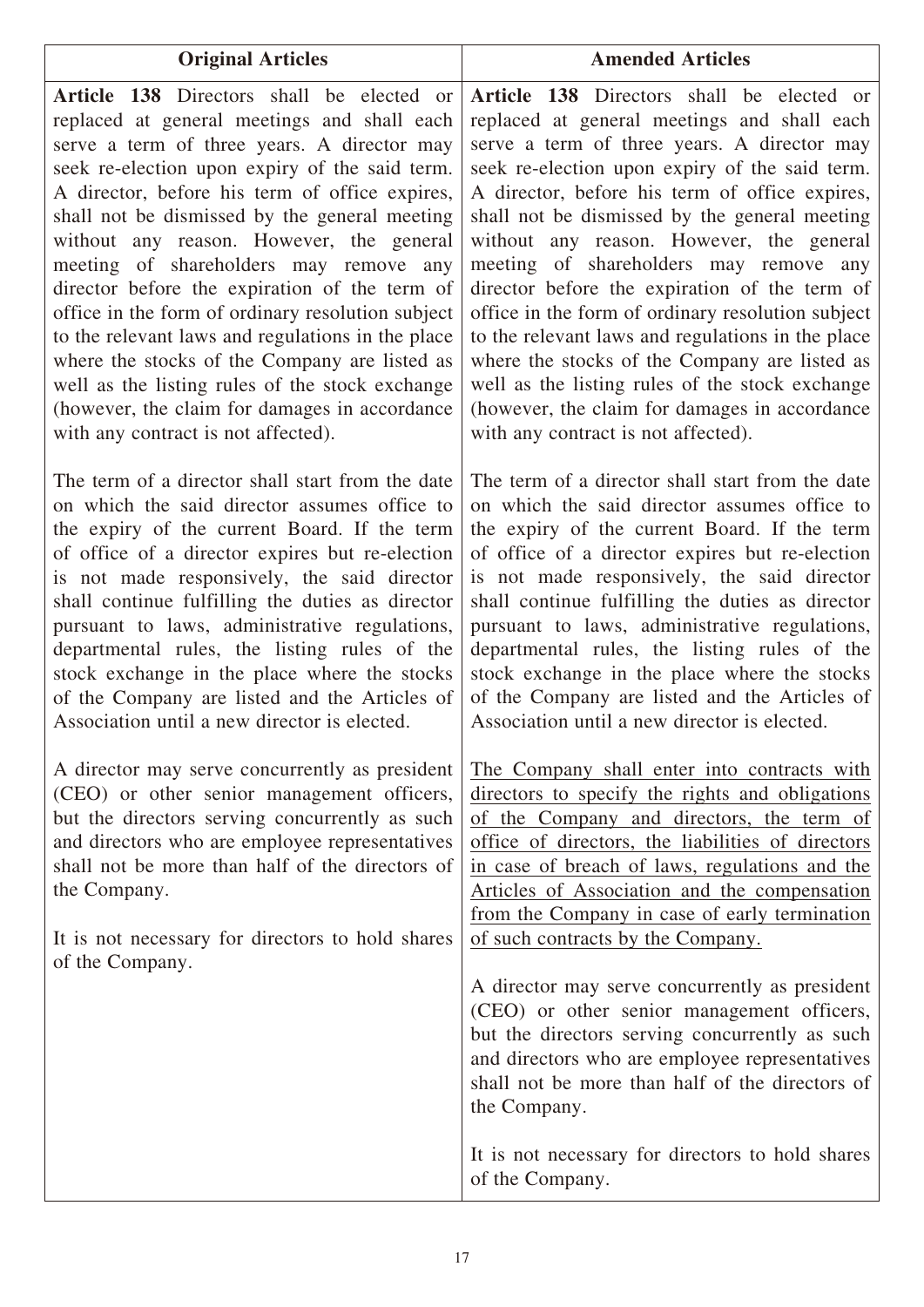| <b>Original Articles</b>                                                                                                                                                                                                                                                                                                                                                                                                                                                                                                                                                                                                                                                                                                                                                                                                                                                                                                    | <b>Amended Articles</b>                                                                                                                                                                                                                                                                                                                                                                                                                                                                                                                                                                                                                                                                                                                                                                                                                                                                                                                                                                                                                                                                                                                                                                                                                                                                                                                                                                                                   |
|-----------------------------------------------------------------------------------------------------------------------------------------------------------------------------------------------------------------------------------------------------------------------------------------------------------------------------------------------------------------------------------------------------------------------------------------------------------------------------------------------------------------------------------------------------------------------------------------------------------------------------------------------------------------------------------------------------------------------------------------------------------------------------------------------------------------------------------------------------------------------------------------------------------------------------|---------------------------------------------------------------------------------------------------------------------------------------------------------------------------------------------------------------------------------------------------------------------------------------------------------------------------------------------------------------------------------------------------------------------------------------------------------------------------------------------------------------------------------------------------------------------------------------------------------------------------------------------------------------------------------------------------------------------------------------------------------------------------------------------------------------------------------------------------------------------------------------------------------------------------------------------------------------------------------------------------------------------------------------------------------------------------------------------------------------------------------------------------------------------------------------------------------------------------------------------------------------------------------------------------------------------------------------------------------------------------------------------------------------------------|
| Article 148 Independent directors shall fulfil<br>the obligations of honesty and diligence to<br>the Company and all the shareholders thereof.<br>Independent directors shall, pursuant to the<br>relevant laws and the Articles of Association,<br>independently perform their duties and protect<br>the interests of the Company as a whole, in<br>particular the legitimate rights and interests<br>of the minority shareholders. Independent<br>directors shall perform duties independently<br>and shall not be influenced by the Company's<br>major shareholders, de facto controllers or other<br>units or persons having interest relations with<br>the Company. An independent director may<br>basically serve concurrently as independent<br>director in at most five listed companies and<br>shall ensure that they have sufficient time<br>and energy to effectively fulfil duties as<br>independent directors. | Article 148 Independent directors shall fulfil<br>the obligations of honesty and diligence to<br>the Company and all the shareholders thereof.<br>Independent directors shall, pursuant to the<br>relevant laws and the Articles of Association,<br>independently perform their duties, to fully<br>understand the operation of the Company and<br>the details of the proposals of Board meeting<br>and protect the interests of the Company and<br>shareholders as a whole, in particular the<br>legitimate rights and interests of the minority<br>shareholders. In case of disagreement between<br>shareholders and directors which may have<br>material effects on the operation of the<br>Company, independent directors shall perform<br>their duties and protect the interest of the<br>Company as a whole. Independent directors<br>shall perform duties independently and shall<br>not be influenced by the Company's major<br>shareholders, de facto controllers or other<br>units or persons having interest relations with<br>the Company. The Company shall ensure that<br>the independent directors may perform their<br>duties in accordance with laws. An independent<br>director may basically serve concurrently as<br>independent director in at most five listed<br>companies and shall ensure that they have<br>sufficient time and energy to effectively fulfil<br>duties as independent directors. |
|                                                                                                                                                                                                                                                                                                                                                                                                                                                                                                                                                                                                                                                                                                                                                                                                                                                                                                                             | Article 150 Independent directors shall not<br>hold any other positions other than members of<br>special committees of the Board. Independent<br>directors shall not have any relationship with<br>the Company and substantial shareholders<br>which may hinder their independent<br>and<br>objective judgement.                                                                                                                                                                                                                                                                                                                                                                                                                                                                                                                                                                                                                                                                                                                                                                                                                                                                                                                                                                                                                                                                                                          |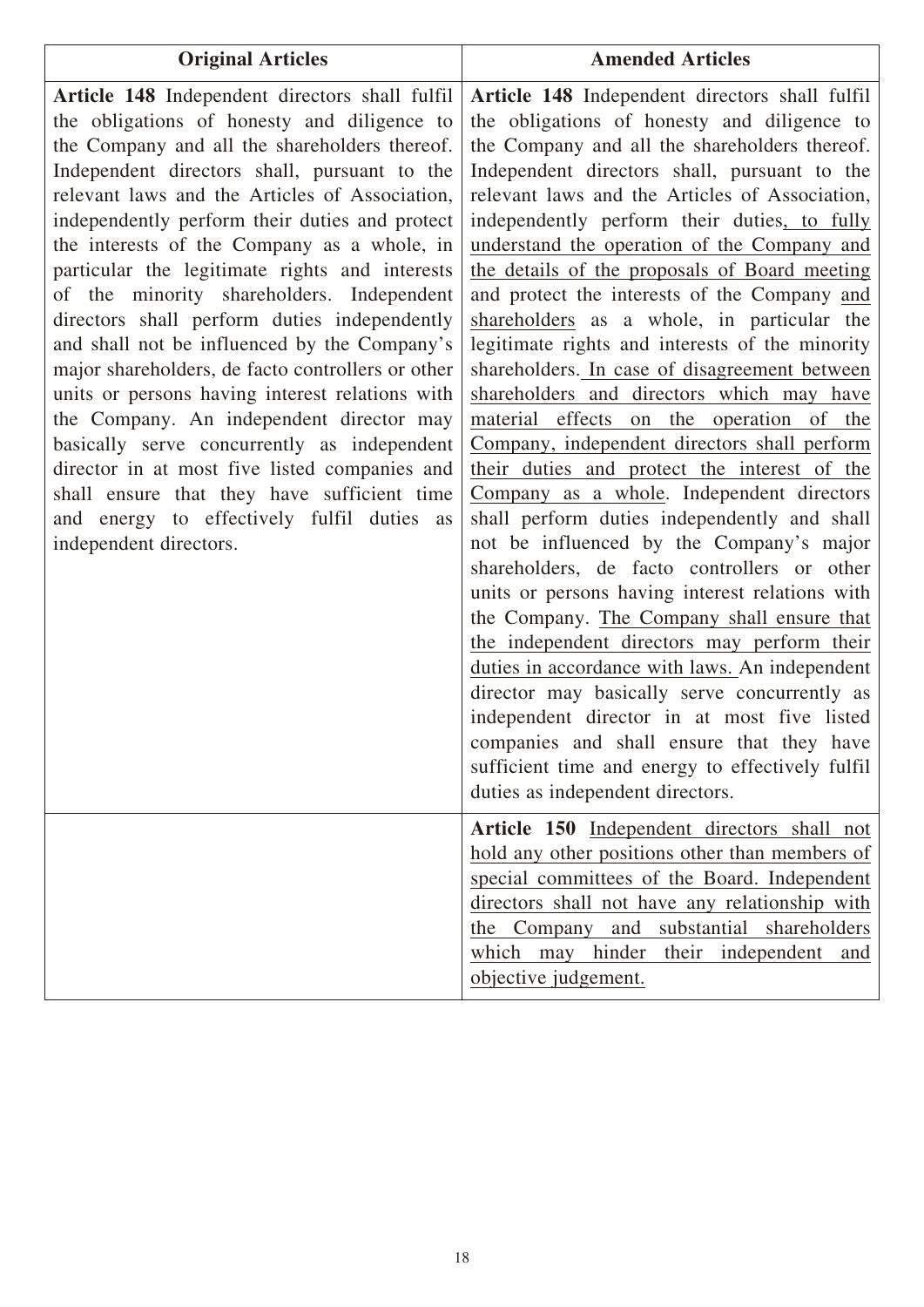| <b>Original Articles</b>                                                                                                                                                                                                                                                                                                                                                                                                                                                                                                                                                                               | <b>Amended Articles</b>                                                                                                                                                                                                                                                                                                                                                                                                                                                                                                                                                                                                                                                                                                                                                                                                                                                                                                                                                                                                                                                                                                                                                                                                                 |
|--------------------------------------------------------------------------------------------------------------------------------------------------------------------------------------------------------------------------------------------------------------------------------------------------------------------------------------------------------------------------------------------------------------------------------------------------------------------------------------------------------------------------------------------------------------------------------------------------------|-----------------------------------------------------------------------------------------------------------------------------------------------------------------------------------------------------------------------------------------------------------------------------------------------------------------------------------------------------------------------------------------------------------------------------------------------------------------------------------------------------------------------------------------------------------------------------------------------------------------------------------------------------------------------------------------------------------------------------------------------------------------------------------------------------------------------------------------------------------------------------------------------------------------------------------------------------------------------------------------------------------------------------------------------------------------------------------------------------------------------------------------------------------------------------------------------------------------------------------------|
| Article 150 The term of office of independent<br>directors is the same as other directors, and<br>the term is renewable upon re-election when it<br>expires, but the renewed term shall not exceed<br>six years.                                                                                                                                                                                                                                                                                                                                                                                       | Article 151 The term of office of independent<br>directors is the same as other directors, and<br>the term is renewable upon re-election when it<br>expires, but the renewed term shall not exceed<br>six years.                                                                                                                                                                                                                                                                                                                                                                                                                                                                                                                                                                                                                                                                                                                                                                                                                                                                                                                                                                                                                        |
| Independent directors may submit<br>the<br>resignation before expiration of the term<br>of office. If the independent directors of<br>the Company at any time do not meet the<br>requirements for the number of people,<br>qualification or independence specified in Hong<br>Kong Listing Rules, the Company must inform<br>HKEX immediately, and explain the details<br>and reason by means of announcement, and<br>shall, within three months after non-compliance<br>with the relevant provisions, appoint enough<br>independent directors to meet the requirements<br>of Hong Kong Listing Rules. | Independent directors<br>submit<br>may<br>the<br>resignation before expiration of the term of<br>office. In resigning his duties, an independent<br>director shall tender a resignation to the Board<br>in writing and specify any matter which is<br>related to his resignation or which he considers<br>necessary to bring to the attention of the<br>Company's shareholders and creditors.<br>If any independent director resigns so that<br>the number of independent directors or the<br>membership of the Board falls short of the<br>minimum number specified in the Articles of<br>Association or the quorum, such resignation<br>shall not become effective until the vacancy<br>is filled up by a succeeding director. If<br>the independent directors of the Company<br>at any time do not meet the requirements<br>for the number of people, qualification or<br>independence specified in Hong Kong Listing<br>Rules, the Company must inform HKEX<br>immediately, and explain the details and<br>reason by means of announcement, and shall,<br>within three months after non-compliance<br>with the relevant provisions, appoint enough<br>independent directors to meet the requirements<br>of Hong Kong Listing Rules. |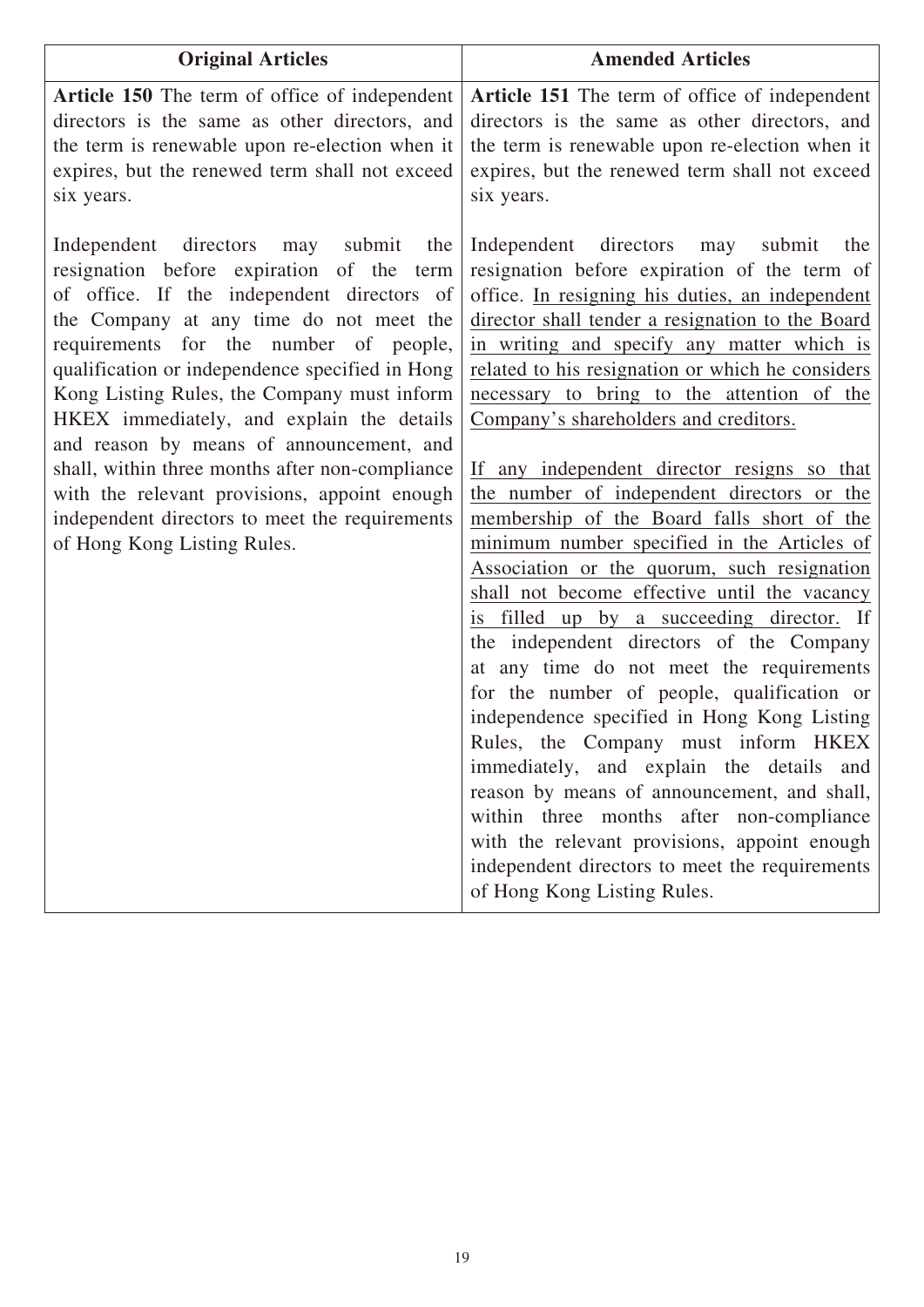| <b>Original Articles</b>                                                                                                                                                                                                                                                                                                                                                     | <b>Amended Articles</b>                                                                                                                                                                                                                                                                                                                                                                                                                                                                                                                                                                                                                                                                                                                                                                                                                                                                                                                            |
|------------------------------------------------------------------------------------------------------------------------------------------------------------------------------------------------------------------------------------------------------------------------------------------------------------------------------------------------------------------------------|----------------------------------------------------------------------------------------------------------------------------------------------------------------------------------------------------------------------------------------------------------------------------------------------------------------------------------------------------------------------------------------------------------------------------------------------------------------------------------------------------------------------------------------------------------------------------------------------------------------------------------------------------------------------------------------------------------------------------------------------------------------------------------------------------------------------------------------------------------------------------------------------------------------------------------------------------|
| Article 152 An independent director may<br>resign before his term of office expires. In<br>resigning his duties, an independent director<br>shall tender a resignation to the Board in<br>writing and specify any matter which is related<br>to his resignation or which he considers<br>necessary to bring to the attention of the<br>Company's shareholders and creditors. | Article 152 An independent director may<br>resign before his term of office expires. In<br>resigning his duties, an independent director<br>shall tender a resignation to the Board in<br>writing and specify any matter which is related<br>to his resignation or which he considers<br>necessary to bring to the attention of the<br>Company's shareholders and creditors.                                                                                                                                                                                                                                                                                                                                                                                                                                                                                                                                                                       |
| If any independent director resigns so that<br>the number of independent directors or the<br>membership of the Board falls short of the<br>minimum number specified in the Articles of<br>Association or the quorum, such resignation<br>shall not become effective until the vacancy is<br>filled up by a succeeding director.                                              | If any independent director resigns so that<br>the number of independent directors or the<br>membership of the Board falls short of the<br>minimum number specified in the Articles of<br>Association or the quorum, such resignation<br>shall not become effective until the vacancy<br>is filled up by a succeeding director. Article<br>152 An independent director shall work for<br>the Company for at least 15 workdays every<br>year, including attending general meetings,<br>Board meetings and meetings of special<br>committees, examination of the establishment<br>and implementation of systems for production<br>and operation, management and internal control<br>and execution of Board resolutions, discussion<br>with the management on operation and on-site<br>study of material investments, production and<br>construction projects, and shall work in the<br>office of the Company for at least 10 workdays<br>every year. |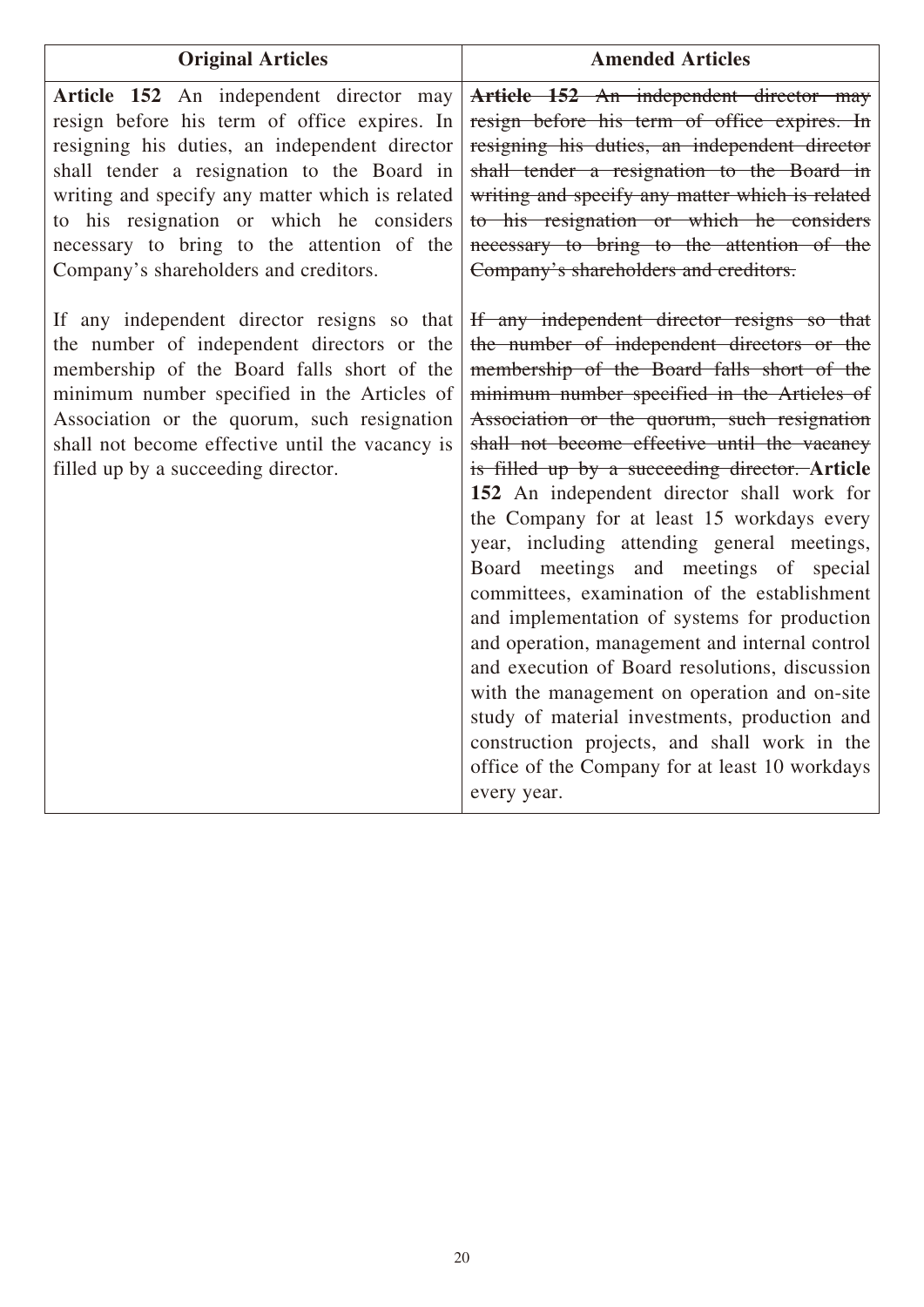| <b>Original Articles</b>                                                                                                                                                                                                                                                                         |                                                                                                                                                                                       | <b>Amended Articles</b>                                                                                                                                                                                                                                                                          |                                                                                                                                                                                       |  |
|--------------------------------------------------------------------------------------------------------------------------------------------------------------------------------------------------------------------------------------------------------------------------------------------------|---------------------------------------------------------------------------------------------------------------------------------------------------------------------------------------|--------------------------------------------------------------------------------------------------------------------------------------------------------------------------------------------------------------------------------------------------------------------------------------------------|---------------------------------------------------------------------------------------------------------------------------------------------------------------------------------------|--|
| Article 154 Independent directors shall give<br>objective, fair and independent opinions on the<br>matters discussed by the general meeting or the<br>Board of the Company. Especially, they shall<br>give opinions to the general meeting or the<br>Board in relation to the following matters: |                                                                                                                                                                                       | Article 154 Independent directors shall give<br>objective, fair and independent opinions on the<br>matters discussed by the general meeting or the<br>Board of the Company. Especially, they shall<br>give opinions to the general meeting or the<br>Board in relation to the following matters: |                                                                                                                                                                                       |  |
| (I)                                                                                                                                                                                                                                                                                              | external guarantee;                                                                                                                                                                   | (I)                                                                                                                                                                                                                                                                                              | external guarantee;                                                                                                                                                                   |  |
| (II)                                                                                                                                                                                                                                                                                             | material connected transactions;                                                                                                                                                      | (II)                                                                                                                                                                                                                                                                                             | material connected transactions;                                                                                                                                                      |  |
| (III)                                                                                                                                                                                                                                                                                            | work out of profit distribution policy,<br>distribution<br>profit<br>plan<br>and<br>cash<br>distribution plan;                                                                        | (III)                                                                                                                                                                                                                                                                                            | work out of profit distribution policy<br>policy, profit distribution plan and cash<br>distribution plan;                                                                             |  |
| (IV)                                                                                                                                                                                                                                                                                             | nomination, appointment and dismissal<br>of directors;                                                                                                                                | (IV)                                                                                                                                                                                                                                                                                             | nomination, appointment and dismissal<br>of directors;                                                                                                                                |  |
| (V)                                                                                                                                                                                                                                                                                              | appointment or dismissal of senior<br>management officers;                                                                                                                            | (V)                                                                                                                                                                                                                                                                                              | appointment or dismissal of senior<br>management officers;                                                                                                                            |  |
| (VI)                                                                                                                                                                                                                                                                                             | remunerations and equity incentive<br>for<br>directors<br>senior<br>plans<br>and<br>management officers;                                                                              | (VI)                                                                                                                                                                                                                                                                                             | remunerations and equity incentive<br>plans<br>for<br>directors<br>senior<br>and<br>management officers;                                                                              |  |
| (VII)                                                                                                                                                                                                                                                                                            | changes in the use of proceeds;                                                                                                                                                       | (VII)                                                                                                                                                                                                                                                                                            | changes in the use of proceeds;                                                                                                                                                       |  |
| (VIII)                                                                                                                                                                                                                                                                                           | workout of plan for conversion of<br>capital reserve into share capital;                                                                                                              | (VIII)                                                                                                                                                                                                                                                                                           | workout of plan for conversion of<br>capital reserve into share capital;                                                                                                              |  |
| (IX)                                                                                                                                                                                                                                                                                             | changes in accounting policies and<br>accounting estimates or correction of<br>significant accounting errors resulting<br>from reasons other than changes in<br>accounting standards; | (IX)                                                                                                                                                                                                                                                                                             | changes in accounting policies and<br>accounting estimates or correction of<br>significant accounting errors resulting<br>from reasons other than changes in<br>accounting standards; |  |
| (X)                                                                                                                                                                                                                                                                                              | production of nonstandard unqualified<br>audit opinions by certified public<br>accountants on the financial reports of<br>the Company;                                                | (X)                                                                                                                                                                                                                                                                                              | production of nonstandard unqualified<br>audit opinions by certified public<br>accountants on the financial reports of<br>the Company;                                                |  |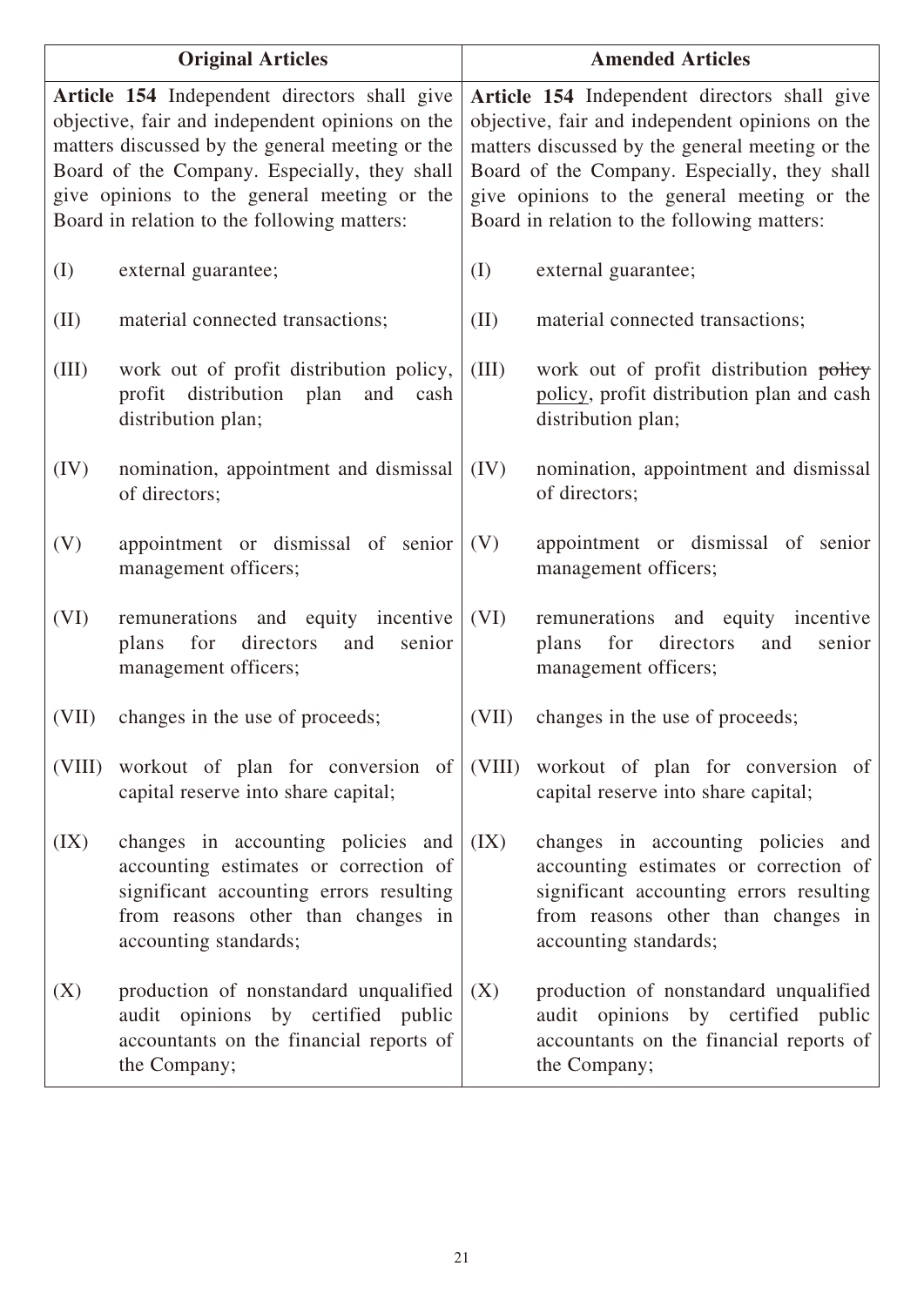|                 | <b>Original Articles</b>                                                                                                                                                                                                                                                                                                                                                                                                             |        | <b>Amended Articles</b>                                                                                                                                                                                                                                                                                                                                                                                                                 |
|-----------------|--------------------------------------------------------------------------------------------------------------------------------------------------------------------------------------------------------------------------------------------------------------------------------------------------------------------------------------------------------------------------------------------------------------------------------------|--------|-----------------------------------------------------------------------------------------------------------------------------------------------------------------------------------------------------------------------------------------------------------------------------------------------------------------------------------------------------------------------------------------------------------------------------------------|
| (XI)            | appointment and dismissal of the<br>accounting firm;                                                                                                                                                                                                                                                                                                                                                                                 | (XI)   | appointment and<br>dismissal of the<br>accounting firm;                                                                                                                                                                                                                                                                                                                                                                                 |
| (XII)           | Compar's<br>acquisition<br>by<br>the<br>management;                                                                                                                                                                                                                                                                                                                                                                                  | (XII)  | acquisition<br>Company's<br>by<br>the<br>management;                                                                                                                                                                                                                                                                                                                                                                                    |
| (XIII)          | material asset restructuring of the<br>Company;                                                                                                                                                                                                                                                                                                                                                                                      | (XIII) | material asset restructuring of the<br>Company;                                                                                                                                                                                                                                                                                                                                                                                         |
| (XIV)           | share repurchase by the Company by<br>means of centralized bidding;                                                                                                                                                                                                                                                                                                                                                                  | (XIV)  | share repurchase by the Company by<br>means of centralized bidding;                                                                                                                                                                                                                                                                                                                                                                     |
| (XV)            | internal control evaluation report of the<br>Company;                                                                                                                                                                                                                                                                                                                                                                                | (XV)   | internal control evaluation report of the<br>Company;                                                                                                                                                                                                                                                                                                                                                                                   |
| (XVI)           | plan for change of undertakings made<br>by the Company to related parties;                                                                                                                                                                                                                                                                                                                                                           |        | (XVI) plan for change of undertakings made<br>by the Company to related parties;                                                                                                                                                                                                                                                                                                                                                        |
|                 | (XVII) existing or new loan transactions<br>involving a total amount of more than<br>RMB3,000,000 or more than $5\%$ of<br>the latest audited net assets of the<br>Company between the Company's<br>shareholders, de facto<br>controllers<br>and connected enterprises thereof<br>and the Company or other financial<br>transactions, and whether the Company<br>has taken effective measures to collect<br>outstanding receivables; |        | (XVII) existing or new loan transactions<br>involving a total amount of more than<br>RMB3,000,000 or more than $5\%$ of<br>the latest audited net assets of the<br>Company between the<br>Company's<br>shareholders, de facto<br>controllers<br>and connected enterprises thereof<br>and the Company or other financial<br>transactions, and whether the Company<br>has taken effective measures to collect<br>outstanding receivables; |
| $(XVIII)$ other | matters which independent<br>directors deem likely to damage the<br>rights and interests of the Company,<br>creditors and minor shareholders;                                                                                                                                                                                                                                                                                        |        | (XVIII) other matters which independent<br>directors deem likely to damage the<br>rights and interests of the Company,<br>creditors and minor shareholders;                                                                                                                                                                                                                                                                             |
| (XIX)           | stipulated by<br>other matters<br>administrative regulations,<br>laws,<br>departmental rules, regulatory<br>documents, the listing rules of the stock<br>exchange in the place where the stocks<br>of the Company are listed and the<br>Articles of Association or ascertained<br>by the securities regulatory authority of<br>the State Council.                                                                                    | (XIX)  | other matters stipulated by<br>administrative regulations,<br>laws,<br>departmental rules, regulatory<br>documents, the listing rules of the stock<br>exchange in the place where the stocks<br>of the Company are listed and the<br>Articles of Association or ascertained<br>by the securities regulatory authority of<br>the State Council.                                                                                          |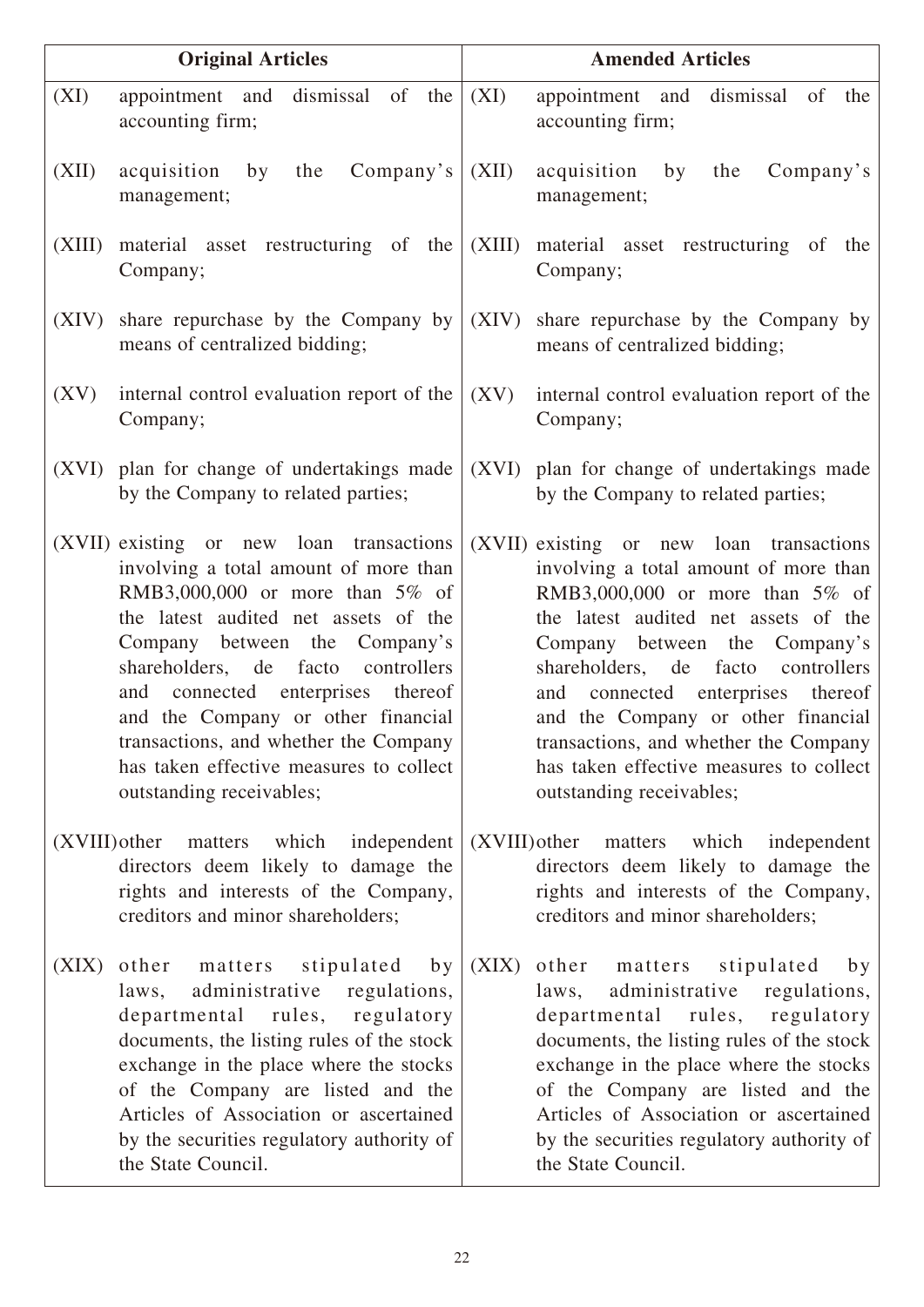| <b>Original Articles</b>                                                                                                              | <b>Amended Articles</b>                                                                                                                                                                                                                                                                                                                                                          |
|---------------------------------------------------------------------------------------------------------------------------------------|----------------------------------------------------------------------------------------------------------------------------------------------------------------------------------------------------------------------------------------------------------------------------------------------------------------------------------------------------------------------------------|
| <b>Article 157</b> The Company shall have a Board<br>of Directors ("the Board") which shall be<br>accountable to the general meeting. | Article 157 The Company shall have a<br>Board of Directors ("the Board") which shall<br>be accountable to the general meeting and<br>responsible for implementing resolution(s) of<br>the general meeting.                                                                                                                                                                       |
| Article 158 The Board shall comprise<br>12<br>directors, including 5 independent directors.                                           | Article 158 The Board shall comprise 12<br>directors, including 5 independent directors.                                                                                                                                                                                                                                                                                         |
| The Board shall have one chairman.                                                                                                    | The Board shall have one chairman.<br>The composition of the Board shall be in<br>compliance with laws and regulations and<br>have reasonable professional structure. The<br>members of the Board shall acquire necessary<br>knowledge, techniques and qualification for<br>performing the duties. The Company shall<br>encourage diversified composition<br>the<br>of<br>Board. |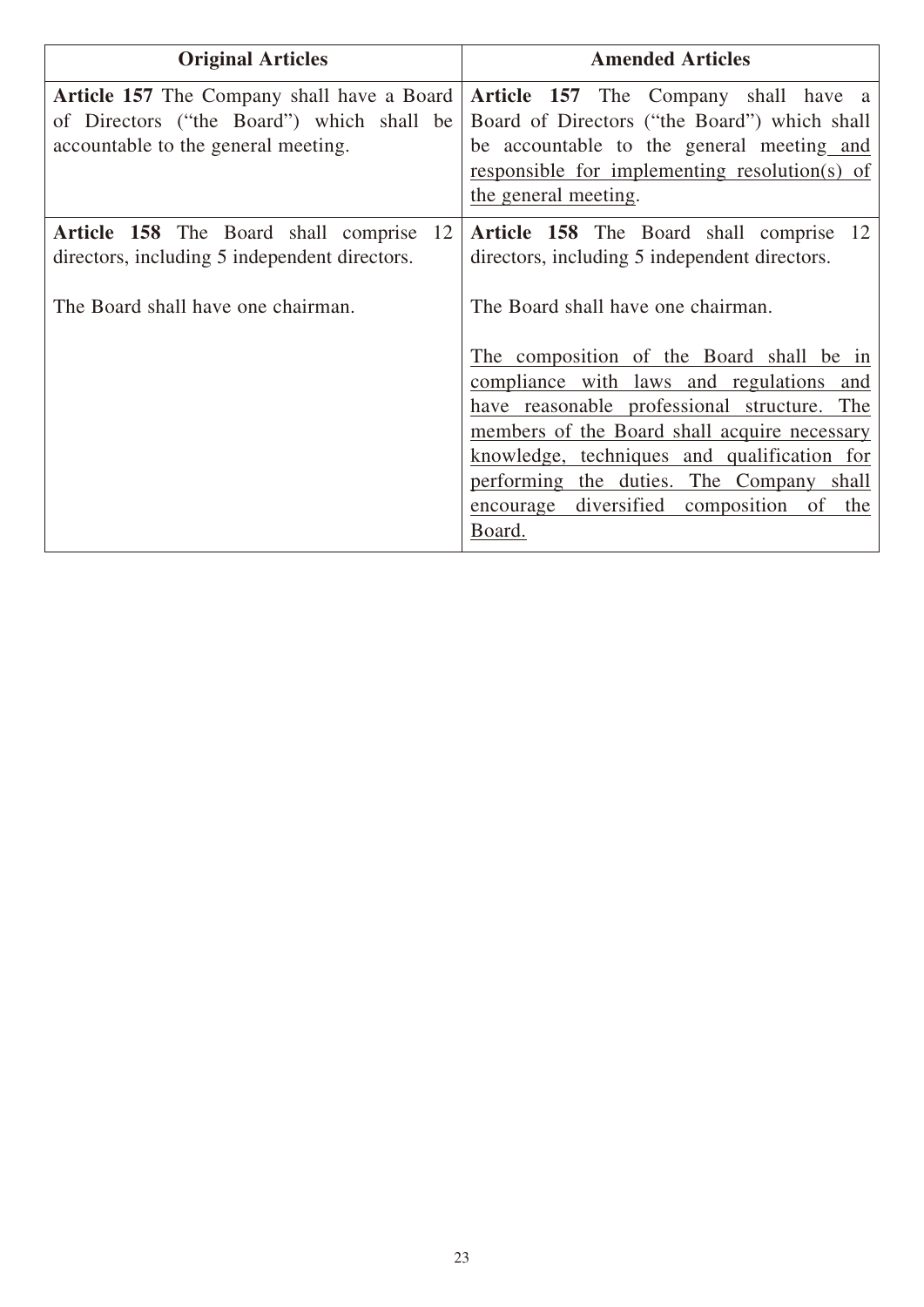| <b>Original Articles</b> |                                                                                                                                                                                                                                                                                            | <b>Amended Articles</b> |                                                                                                                                                                                                                                                                                  |
|--------------------------|--------------------------------------------------------------------------------------------------------------------------------------------------------------------------------------------------------------------------------------------------------------------------------------------|-------------------------|----------------------------------------------------------------------------------------------------------------------------------------------------------------------------------------------------------------------------------------------------------------------------------|
|                          | Article 159 The Board shall exercise the<br>following functions and powers:                                                                                                                                                                                                                |                         | Article 159 The Board shall exercise the<br>following functions and powers:                                                                                                                                                                                                      |
| (I)                      | to convene general meetings and report<br>on its work to the general meetings;                                                                                                                                                                                                             | (I)                     | to convene general meetings and report<br>on its work to the general meetings;                                                                                                                                                                                                   |
| (II)                     | to implement resolutions passed at the<br>general meetings;                                                                                                                                                                                                                                | (II)                    | to implement resolutions passed at the<br>general meetings;                                                                                                                                                                                                                      |
| (III)                    | make<br>resolve<br>material<br>to<br>$\alpha$<br>or<br>amendments to the Company's business<br>plans and investment plans;                                                                                                                                                                 | (III)                   | make<br>resolve<br>material<br>to<br>$\alpha$<br>or<br>amendments to the Company's business<br>plans and investment plans;                                                                                                                                                       |
| (IV)                     | to formulate the Company's annual<br>financial budgets and final accounting<br>plans;                                                                                                                                                                                                      | (IV)                    | to formulate the Company's annual<br>financial budgets and final accounting<br>plans;                                                                                                                                                                                            |
| (V)                      | to formulate the Company's profit<br>distribution proposals and loss recovery<br>proposals;                                                                                                                                                                                                | (V)                     | to formulate the Company's profit<br>distribution proposals and loss recovery<br>proposals;                                                                                                                                                                                      |
| (VI)                     | to formulate the proposals for increase<br>or decrease of the Company's registered<br>capital, and proposals for issue of<br>bonds, other securities and listing;                                                                                                                          | (VI)                    | to formulate the proposals for increase<br>or decrease of the Company's registered<br>capital, and proposals for issue of<br>bonds, other securities and listing;                                                                                                                |
| (VII)                    | to formulate proposals for material<br>acquisitions, purchase of shares of the<br>Company, merger, division, dissolution<br>or transformation of the Company;                                                                                                                              | (VII)                   | to formulate proposals for material<br>acquisitions, purchase of shares of the<br>Company as described in Articles 29 (I)<br>and (II) of the Articles of Association,<br>division,<br>dissolution<br>merger,<br>or                                                               |
| (VIII)<br>(IX)           | to decide on the external investment,<br>purchase and disposal of assets, asset<br>mortgage, external guarantee, consigned<br>financial<br>management,<br>connected<br>transactions, etc. within the authority<br>granted by the general meeting;<br>to decide on the establishment of the | (VIII)                  | transformation of the Company;<br>to decide on the external investment,<br>purchase and disposal of assets, asset<br>mortgage, external guarantee, consigned<br>financial<br>management, connected<br>transactions, etc. within the authority<br>granted by the general meeting; |
|                          | Company's internal management bodies;                                                                                                                                                                                                                                                      | (IX)                    | to decide on the establishment of the<br>Company's internal management bodies;                                                                                                                                                                                                   |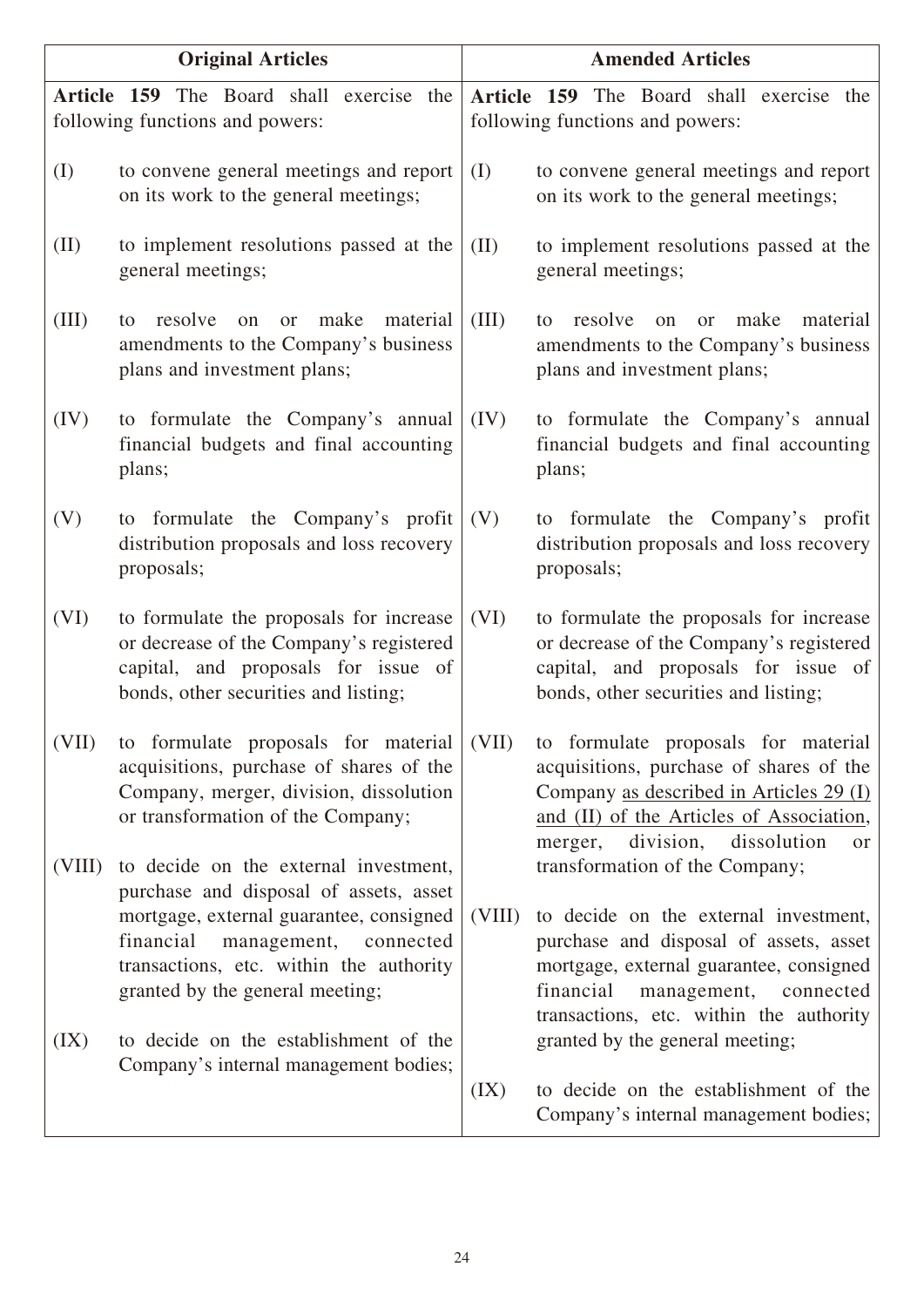|        | <b>Original Articles</b>                                                                                                                                                                                                                                                                                                             |             | <b>Amended Articles</b>                                                                                                                                                                                                                                                                                                              |
|--------|--------------------------------------------------------------------------------------------------------------------------------------------------------------------------------------------------------------------------------------------------------------------------------------------------------------------------------------|-------------|--------------------------------------------------------------------------------------------------------------------------------------------------------------------------------------------------------------------------------------------------------------------------------------------------------------------------------------|
| (X)    | to appoint or dismiss the Company's<br>president (CEO), and secretary to<br>the Board; to appoint or dismiss the<br>Company's joint CEO, vice president,<br>chief financial officer and other senior<br>management officers as nominated<br>by the president (CEO) and decide<br>on their remunerations, rewards and<br>punishments; | (X)         | to appoint or dismiss the Company's<br>president (CEO), and secretary to<br>the Board; to appoint or dismiss the<br>Company's joint CEO, vice president,<br>chief financial officer and other senior<br>management officers as nominated<br>by the president (CEO) and decide<br>on their remunerations, rewards and<br>punishments; |
| (XI)   | to formulate the Company's fundamental<br>management system;                                                                                                                                                                                                                                                                         | (XI)        | to formulate the Company's fundamental<br>management system;                                                                                                                                                                                                                                                                         |
| (XII)  | to formulate the proposals for any<br>amendment to the Articles of Association;                                                                                                                                                                                                                                                      | (XII)       | to formulate the proposals for any<br>amendment to the Articles of Association;                                                                                                                                                                                                                                                      |
| (XIII) | matters relating<br>to<br>manage<br>to<br>information disclosure of the Company;                                                                                                                                                                                                                                                     | $(XIII)$ to | manage matters relating<br>to<br>information disclosure of the Company;                                                                                                                                                                                                                                                              |
| (XIV)  | to propose to the general meeting to<br>appoint or replace the accounting firm<br>which audits the Company's accounts;                                                                                                                                                                                                               | (XIV)       | to propose to the general meeting to<br>appoint or replace the accounting firm<br>which audits the Company's accounts;                                                                                                                                                                                                               |
| (XV)   | to listen to the work reports of the<br>Company's president (CEO)<br>and<br>examine the work thereof;                                                                                                                                                                                                                                | (XV)        | to listen to the work reports of the<br>Company's president (CEO)<br>and<br>examine the work thereof;                                                                                                                                                                                                                                |
|        | (XVI) to formulate the equity incentive plan<br>of the Company;                                                                                                                                                                                                                                                                      |             | (XVI) to formulate the equity incentive plan<br>of the Company;                                                                                                                                                                                                                                                                      |
|        | (XVII) to exercise other functions and powers<br>as stipulated by laws, administrative<br>regulations, departmental rules, the<br>listing rules of the stock exchange                                                                                                                                                                |             | (XVII) to resolve the acquisition of the<br>shares of the Company as described<br>in Article 29 (III), (V) and (VI) in the<br>Articles of Association;                                                                                                                                                                               |
|        | in the place where the stocks of the<br>Company are listed or the Articles of<br>Association.                                                                                                                                                                                                                                        |             | $(XVIII)(XVH)$ to exercise other functions<br>and<br>stipulated<br>powers<br>by<br>as<br>administrative regulations,<br>laws,<br>departmental rules, the listing rules of<br>the stock exchange in the place where<br>the stocks of the Company are listed or<br>the Articles of Association.                                        |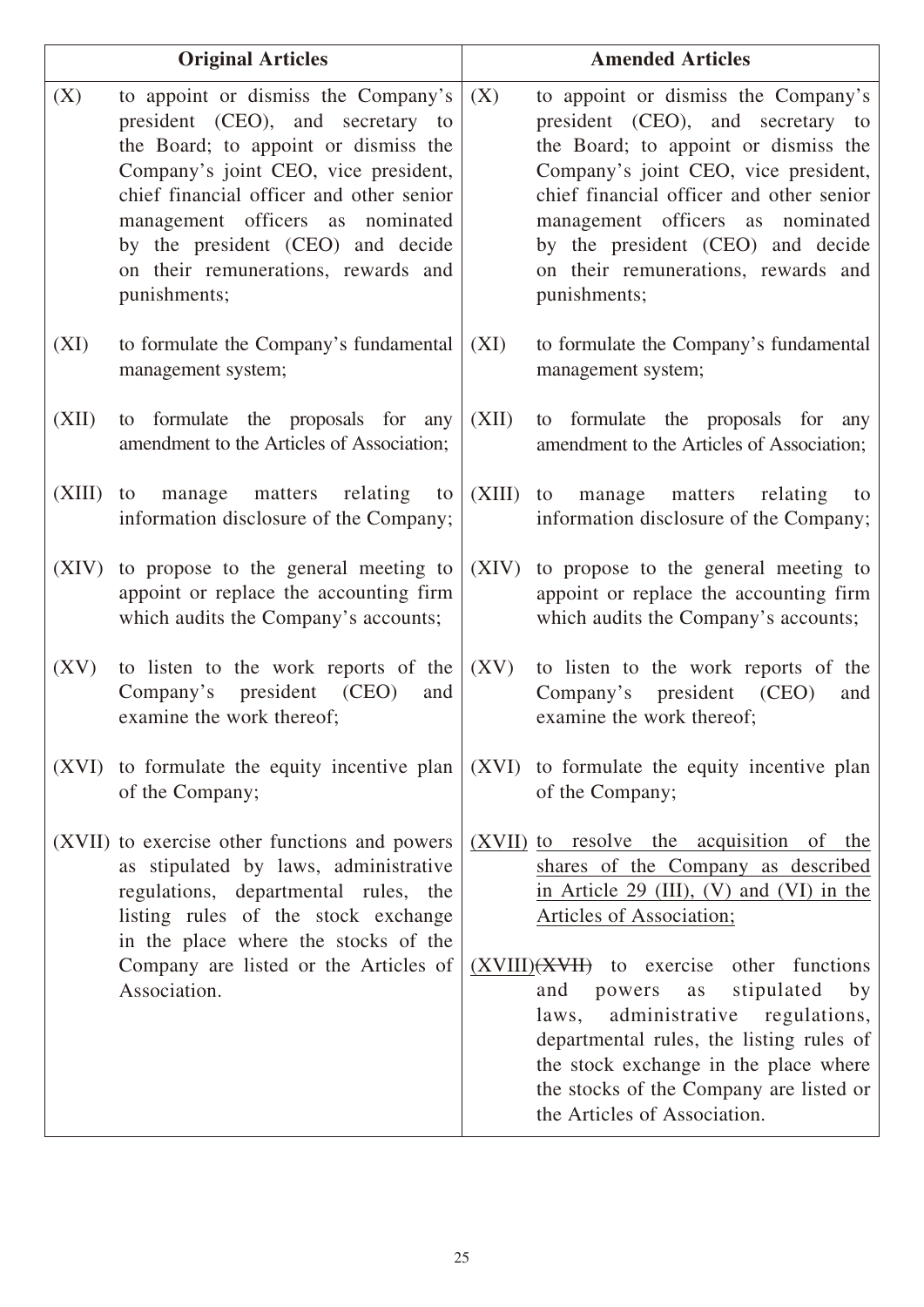| <b>Original Articles</b>                                                                                                                                                                                                                                                                                                                                                                                                                                                                                                                                                                                                | <b>Amended Articles</b>                                                                                                                                                                                                                                                                                                                                                                                                                                                                                                                                                                                                 |
|-------------------------------------------------------------------------------------------------------------------------------------------------------------------------------------------------------------------------------------------------------------------------------------------------------------------------------------------------------------------------------------------------------------------------------------------------------------------------------------------------------------------------------------------------------------------------------------------------------------------------|-------------------------------------------------------------------------------------------------------------------------------------------------------------------------------------------------------------------------------------------------------------------------------------------------------------------------------------------------------------------------------------------------------------------------------------------------------------------------------------------------------------------------------------------------------------------------------------------------------------------------|
| Other than the resolutions of the Board in<br>respect of the matters specified in items (VI),<br>(VII) and (XII) of this Article and other matters<br>which shall be passed by the affirmative vote<br>of more than two-thirds of all directors as<br>provided by laws, administrative regulations,<br>departmental rules, listing rules of the stock<br>exchange in the place where the stocks of<br>the Company are listed and the Articles of<br>Association, the resolutions of the Board in<br>respect of all other matters may be passed by<br>the affirmative vote of a simple majority of all<br>the directors. | Other than the resolutions of the Board in<br>respect of the matters specified in items (VI),<br>(VII) and (XII) of this Article and other matters<br>which shall be passed by the affirmative vote<br>of more than two-thirds of all directors as<br>provided by laws, administrative regulations,<br>departmental rules, listing rules of the stock<br>exchange in the place where the stocks of<br>the Company are listed and the Articles of<br>Association, the resolutions of the Board in<br>respect of all other matters may be passed by<br>the affirmative vote of a simple majority of all<br>the directors. |
| Matters beyond the scope of authorization<br>of the general meeting to the Board shall<br>be submitted to the general meeting for<br>consideration.                                                                                                                                                                                                                                                                                                                                                                                                                                                                     | Matters beyond the scope of authorization<br>of the general meeting to the Board shall<br>be submitted to the general meeting for<br>consideration.                                                                                                                                                                                                                                                                                                                                                                                                                                                                     |
|                                                                                                                                                                                                                                                                                                                                                                                                                                                                                                                                                                                                                         | Subject to the approval of a majority of<br>directors, the Board may<br>authorize<br>the<br>chairman of the Board to exercise certain<br>powers of the Board during the closing period<br>of the Board meeting. However, major matters<br>of the Company shall be resolved by all<br>members of the Board. No authorization shall<br>be granted to the chairman of the Board and<br>president (or CEO) to exercise powers that shall<br>be exercised by the Board in accordance with<br>laws.                                                                                                                           |
|                                                                                                                                                                                                                                                                                                                                                                                                                                                                                                                                                                                                                         | perform<br>The<br>Board<br>shall<br>duties<br>its<br>1n<br>accordance<br>with<br>laws<br>and<br>the<br>ensure<br>Company to be in compliance with laws and<br>regulations and the Articles of Association. All<br>shareholders shall have equal rights and the<br>Board shall safeguard the legal rights of other<br>stakeholders.                                                                                                                                                                                                                                                                                      |
|                                                                                                                                                                                                                                                                                                                                                                                                                                                                                                                                                                                                                         | The Company shall ensure that the Board<br>performs its duties in accordance with laws,<br>regulations and the Articles of Association and<br>provide all necessary conditions to the Board<br>for performing its duties.                                                                                                                                                                                                                                                                                                                                                                                               |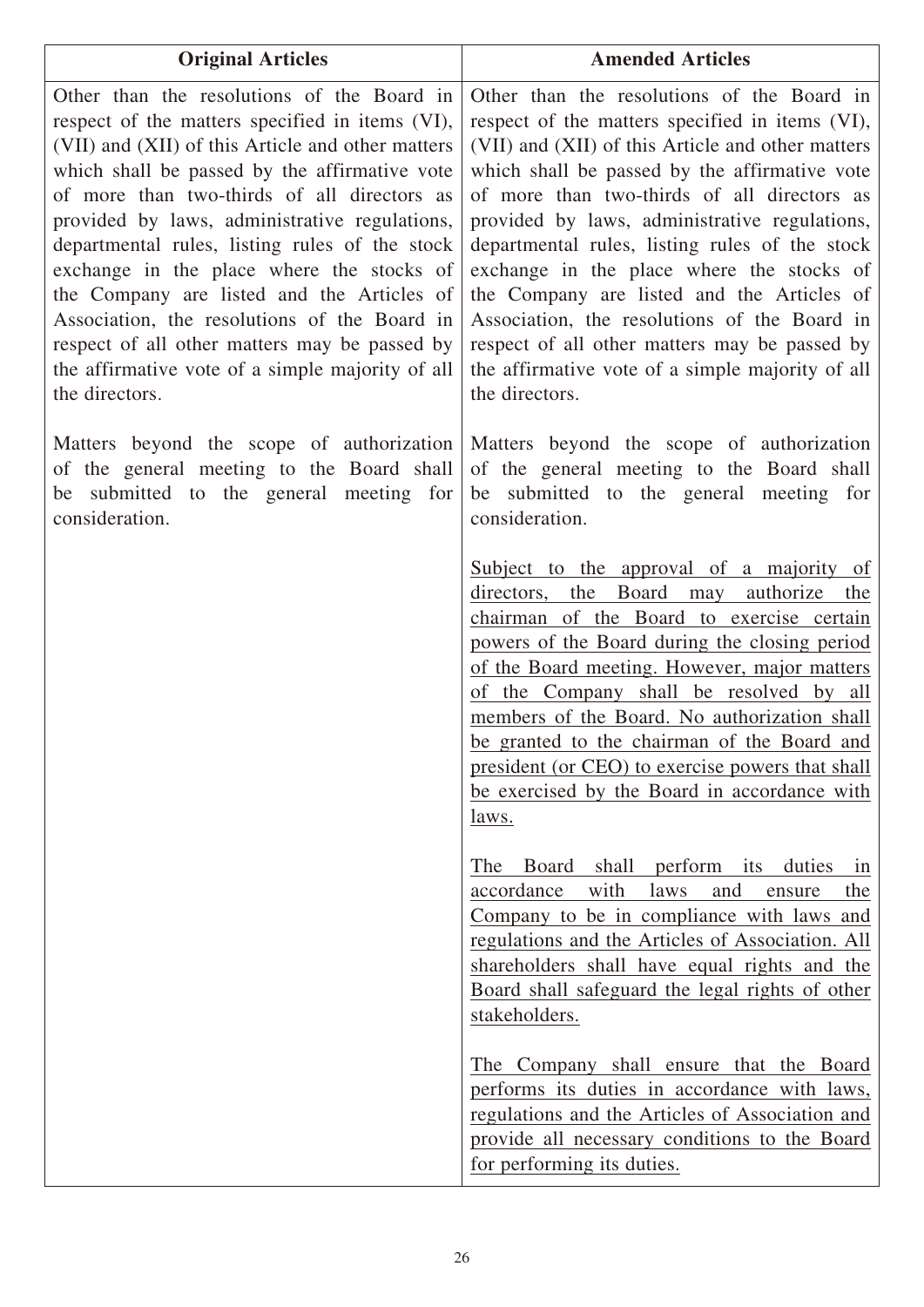| <b>Original Articles</b>                                                                                                                                                                                                                                                                                                                                                                                                                                                                                                                                                                      | <b>Amended Articles</b>                                                                                                                                                                                                                                                                                                                                                                                                                                                                                                                                                                                                                                                                                                                                                                                                                |
|-----------------------------------------------------------------------------------------------------------------------------------------------------------------------------------------------------------------------------------------------------------------------------------------------------------------------------------------------------------------------------------------------------------------------------------------------------------------------------------------------------------------------------------------------------------------------------------------------|----------------------------------------------------------------------------------------------------------------------------------------------------------------------------------------------------------------------------------------------------------------------------------------------------------------------------------------------------------------------------------------------------------------------------------------------------------------------------------------------------------------------------------------------------------------------------------------------------------------------------------------------------------------------------------------------------------------------------------------------------------------------------------------------------------------------------------------|
| <b>Article 163</b> The Board may establish special<br>committees such as strategy<br>committee,<br>committee, nomination committee,<br>audit<br>and remuneration and evaluation committee<br>according to relevant resolutions of the general<br>meeting. All of the special committees shall<br>consist of directors. In the audit committee,<br>nomination committee, and remuneration and<br>evaluation committee, independent directors<br>shall be the majority and shall act as conveners,<br>and the audit committee shall at least include<br>one accountant as independent director. | Article 163 The Board may establish special<br>committees such as strategy<br>committee,<br>committee, nomination committee,<br>audit<br>and remuneration and evaluation committee<br>according to relevant resolutions of the general<br>meeting. All of the special committees shall<br>consist of directors. In the audit committee,<br>nomination committee, and remuneration and<br>evaluation committee, independent directors<br>shall be the majority and shall act as conveners,<br>and the audit committee shall at least include<br>one accountant as independent director, and the<br>convener shall be an accounting professional.<br>Special committees may engage intermediaries<br>to provide professional opinions. Expenses<br>required for duty performance by special<br>committees shall be borne by the Company. |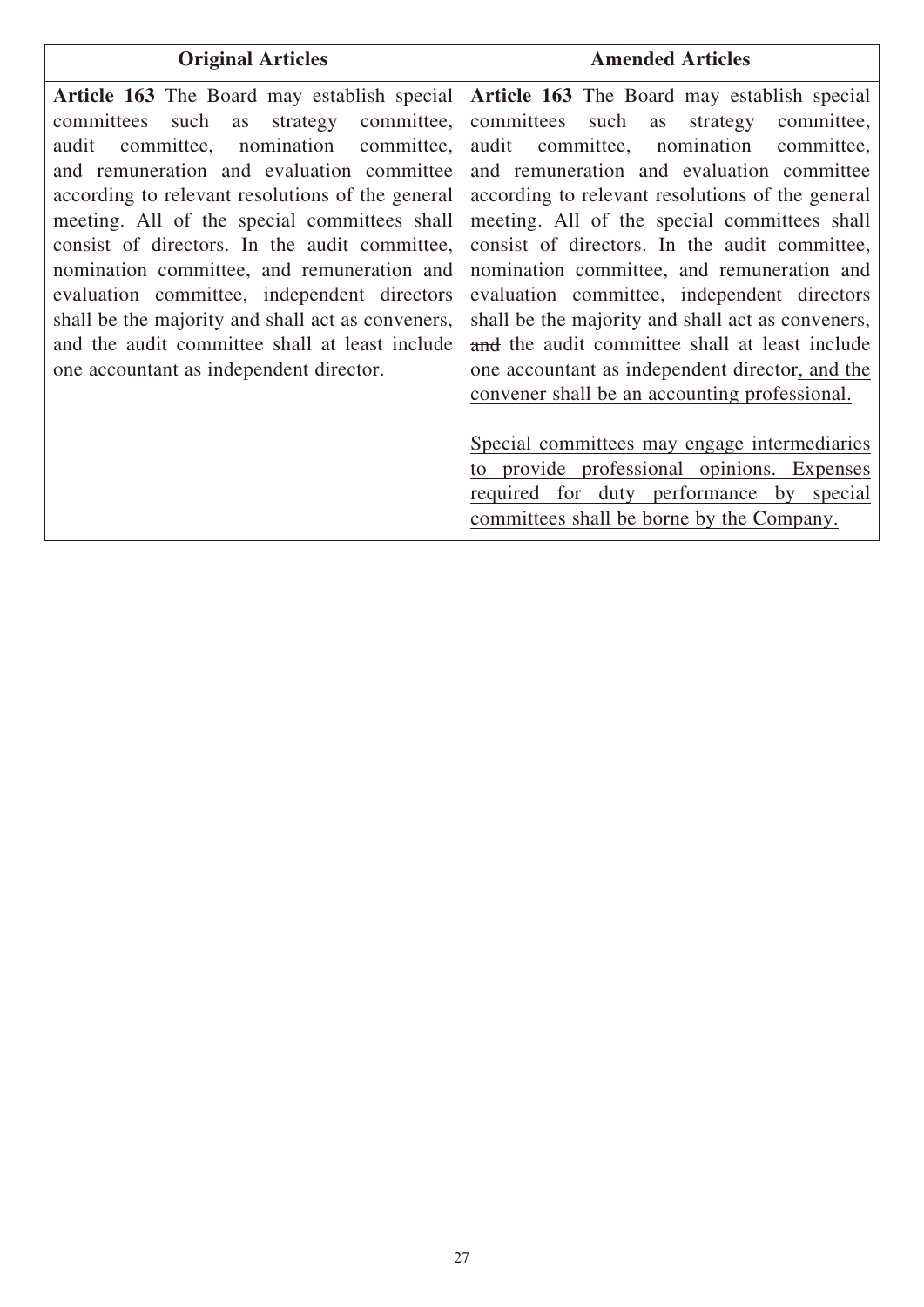| <b>Original Articles</b> |                                                                                                                                | <b>Amended Articles</b>                                     |                                                                                                                                                                                                                                                                                                                                                                                                                                                                                                                                                                                                          |
|--------------------------|--------------------------------------------------------------------------------------------------------------------------------|-------------------------------------------------------------|----------------------------------------------------------------------------------------------------------------------------------------------------------------------------------------------------------------------------------------------------------------------------------------------------------------------------------------------------------------------------------------------------------------------------------------------------------------------------------------------------------------------------------------------------------------------------------------------------------|
| specify:                 | Article 174 The notice of a Board meeting shall                                                                                | Article 174 The notice of a Board meeting shall<br>specify: |                                                                                                                                                                                                                                                                                                                                                                                                                                                                                                                                                                                                          |
| (I)                      | the date and venue of the meeting;                                                                                             | (I)                                                         | the date and venue of the meeting;                                                                                                                                                                                                                                                                                                                                                                                                                                                                                                                                                                       |
| (II)                     | the form of the meeting;                                                                                                       | (II)                                                        | the form of the meeting;                                                                                                                                                                                                                                                                                                                                                                                                                                                                                                                                                                                 |
| (III)                    | duration of the meeting;                                                                                                       | (III)                                                       | duration of the meeting;                                                                                                                                                                                                                                                                                                                                                                                                                                                                                                                                                                                 |
| (IV)                     | reason and proposals;                                                                                                          | (IV)                                                        | reason and proposals;                                                                                                                                                                                                                                                                                                                                                                                                                                                                                                                                                                                    |
| (V)                      | meeting materials necessary for voting<br>of directors;                                                                        | (V)                                                         | meeting materials necessary for voting<br>of directors;                                                                                                                                                                                                                                                                                                                                                                                                                                                                                                                                                  |
| (VI)                     | that<br>directors<br>shall<br>requirement<br>personally attend or authorize other<br>directors to attend the meeting;          | (VI)                                                        | directors<br>shall<br>requirement<br>that<br>personally attend or authorize<br>other<br>directors to attend the meeting;                                                                                                                                                                                                                                                                                                                                                                                                                                                                                 |
| (VII)                    | the convener and the presider of the<br>meeting, the proponent of the provisional<br>meeting as well as the written proposals; | (VII)                                                       | the convener and the presider of the<br>meeting, the proponent of the provisional<br>meeting as well as the written proposals;                                                                                                                                                                                                                                                                                                                                                                                                                                                                           |
| (VIII)                   | contact person and means of contact;                                                                                           | (VIII)                                                      | contact person and means of contact;                                                                                                                                                                                                                                                                                                                                                                                                                                                                                                                                                                     |
| (IX)                     | date on which the notice is sent.                                                                                              | (IX)                                                        | date on which the notice is sent.                                                                                                                                                                                                                                                                                                                                                                                                                                                                                                                                                                        |
|                          | include (I), (III) and (IV) above, and the<br>explanations for a provisional Board meeting<br>convened in emergency.           |                                                             | A verbal meeting notice shall at least A verbal meeting notice shall at least<br>include (I), (III) and (IV) above, and the<br>explanations for a provisional Board meeting<br>convened in emergency. Where two or more<br>independent directors consider that the<br>information provided is insufficient or the<br>proof is not enough, they may jointly request<br>the Board in writing to postpone the convening<br>of the Board meeting or the discussion of the<br>issues, the Board shall accept such request<br>and the Company shall disclose the relevant<br>circumstances in a timely manner. |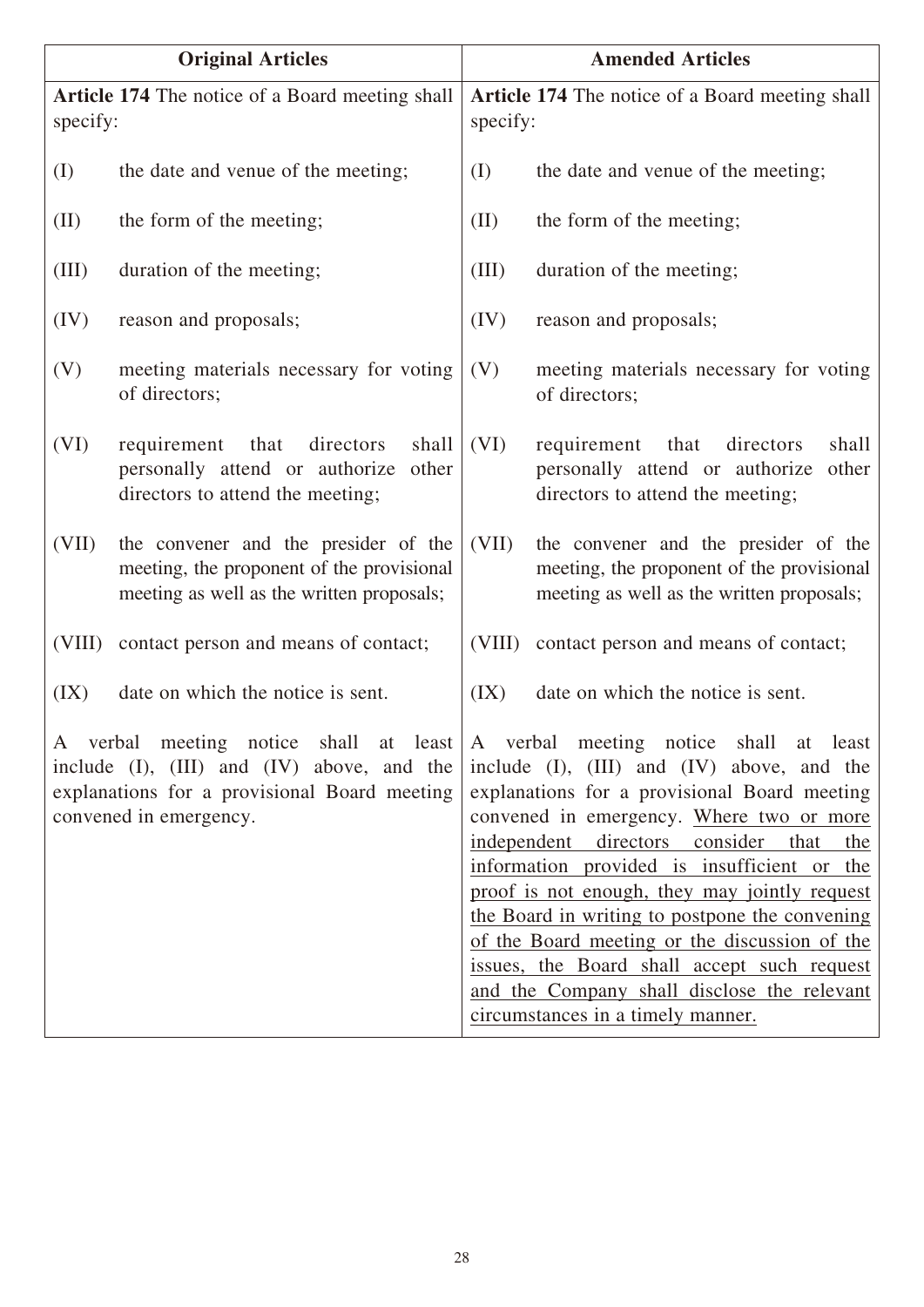| <b>Original Articles</b>                                                                                                                                                                                                                                                                                                                                                                                                                                                                                                                                                                                                                                                                                                        | <b>Amended Articles</b>                                                                                                                                                                                                                                                                                                                                                                                                                                                                                                                                                                                                                                                                                                                                                                                                                                                  |
|---------------------------------------------------------------------------------------------------------------------------------------------------------------------------------------------------------------------------------------------------------------------------------------------------------------------------------------------------------------------------------------------------------------------------------------------------------------------------------------------------------------------------------------------------------------------------------------------------------------------------------------------------------------------------------------------------------------------------------|--------------------------------------------------------------------------------------------------------------------------------------------------------------------------------------------------------------------------------------------------------------------------------------------------------------------------------------------------------------------------------------------------------------------------------------------------------------------------------------------------------------------------------------------------------------------------------------------------------------------------------------------------------------------------------------------------------------------------------------------------------------------------------------------------------------------------------------------------------------------------|
| Article 175 A Board meeting shall be attended<br>by more than half of the directors. Resolutions<br>made by the Board shall be approved by more<br>than half of all the directors unless otherwise<br>specified in the Articles of Association.<br>Resolutions of the Board shall be voted on as<br>per "one person, one vote" system. Where there<br>is an equality of votes cast both for and against<br>a resolution, the chairman shall have the right<br>to cast one more vote.                                                                                                                                                                                                                                            | Article 175 Unless otherwise provided in the<br>Articles of Association, Aa Board meeting shall<br>be attended by more than half of the directors.<br>Resolutions made by the Board shall be<br>approved by more than half of all the directors<br>unless otherwise specified in the Articles of<br>Association.<br>Resolutions of the Board shall be voted on as<br>per "one person, one vote" system. Where there<br>is an equality of votes cast both for and against<br>a resolution, the chairman shall have the right<br>to cast one more vote.                                                                                                                                                                                                                                                                                                                    |
| Article 178 Directors shall attend Board<br>meetings in person. If any director cannot<br>attend the meeting for any reason, he may<br>authorize in writing another director to act on<br>his behalf. The power of attorney shall specify<br>the name of the proxy, the matters delegated,<br>and the scope and term of authorization, and<br>shall bear the signature or seal of the principal.<br>The director attending the meeting on behalf of<br>another director shall exercise rights within the<br>range authorized. If a director fails to attend a<br>Board meeting and does not appoint a proxy<br>to act on his behalf, the said Director shall be<br>deemed as having waived his right to vote at<br>the meeting. | Article 178 Directors shall attend Board<br>meetings in person and provide definite<br>opinions on matters discussed. If any director<br>cannot attend the meeting for any reason, he<br>may authorize in writing another director to<br>actyote on his behalf according to his intentions<br>who shall independently bear legal liability.<br>The power of attorney shall specify the name of<br>the proxy, the matters delegated, and the scope<br>and term of authorization, and shall bear the<br>signature or seal of the principal.<br>The director attending the meeting on behalf of<br>another director shall exercise rights within the<br>range authorized. If a director fails to attend a<br>Board meeting and does not appoint a proxy<br>to act on his behalf, the said Director shall be<br>deemed as having waived his right to vote at<br>the meeting. |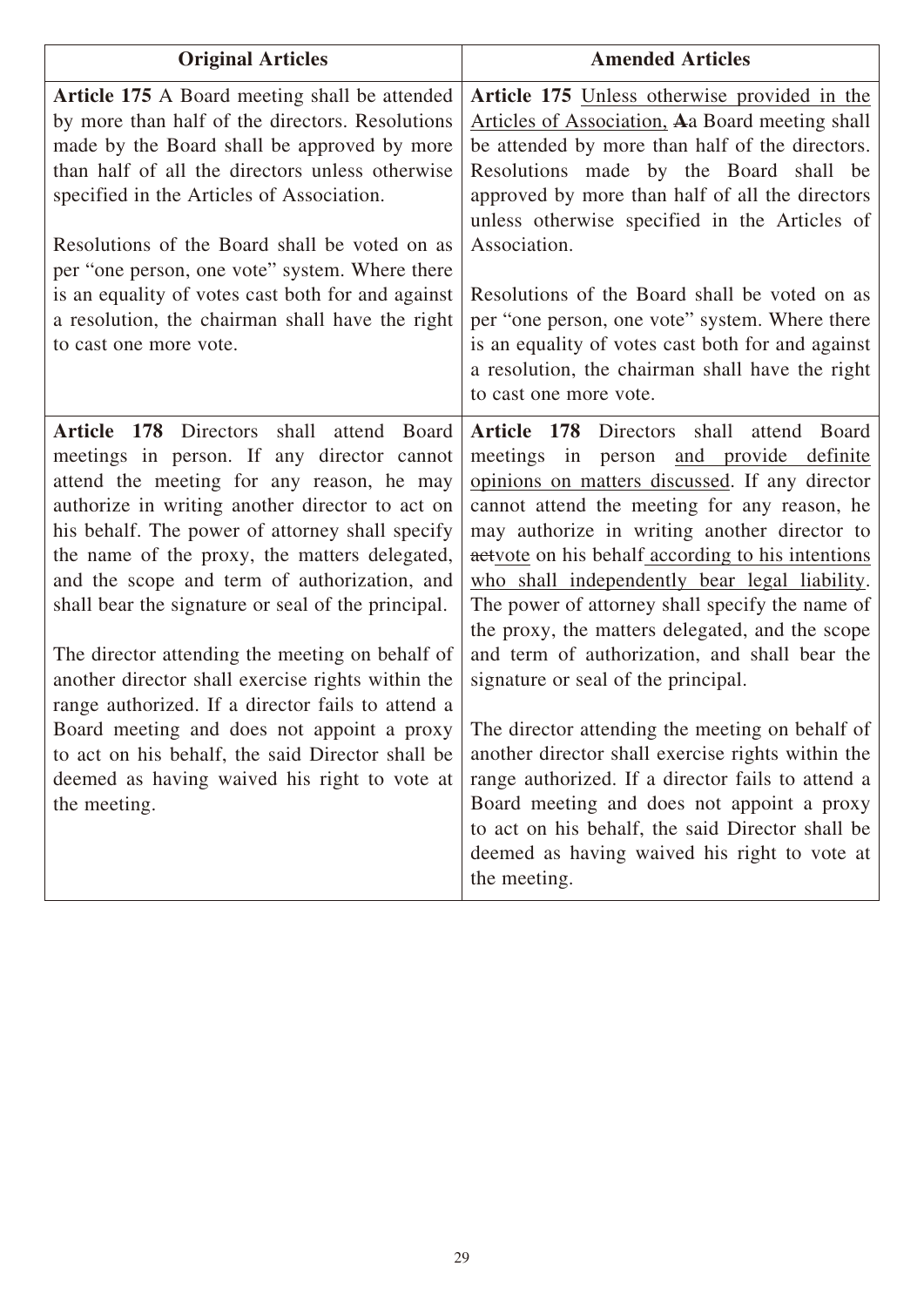| <b>Original Articles</b>                                                                                                                                                                                                                                                                                                                                                                                                                                                                                                                                                                                            | <b>Amended Articles</b>                                                                                                                                                                                                                                                                                                                                                                                                                                                                                                                                                                                                                                                                                                                                               |
|---------------------------------------------------------------------------------------------------------------------------------------------------------------------------------------------------------------------------------------------------------------------------------------------------------------------------------------------------------------------------------------------------------------------------------------------------------------------------------------------------------------------------------------------------------------------------------------------------------------------|-----------------------------------------------------------------------------------------------------------------------------------------------------------------------------------------------------------------------------------------------------------------------------------------------------------------------------------------------------------------------------------------------------------------------------------------------------------------------------------------------------------------------------------------------------------------------------------------------------------------------------------------------------------------------------------------------------------------------------------------------------------------------|
| <b>Article 180</b> The Board shall file resolutions as<br>minutes, which shall be signed by the attending<br>directors. Any attending director shall be<br>entitled to have an explanatory note made in the<br>minutes regarding his speech at the meeting.<br>The minutes of the Board meetings shall be<br>kept as archives of the Company for ten years.                                                                                                                                                                                                                                                         | <b>Article 180</b> The Board shall file resolutions as<br>minutes, which shall be signed by the attending<br>directors. The minutes of the Board meetings<br>shall be true, accurate and complete. Any<br>attending director_and_secretary_to_the_Board<br>shall be entitled to have an explanatory note<br>made in the minutes regarding his speech at the<br>meeting. The minutes of the Board meetings<br>shall be kept as archives of the Company for<br>ten years.                                                                                                                                                                                                                                                                                               |
| Article 182 The directors shall sign and<br>be responsible for the resolutions passed<br>at Board meetings. If any resolution of the<br>Board meetings runs counter to the laws,<br>administrative regulations or the Articles of<br>Association, thereby incurring losses to the<br>Company, the directors adopting the said<br>resolution shall be liable for compensating<br>the Company. However, if a director has been<br>proved as having expressed dissenting opinions<br>on the resolution during the voting and such<br>opinions are recorded in the meeting minutes,<br>he may be exempt from liability. | Article 182 The directors shall sign and<br>be responsible for the resolutions passed<br>at Board meetings. If any resolution of the<br>Board meetings runs counter to the laws,<br>administrative regulations, or the Articles<br>of Association or the resolutions of general<br>meetings, thereby incurring material losses to<br>the Company, the directors adopting the said<br>resolution shall be liable for compensating<br>the Company. However, if a director has been<br>proved as having expressed dissenting opinions<br>on the resolution during the voting and such<br>opinions are recorded in the meeting minutes,<br>he may be exempt from liability.<br>With the approval of general meetings, the<br>Company may purchase liability insurance for |
|                                                                                                                                                                                                                                                                                                                                                                                                                                                                                                                                                                                                                     | directors. The coverage of liability insurance<br>shall be agreed upon in a contract, except<br>for liability resulting from violation of laws,<br>regulations and the Articles of Association by<br>directors.                                                                                                                                                                                                                                                                                                                                                                                                                                                                                                                                                       |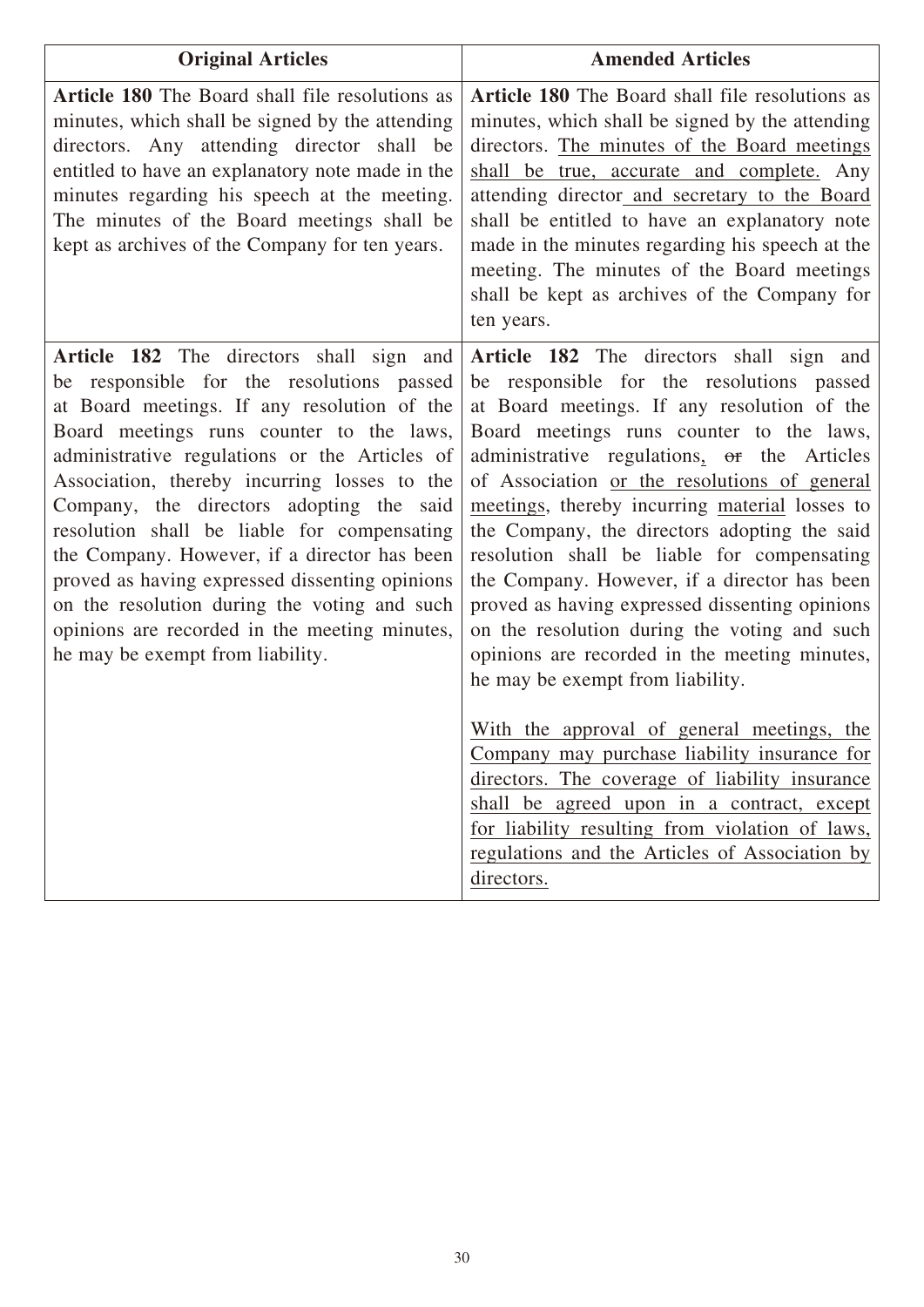| <b>Original Articles</b>                                                                                                                                                                                                                                                                                                                                                | <b>Amended Articles</b>                                                                                                                                                                                                                                                                                                                                                                                                                                                                                                                                                   |
|-------------------------------------------------------------------------------------------------------------------------------------------------------------------------------------------------------------------------------------------------------------------------------------------------------------------------------------------------------------------------|---------------------------------------------------------------------------------------------------------------------------------------------------------------------------------------------------------------------------------------------------------------------------------------------------------------------------------------------------------------------------------------------------------------------------------------------------------------------------------------------------------------------------------------------------------------------------|
| Article 183 The Company shall have one<br>president (CEO), who shall be appointed or<br>dismissed by the Board. The Company may<br>have a joint CEO, several vice presidents and<br>one chief financial officer. The joint CEO,<br>vice presidents and chief financial officer shall<br>be nominated by the president (CEO) and<br>appointed or dismissed by the Board. | Article 183 The Company shall have one<br>president (CEO), who shall be appointed or<br>dismissed by the Board. The Company may<br>have a joint CEO, several vice presidents and<br>one chief financial officer. The joint CEO,<br>vice presidents and chief financial officer shall<br>be nominated by the president (CEO) and<br>appointed or dismissed by the Board.<br>The appointment and dismissal of senior                                                                                                                                                        |
|                                                                                                                                                                                                                                                                                                                                                                         | management officers shall follow statutory<br>procedures and shall be timely disclosed.<br>Controlling shareholders, de facto controllers<br>and their connected parties shall not interfere<br>with the normal selection procedures for senior<br>management officers and shall not directly<br>appoint or dismiss any senior management<br>officers without authorization from general<br>meetings and the Board.<br>The Company shall enter into appointment<br>contracts with senior management officers<br>to specify the rights and obligations of both<br>parties. |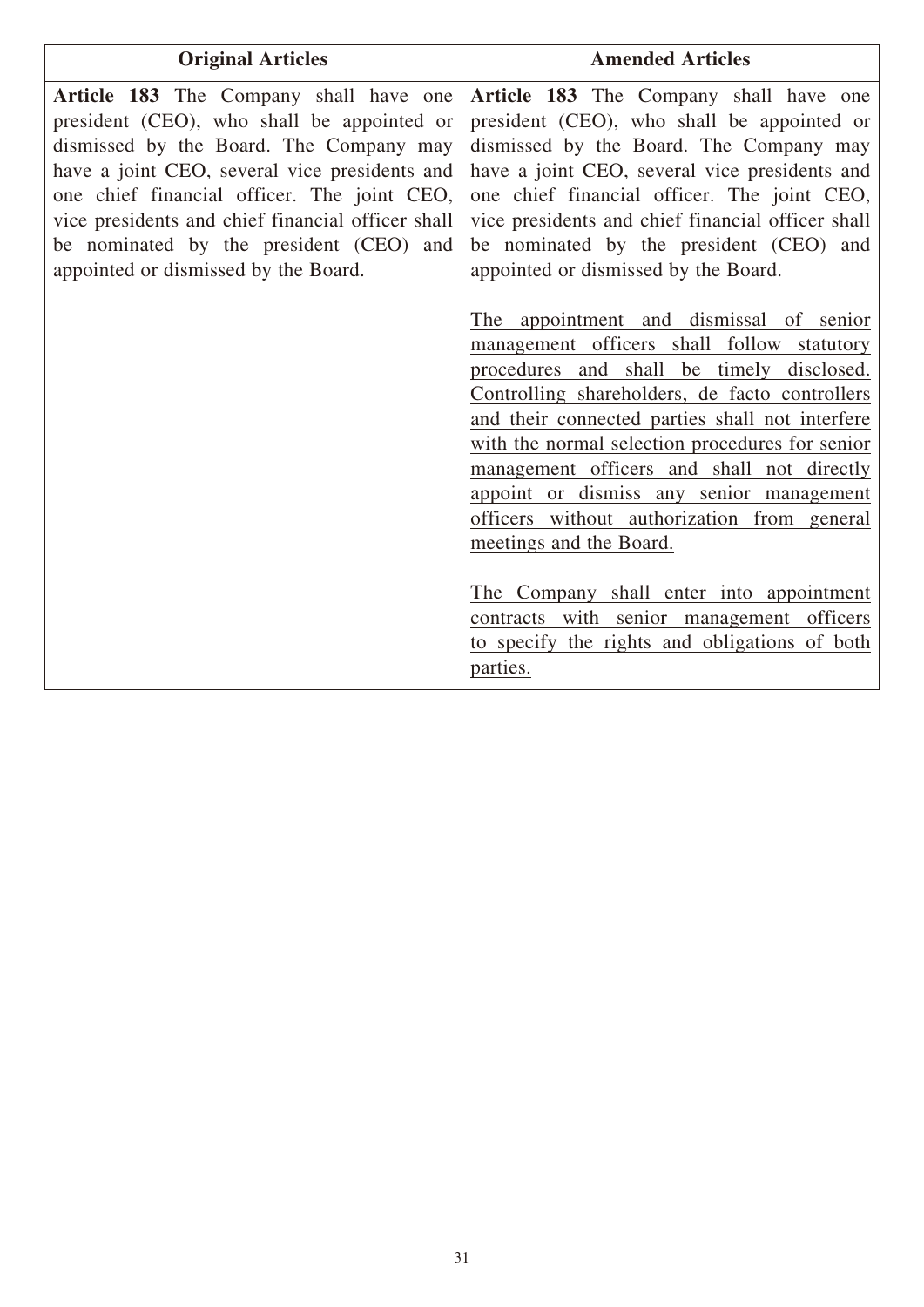| <b>Original Articles</b>                                                                                                                                                                                                                                              | <b>Amended Articles</b>                                                                                                                                                                                                                                                                                                                      |
|-----------------------------------------------------------------------------------------------------------------------------------------------------------------------------------------------------------------------------------------------------------------------|----------------------------------------------------------------------------------------------------------------------------------------------------------------------------------------------------------------------------------------------------------------------------------------------------------------------------------------------|
| Article 195 The secretary to the Board shall<br>be responsible for the preparations for general<br>meetings and Board meetings, keeping of<br>documentation and shareholders' data, matters<br>relating to information disclosure of the<br>Company, etc., to ensure: | Article 195 The secretary to the Board shall<br>be responsible for the preparations for general<br>and Board meetings,<br>meetings<br>keeping<br>shareholders'<br>of documentation and<br>data,<br>information disclosure, investor relations<br>management and other matters relating to<br>information disclosure of the Company, etc., to |
| (I)<br>Company has<br>complete<br>the<br>organizational documents and records;                                                                                                                                                                                        | ensure:                                                                                                                                                                                                                                                                                                                                      |
| the Company prepares and submits<br>(II)<br>reports and documents required by<br>authorities according to law;                                                                                                                                                        | Company has<br>(I)<br>complete<br>the<br>organizational documents and records;<br>(II)<br>the Company prepares and submits                                                                                                                                                                                                                   |
| the register of shareholders of the<br>(III)<br>Company is properly established and                                                                                                                                                                                   | reports and documents required by<br>competent authorities according to law;                                                                                                                                                                                                                                                                 |
| the people entitled to access of relevant<br>records and documents of the Company<br>obtain relevant records and documents in<br>time.                                                                                                                                | (III)<br>the register of shareholders of the<br>Company is properly established and<br>the people entitled to access of relevant<br>records and documents of the Company<br>obtain relevant records and documents in                                                                                                                         |
| The secretary to the Board shall observe the                                                                                                                                                                                                                          | time.                                                                                                                                                                                                                                                                                                                                        |
| laws, administrative regulations, departmental<br>rules, the listing rules of the stock exchange in<br>the place where the stocks of the Company are<br>listed and the Articles of Association.                                                                       | The secretary to the Board shall observe the<br>laws, administrative regulations, departmental<br>rules, the listing rules of the stock exchange in<br>the place where the stocks of the Company are<br>listed and the Articles of Association.                                                                                              |
|                                                                                                                                                                                                                                                                       | The secretary to the Board, as a senior<br>management officer of the Company, shall have<br>the right to participate in relevant meetings,<br>consult relevant documents, keep informed of                                                                                                                                                   |
|                                                                                                                                                                                                                                                                       | financial, operation and other conditions of the<br>Company for the purpose of duty performance.<br>The Board and other senior management                                                                                                                                                                                                    |
|                                                                                                                                                                                                                                                                       | officers shall support the work of the secretary<br>to the Board. No entity or person may interfere                                                                                                                                                                                                                                          |
|                                                                                                                                                                                                                                                                       | with the proper duty performance of the<br>secretary to the Board.                                                                                                                                                                                                                                                                           |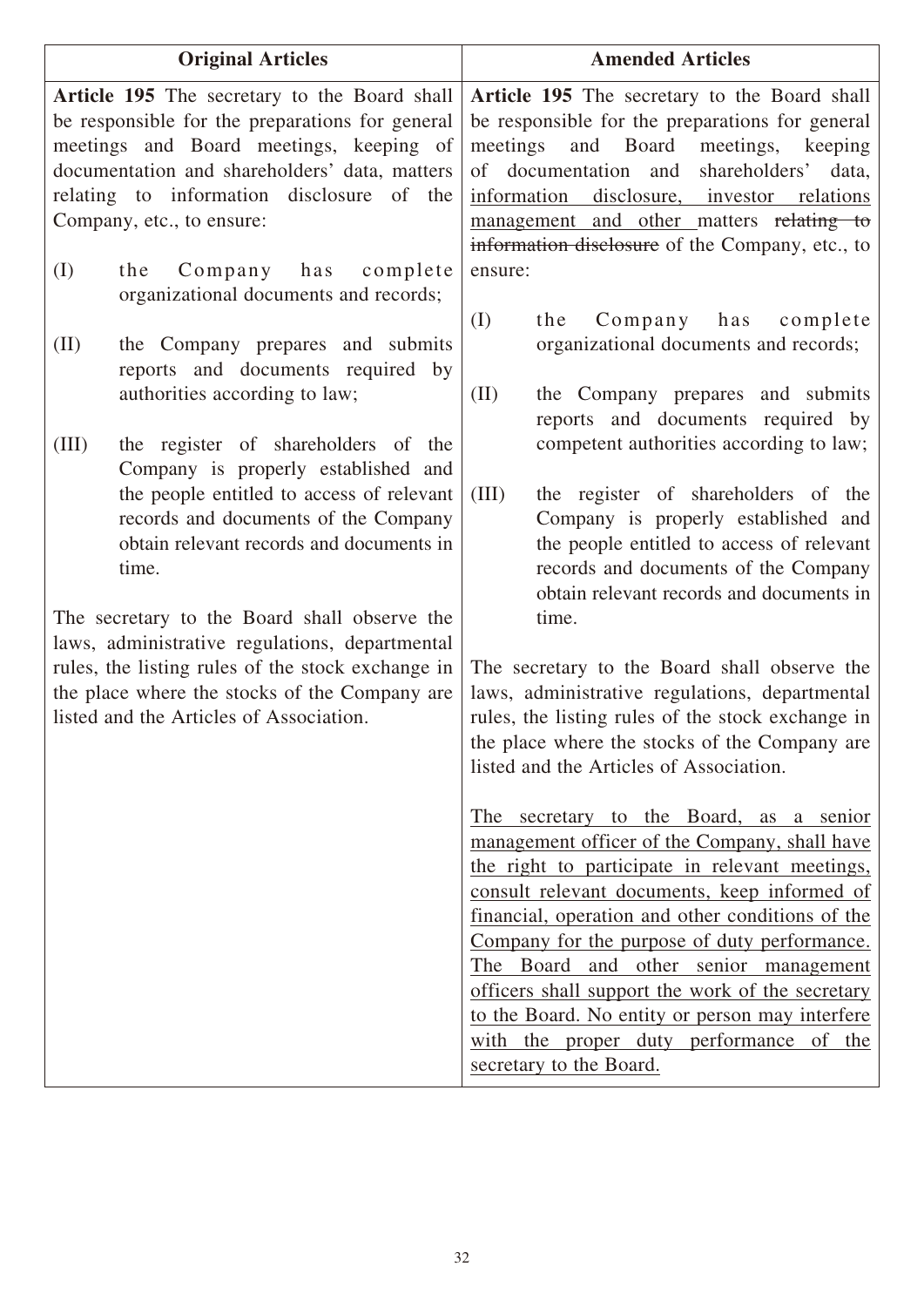| <b>Original Articles</b>                                                                                                                             | <b>Amended Articles</b>                                                                                                                                                                                                                                                                                                                                                                                                         |
|------------------------------------------------------------------------------------------------------------------------------------------------------|---------------------------------------------------------------------------------------------------------------------------------------------------------------------------------------------------------------------------------------------------------------------------------------------------------------------------------------------------------------------------------------------------------------------------------|
| Article 198 Directors, the president (CEO)<br>and other senior management officers shall not<br>serve as supervisors concurrently.                   | Article 198 Members and structure of the<br>Supervisory Committee shall ensure independent<br>and effective performance of duties by the<br>Supervisory Committee. Supervisors shall have<br>corresponding professional knowledge or work<br>experience and shall be able to properly perform<br>duties. Directors, the president (CEO) and other<br>senior management officers shall not serve as<br>supervisors concurrently. |
| Article 204 The supervisors may attend<br>Board meetings and make inquiries about or<br>present suggestions on the resolutions of Board<br>meetings. | Article 204 The supervisors may<br>attend<br>Board meetings and make inquiries about or<br>present suggestions on the resolutions of Board<br>meetings.                                                                                                                                                                                                                                                                         |
|                                                                                                                                                      | Supervisors have the right to keep informed<br>of the Company's operations. The Company<br>shall take measures to safeguard the right<br>to information of Supervisors and provide<br>for<br>necessary assistance<br>Supervisors'<br>performance of duties free from interference<br>obstruction of<br>anyone. Reasonable<br>and<br>expenses incurred by Supervisors' performance<br>of duties shall be borne by the Company.   |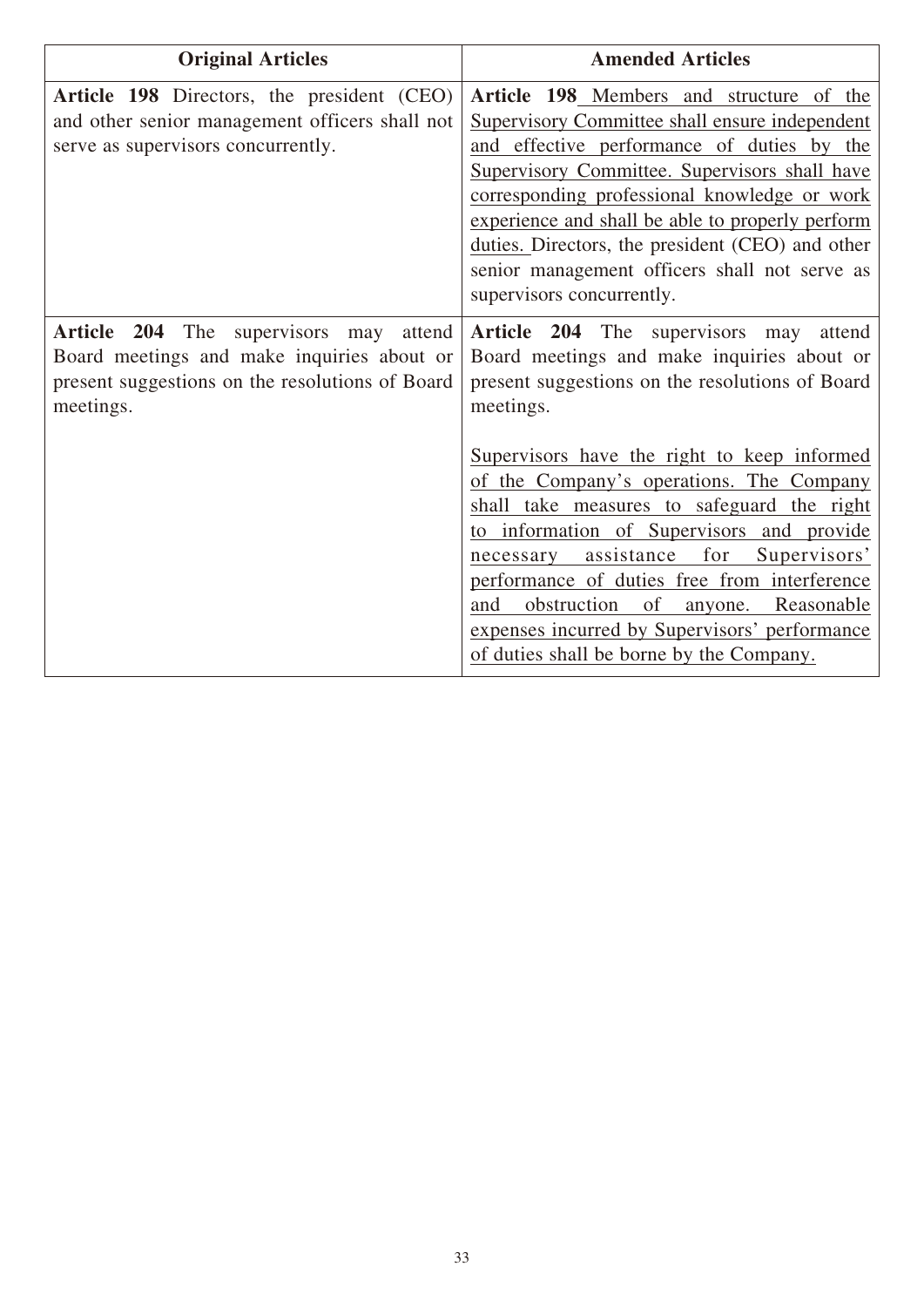| <b>Original Articles</b> |                                                                                                                                                                                                                                                                                 |       | <b>Amended Articles</b>                                                                                                                                                                                                                                                                                                             |
|--------------------------|---------------------------------------------------------------------------------------------------------------------------------------------------------------------------------------------------------------------------------------------------------------------------------|-------|-------------------------------------------------------------------------------------------------------------------------------------------------------------------------------------------------------------------------------------------------------------------------------------------------------------------------------------|
|                          | Article 210 The Supervisory Committee shall<br>be accountable to general meetings and exercise<br>the following functions and powers:                                                                                                                                           |       | Article 210 The Supervisory Committee shall<br>be accountable to general meetings and exercise<br>the following functions and powers:                                                                                                                                                                                               |
| (I)                      | to examine the regular reports of the<br>Company prepared by the Board and<br>produce written opinions thereon;                                                                                                                                                                 | (I)   | to examine the regular reports of the<br>Company prepared by the Board and<br>produce written opinions thereon;                                                                                                                                                                                                                     |
| (II)                     | to inspect the financial affairs of the<br>Company;                                                                                                                                                                                                                             | (II)  | to inspect the financial affairs of the<br>Company. The supervision record of                                                                                                                                                                                                                                                       |
| (III)                    | to supervise the duties of the directors<br>and senior management officers, and<br>propose dismissal of directors<br>and<br>management officers<br>senior<br>who<br>have violated the laws, administrative<br>regulations, the Articles of Association                          | (III) | the Supervisory Committee and the<br>results of financial examination shall<br>be an important basis of performance<br>of directors<br>appraisal<br>and<br>senior<br>management officers;<br>to supervise the performance of the                                                                                                    |
|                          | or the resolutions of general meetings;                                                                                                                                                                                                                                         |       | directors<br>senior<br>and<br>management<br>officers,<br>and propose<br>dismissal of                                                                                                                                                                                                                                                |
| (IV)                     | to require the directors and senior<br>officers<br>management<br>restore<br>to<br>damages they have caused to the<br>interests of the Company;                                                                                                                                  |       | and<br>senior<br>directors<br>management<br>officers who have violated the laws,<br>administrative regulations, the Articles<br>of Association or the resolutions of<br>general meetings. If the Supervisory                                                                                                                        |
| (V)                      | the<br>convening<br>of<br>propose<br>to<br>extraordinary general meetings and, in<br>case the Board does not perform the<br>obligations to convene and preside over<br>general meetings in accordance with the<br>Company Law, to convene and preside<br>over general meetings; |       | Committee identifies any violation<br>of laws, regulations or the Articles of<br>Association by any director or senior<br>management, it shall perform its<br>supervision duties to either report to<br>the Board or general meeting, or report<br>directly to CSRC and its local offices,<br>the stock exchange in the place where |
| (VI)                     | to submit proposals to general meetings;                                                                                                                                                                                                                                        |       | the stocks of the Company are listed or<br>other authorities;                                                                                                                                                                                                                                                                       |
| (VII)                    | to negotiate with directors and senior<br>management officers on behalf of the<br>Company or initiate legal proceedings<br>against the Company's directors and<br>senior management officers in accordance<br>with Article 151 of the Company Law;                              | (IV)  | to require the directors and senior<br>officers<br>management<br>to<br>restore<br>damages they have caused to the<br>interests of the Company;                                                                                                                                                                                      |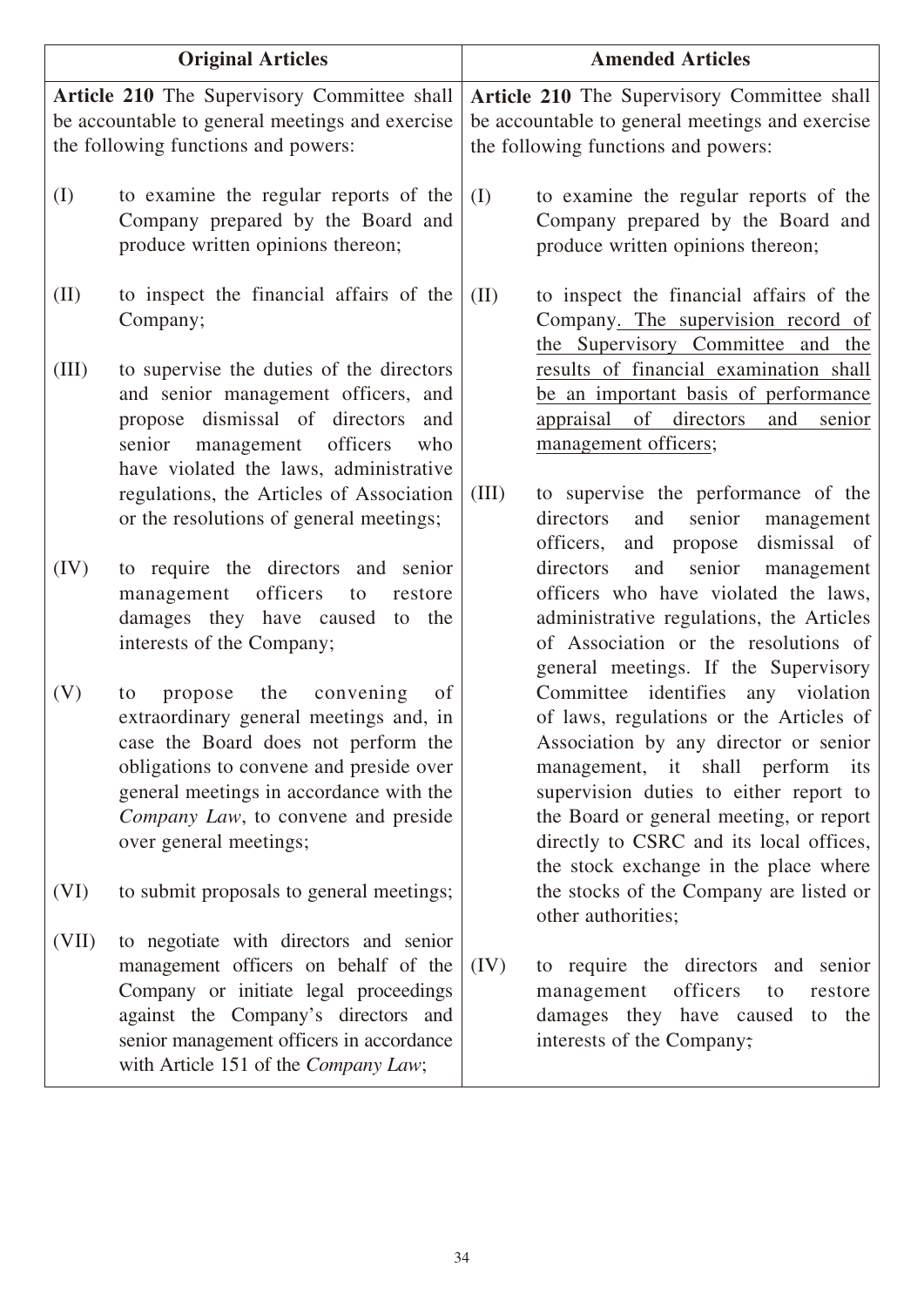| <b>Original Articles</b> |                                                                                                                                                                                                                                                                                                                                                               |             | <b>Amended Articles</b>                                                                                                                                                                                                                                                                                                                                     |
|--------------------------|---------------------------------------------------------------------------------------------------------------------------------------------------------------------------------------------------------------------------------------------------------------------------------------------------------------------------------------------------------------|-------------|-------------------------------------------------------------------------------------------------------------------------------------------------------------------------------------------------------------------------------------------------------------------------------------------------------------------------------------------------------------|
| (VIII)                   | to check the financial data that the<br>Board intends to submit to the general<br>meeting, such as financial report,<br>business report and profit distribution<br>plan, and authorize in the name of the<br>Company certified public accountants<br>and independent auditors to help review<br>them at the expenses of the Company if<br>any doubt is found; | (V)<br>(VI) | of<br>the<br>convening<br>propose<br>to<br>extraordinary general meetings and, in<br>case the Board does not perform the<br>obligations to convene and preside over<br>general meetings in accordance with the<br>Company Law, to convene and preside<br>over general meetings;<br>to submit proposals to general meetings;                                 |
| (IX)                     | conduct investigations if there<br>to<br>any unusual circumstances<br>in<br>are<br>Company's operations; and if<br>the<br>necessary, to engage an accounting<br>firm, law firm or other professionals to<br>assist in their work at the expenses of<br>the Company;                                                                                           | (VII)       | to negotiate with directors and senior<br>management officers on behalf of the<br>Company or initiate legal proceedings<br>against the<br>Company's<br>directors<br>and senior management officers in<br>accordance with Article 151 of the<br>Company Law;                                                                                                 |
| (X)                      | to exercise other functions and powers<br>specified in the Articles of Association.<br>The supervisors may attend Board meetings.                                                                                                                                                                                                                             | (VIII)      | to check the financial data that the<br>Board intends to submit to the general<br>meeting, such as financial report,<br>business report and profit distribution<br>plan, and authorize in the name of the<br>Company certified public accountants<br>and certified auditors to help review<br>them at the expenses of the Company if<br>any doubt is found; |
|                          |                                                                                                                                                                                                                                                                                                                                                               | (IX)        | conduct investigations if there<br>to<br>any unusual circumstances<br>in<br>are<br>Company's operations; and<br>the<br>if<br>necessary, to engage an accounting<br>firm, law firm or other professionals to<br>assist in their work at the expenses of<br>the Company;                                                                                      |
|                          |                                                                                                                                                                                                                                                                                                                                                               | (X)         | to exercise other functions and powers<br>specified in the Articles of Association.                                                                                                                                                                                                                                                                         |
|                          |                                                                                                                                                                                                                                                                                                                                                               |             | The supervisors may attend Board meetings.                                                                                                                                                                                                                                                                                                                  |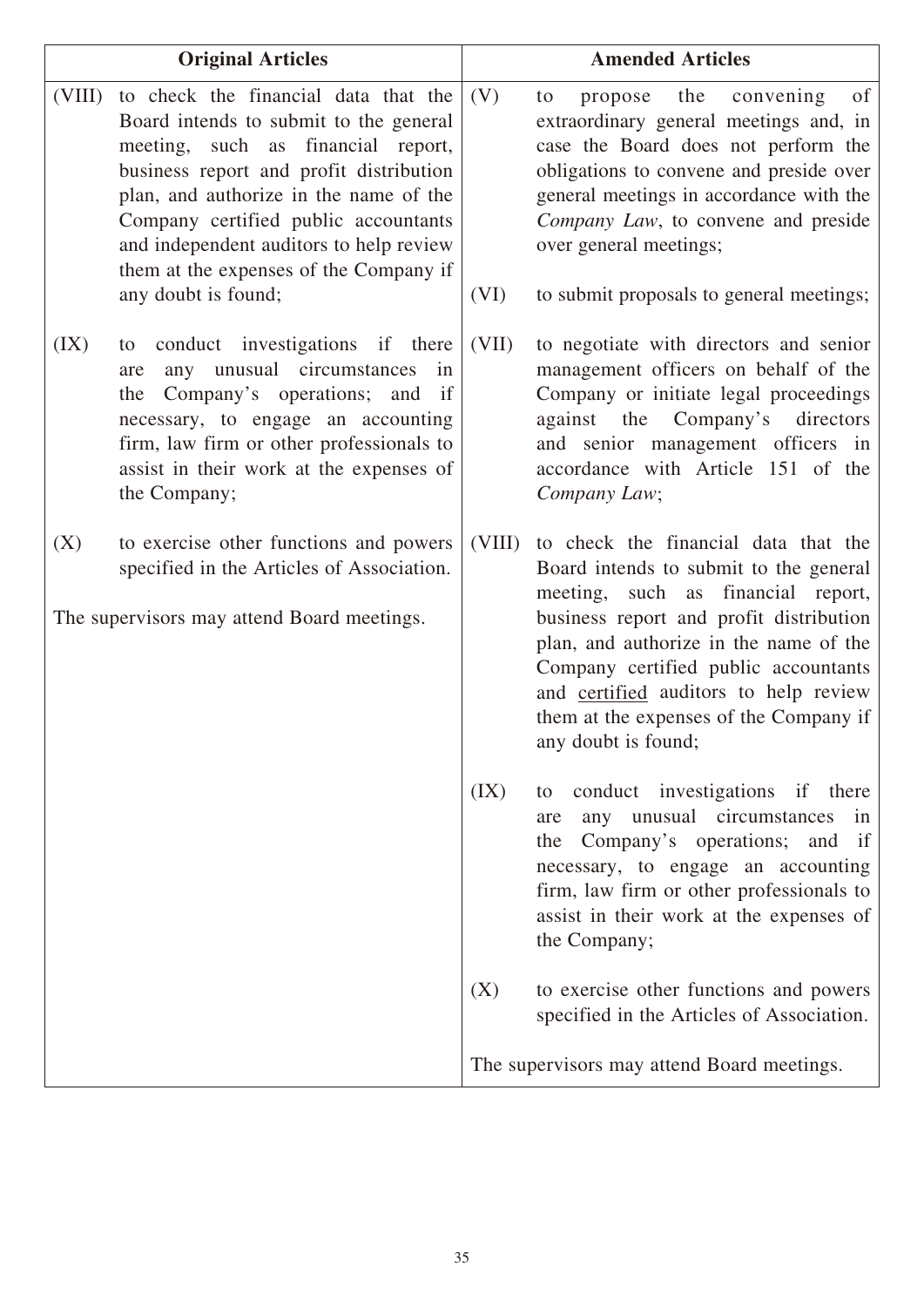| <b>Original Articles</b>                                                                                                                                                                                                                                                                                                                                         | <b>Amended Articles</b>                                                                                                                                                                                                                                                                                                                                    |
|------------------------------------------------------------------------------------------------------------------------------------------------------------------------------------------------------------------------------------------------------------------------------------------------------------------------------------------------------------------|------------------------------------------------------------------------------------------------------------------------------------------------------------------------------------------------------------------------------------------------------------------------------------------------------------------------------------------------------------|
| <b>Article 211 Supervisory Committee meetings</b><br>shall be held at least once six months, with the<br>notice of meeting served in writing to all the<br>supervisors ten days in advance.                                                                                                                                                                      | Article 211 Supervisory Committee meetings<br>shall be held at least once six months, with the<br>notice of meeting served in writing to all the<br>supervisors ten days in advance.                                                                                                                                                                       |
| Supervisors may propose to<br>convene<br>a<br>provisional Supervisory Committee meeting.<br>The notice of the provisional meeting shall be<br>served in writing to all the supervisors five days<br>in advance. Where a provisional meeting needs<br>to be convened in emergency, the notice of<br>meeting may be sent by telephone or by other<br>verbal means. | Supervisors may propose to convene a<br>provisional Supervisory Committee meeting.<br>The notice of the provisional meeting shall be<br>served in writing to all the supervisors five days<br>in advance. Where a provisional meeting needs<br>to be convened in emergency, the notice of<br>meeting may be sent by telephone or by other<br>verbal means. |
| Resolutions made at a Supervisory Committee<br>meeting shall be approved by more than two-<br>thirds of the members of the Supervisory<br>Committee.                                                                                                                                                                                                             | Resolutions made at a Supervisory Committee<br>meeting shall be approved by more than two-<br>thirds of the members of the Supervisory<br>Committee.                                                                                                                                                                                                       |
|                                                                                                                                                                                                                                                                                                                                                                  | The Supervisory Committee may request<br>directors, senior management officers, internal<br>and external auditors to attend a Supervisory<br>Committee meeting for answering any question<br>concerned.                                                                                                                                                    |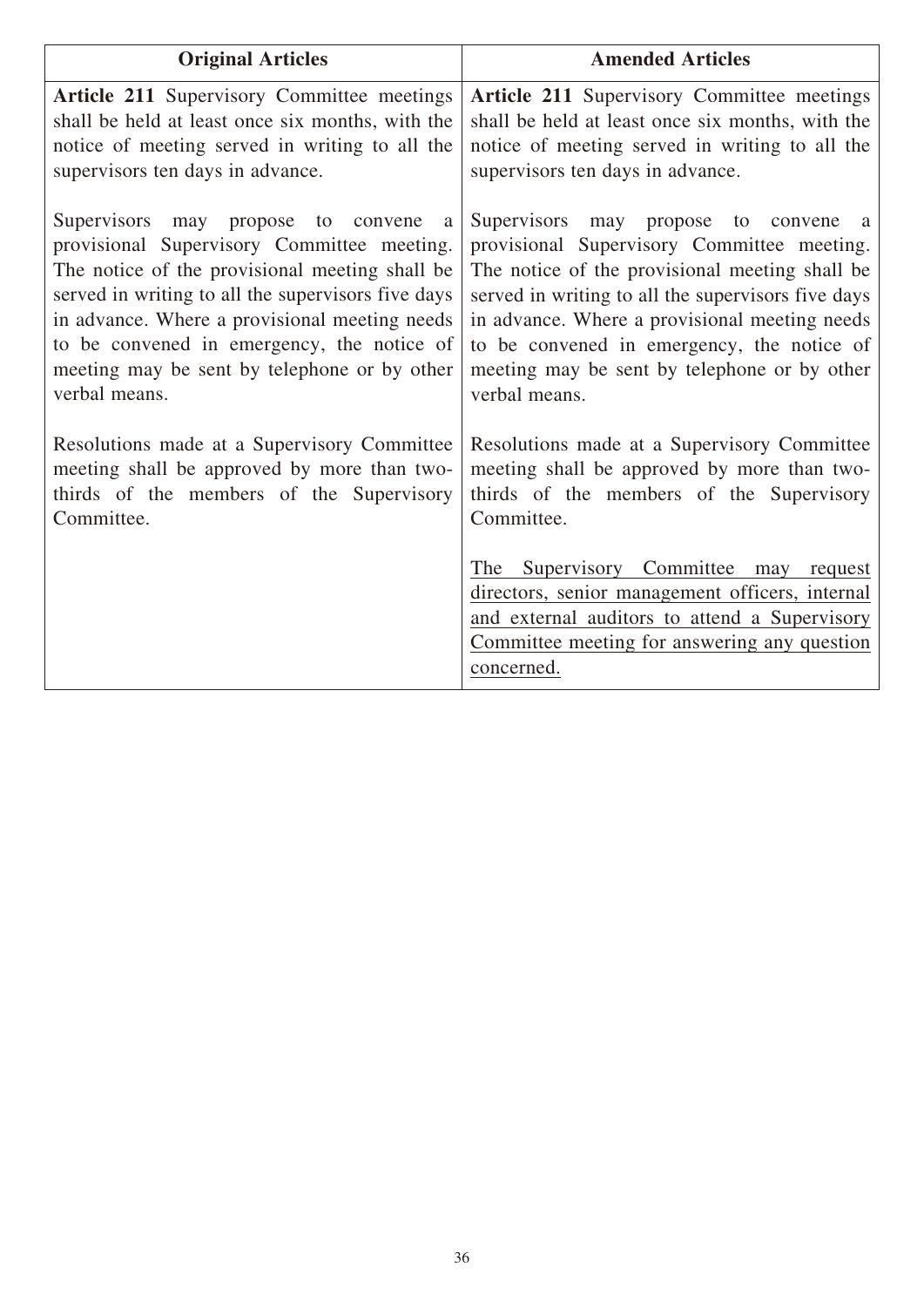|                                                                                     | <b>Original Articles</b>                                                                                                                                                                                                                                                                                                                        | <b>Amended Articles</b>                                                                                                                                                                                                                                                                                                                                                                                                                                          |
|-------------------------------------------------------------------------------------|-------------------------------------------------------------------------------------------------------------------------------------------------------------------------------------------------------------------------------------------------------------------------------------------------------------------------------------------------|------------------------------------------------------------------------------------------------------------------------------------------------------------------------------------------------------------------------------------------------------------------------------------------------------------------------------------------------------------------------------------------------------------------------------------------------------------------|
|                                                                                     | Article 244 The specific profit distribution<br>policy of the Company:                                                                                                                                                                                                                                                                          | Article 244 The specific profit distribution<br>policy of the Company:                                                                                                                                                                                                                                                                                                                                                                                           |
| (I)                                                                                 | of profit<br>distribution:<br>The<br>form<br>Company shall distribute dividends in<br>cash or shares or in a way integrating<br>cash and shares. If meeting conditions<br>for cash dividends, the Company shall<br>distribute profits in cash dividends.                                                                                        | (I)<br>distribution:<br>The<br>of profit<br>form<br>Company shall distribute dividends in<br>cash or shares or in a way integrating<br>cash and shares. If meeting conditions<br>for cash dividends, the Company shall<br>distribute profits in cash dividends. If<br>meeting conditions for cash dividends                                                                                                                                                      |
| (II)                                                                                | interval of profit distribution: The<br>Company, in principle,<br>adopts<br>an<br>annual profit distribution policy. The                                                                                                                                                                                                                        | without<br>distribution,<br>the<br>Company<br>shall fully disclose the reasons of non-<br>distribution.                                                                                                                                                                                                                                                                                                                                                          |
|                                                                                     | Board of the Company may propose<br>an interim profit distribution plan<br>according to profitability, cash flow<br>and capital demand plan, which shall<br>be implemented upon consideration and<br>approval by the extraordinary general<br>meeting.                                                                                          | (II)<br>of profit distribution:<br>The<br>interval<br>Company, in principle, adopts an annual<br>profit distribution policy. The Board of the<br>Company may propose an interim profit<br>distribution plan according to profitability,<br>cash flow and capital demand plan, which<br>shall be implemented upon consideration                                                                                                                                   |
| (III)                                                                               | specific conditions for the Company to<br>distribute cash dividends:                                                                                                                                                                                                                                                                            | and approval by the extraordinary general<br>meeting.                                                                                                                                                                                                                                                                                                                                                                                                            |
|                                                                                     | Except in special circumstances, the Company<br>shall first distribute dividends in cash when the<br>Company makes a profit and the accumulated                                                                                                                                                                                                 | (III)<br>specific conditions for the Company to<br>distribute cash dividends:                                                                                                                                                                                                                                                                                                                                                                                    |
| undistributed profit is positive in the current<br>year. Special circumstances are: |                                                                                                                                                                                                                                                                                                                                                 | Except in special circumstances, the Company<br>shall first distribute dividends in cash when the<br>Company makes a profit and the accumulated                                                                                                                                                                                                                                                                                                                  |
| 1.                                                                                  | negative net operating cash flow in the<br>current year;                                                                                                                                                                                                                                                                                        | undistributed profit is positive in the current<br>year. Special circumstances are:                                                                                                                                                                                                                                                                                                                                                                              |
| 2.                                                                                  | any major external investment or capital<br>expenditure plan<br>(excluding)<br>fund-<br>raising project) of the Company in the                                                                                                                                                                                                                  | 1.<br>negative net operating cash flow in the<br>current year;                                                                                                                                                                                                                                                                                                                                                                                                   |
|                                                                                     | coming 12 months. Major investment<br>plan or capital expenditure refers to the<br>circumstance in which the Company's<br>accumulated capital expenditure<br>for<br>external<br>intended<br>investment,<br>asset<br>acquisition or equipment procurement<br>reaches or exceeds 20% of the audited net<br>assets in the most recent fiscal year; | 2.<br>any major external investment or capital<br>expenditure plan (excluding fund-raising<br>project) of the Company in the coming<br>12 months. Major investment plan or capital<br>expenditure refers to the circumstance in<br>which the Company's accumulated capital<br>expenditure for intended external investment,<br>asset acquisition or equipment procurement<br>reaches or exceeds 20% of the audited net<br>assets in the most recent fiscal year; |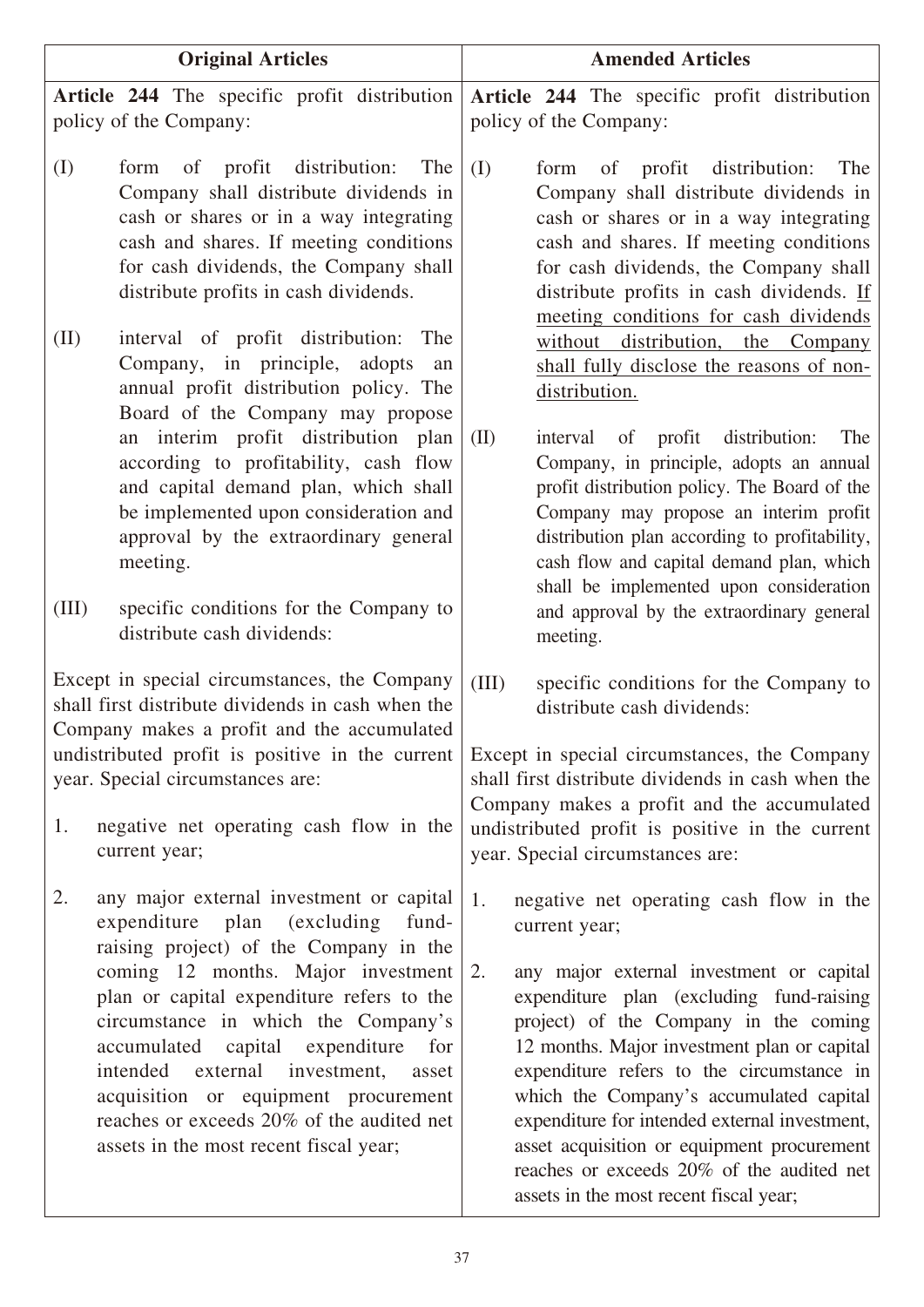| <b>Original Articles</b>                                                                                                                                                                                                                                                                                                                                                                                                                                                                                                                                                                                                                                                                                                                                                                                                                                                                                                               | <b>Amended Articles</b>                                                                                                                                                                                                                                                                                                                                                                                                                                                                                                                                                                                                                                                                                                                                                                                                                                                                                                                                                                                                                                                              |  |
|----------------------------------------------------------------------------------------------------------------------------------------------------------------------------------------------------------------------------------------------------------------------------------------------------------------------------------------------------------------------------------------------------------------------------------------------------------------------------------------------------------------------------------------------------------------------------------------------------------------------------------------------------------------------------------------------------------------------------------------------------------------------------------------------------------------------------------------------------------------------------------------------------------------------------------------|--------------------------------------------------------------------------------------------------------------------------------------------------------------------------------------------------------------------------------------------------------------------------------------------------------------------------------------------------------------------------------------------------------------------------------------------------------------------------------------------------------------------------------------------------------------------------------------------------------------------------------------------------------------------------------------------------------------------------------------------------------------------------------------------------------------------------------------------------------------------------------------------------------------------------------------------------------------------------------------------------------------------------------------------------------------------------------------|--|
| 3.                                                                                                                                                                                                                                                                                                                                                                                                                                                                                                                                                                                                                                                                                                                                                                                                                                                                                                                                     | 3.                                                                                                                                                                                                                                                                                                                                                                                                                                                                                                                                                                                                                                                                                                                                                                                                                                                                                                                                                                                                                                                                                   |  |
| other circumstances which the Board                                                                                                                                                                                                                                                                                                                                                                                                                                                                                                                                                                                                                                                                                                                                                                                                                                                                                                    | other circumstances which the Board                                                                                                                                                                                                                                                                                                                                                                                                                                                                                                                                                                                                                                                                                                                                                                                                                                                                                                                                                                                                                                                  |  |
| believes to be not suitable for distributing                                                                                                                                                                                                                                                                                                                                                                                                                                                                                                                                                                                                                                                                                                                                                                                                                                                                                           | believes to be not suitable for distributing                                                                                                                                                                                                                                                                                                                                                                                                                                                                                                                                                                                                                                                                                                                                                                                                                                                                                                                                                                                                                                         |  |
| cash dividends.                                                                                                                                                                                                                                                                                                                                                                                                                                                                                                                                                                                                                                                                                                                                                                                                                                                                                                                        | cash dividends.                                                                                                                                                                                                                                                                                                                                                                                                                                                                                                                                                                                                                                                                                                                                                                                                                                                                                                                                                                                                                                                                      |  |
| (IV)                                                                                                                                                                                                                                                                                                                                                                                                                                                                                                                                                                                                                                                                                                                                                                                                                                                                                                                                   | (IV)                                                                                                                                                                                                                                                                                                                                                                                                                                                                                                                                                                                                                                                                                                                                                                                                                                                                                                                                                                                                                                                                                 |  |
| specific conditions for the Company to                                                                                                                                                                                                                                                                                                                                                                                                                                                                                                                                                                                                                                                                                                                                                                                                                                                                                                 | specific conditions for the Company to                                                                                                                                                                                                                                                                                                                                                                                                                                                                                                                                                                                                                                                                                                                                                                                                                                                                                                                                                                                                                                               |  |
| distribute share dividends: On the basis                                                                                                                                                                                                                                                                                                                                                                                                                                                                                                                                                                                                                                                                                                                                                                                                                                                                                               | distribute share dividends: On the basis                                                                                                                                                                                                                                                                                                                                                                                                                                                                                                                                                                                                                                                                                                                                                                                                                                                                                                                                                                                                                                             |  |
| of meeting the aforesaid conditions                                                                                                                                                                                                                                                                                                                                                                                                                                                                                                                                                                                                                                                                                                                                                                                                                                                                                                    | of meeting the aforesaid conditions                                                                                                                                                                                                                                                                                                                                                                                                                                                                                                                                                                                                                                                                                                                                                                                                                                                                                                                                                                                                                                                  |  |
| for distributing cash dividends, the                                                                                                                                                                                                                                                                                                                                                                                                                                                                                                                                                                                                                                                                                                                                                                                                                                                                                                   | for distributing cash dividends, the                                                                                                                                                                                                                                                                                                                                                                                                                                                                                                                                                                                                                                                                                                                                                                                                                                                                                                                                                                                                                                                 |  |
| Company may present a plan for                                                                                                                                                                                                                                                                                                                                                                                                                                                                                                                                                                                                                                                                                                                                                                                                                                                                                                         | Company may present a plan for                                                                                                                                                                                                                                                                                                                                                                                                                                                                                                                                                                                                                                                                                                                                                                                                                                                                                                                                                                                                                                                       |  |
| share dividend distribution when the                                                                                                                                                                                                                                                                                                                                                                                                                                                                                                                                                                                                                                                                                                                                                                                                                                                                                                   | share dividend distribution when the                                                                                                                                                                                                                                                                                                                                                                                                                                                                                                                                                                                                                                                                                                                                                                                                                                                                                                                                                                                                                                                 |  |
| Company operates properly, the Board                                                                                                                                                                                                                                                                                                                                                                                                                                                                                                                                                                                                                                                                                                                                                                                                                                                                                                   | Company operates properly, the Board                                                                                                                                                                                                                                                                                                                                                                                                                                                                                                                                                                                                                                                                                                                                                                                                                                                                                                                                                                                                                                                 |  |
| believes that the Company's share price                                                                                                                                                                                                                                                                                                                                                                                                                                                                                                                                                                                                                                                                                                                                                                                                                                                                                                | believes that the Company's share price                                                                                                                                                                                                                                                                                                                                                                                                                                                                                                                                                                                                                                                                                                                                                                                                                                                                                                                                                                                                                                              |  |
| does not match its share capital size,                                                                                                                                                                                                                                                                                                                                                                                                                                                                                                                                                                                                                                                                                                                                                                                                                                                                                                 | does not match its share capital size,                                                                                                                                                                                                                                                                                                                                                                                                                                                                                                                                                                                                                                                                                                                                                                                                                                                                                                                                                                                                                                               |  |
| and the distribution of share dividends                                                                                                                                                                                                                                                                                                                                                                                                                                                                                                                                                                                                                                                                                                                                                                                                                                                                                                | and the distribution of share dividends                                                                                                                                                                                                                                                                                                                                                                                                                                                                                                                                                                                                                                                                                                                                                                                                                                                                                                                                                                                                                                              |  |
| is beneficial for the overall interests of                                                                                                                                                                                                                                                                                                                                                                                                                                                                                                                                                                                                                                                                                                                                                                                                                                                                                             | is beneficial for the overall interests of                                                                                                                                                                                                                                                                                                                                                                                                                                                                                                                                                                                                                                                                                                                                                                                                                                                                                                                                                                                                                                           |  |
| all the shareholders of the Company.                                                                                                                                                                                                                                                                                                                                                                                                                                                                                                                                                                                                                                                                                                                                                                                                                                                                                                   | all the shareholders of the Company.                                                                                                                                                                                                                                                                                                                                                                                                                                                                                                                                                                                                                                                                                                                                                                                                                                                                                                                                                                                                                                                 |  |
| minimum ratio of cash dividends and                                                                                                                                                                                                                                                                                                                                                                                                                                                                                                                                                                                                                                                                                                                                                                                                                                                                                                    | minimum ratio of cash dividends and                                                                                                                                                                                                                                                                                                                                                                                                                                                                                                                                                                                                                                                                                                                                                                                                                                                                                                                                                                                                                                                  |  |
| (V)                                                                                                                                                                                                                                                                                                                                                                                                                                                                                                                                                                                                                                                                                                                                                                                                                                                                                                                                    | (V)                                                                                                                                                                                                                                                                                                                                                                                                                                                                                                                                                                                                                                                                                                                                                                                                                                                                                                                                                                                                                                                                                  |  |
| differentiated cash dividend policies                                                                                                                                                                                                                                                                                                                                                                                                                                                                                                                                                                                                                                                                                                                                                                                                                                                                                                  | differentiated cash dividend policies                                                                                                                                                                                                                                                                                                                                                                                                                                                                                                                                                                                                                                                                                                                                                                                                                                                                                                                                                                                                                                                |  |
| In any three consecutive years, the profits that<br>the Company have accumulatively distributed<br>in cash shall not be less than 30% of the annual<br>average distributable profits realized in these<br>three years; and generally, the profits annually<br>distributed in cash shall not be less than 10% of<br>the distributable profits in the current year.<br>The Board of the Company will formulate<br>differentiated cash dividend policies, in<br>accordance with the procedure stipulated in<br>the Articles of Association and taking into<br>consideration of the industrial characteristics,<br>development<br>stages, business<br>model,<br>profitability, whether there are major capital<br>expenditure arrangements and other factors:<br>If the Company is fully developed<br>1.<br>and has no major capital expenditure<br>arrangements, cash dividends shall take up<br>a minimum of 80% in profit distribution; | In any three consecutive years, the profits that<br>the Company have accumulatively distributed<br>in cash shall not be less than 30% of the annual<br>average distributable profits realized in these<br>three years; and generally, the profits annually<br>distributed in cash shall not be less than $10\%$<br>of the distributable profits in the current year.<br>Share repurchase by means of offering or<br>centralized bidding in consideration of cash<br>shall be deemed as cash dividend and included<br>in the percentage of cash dividend.<br>The Board of the Company will formulate<br>dividend policies, in<br>differentiated cash<br>accordance with the procedure stipulated in<br>the Articles of Association and taking into<br>consideration of the industrial characteristics,<br>development<br>stages, business<br>model,<br>profitability, whether there are major capital<br>expenditure arrangements and other factors:<br>If the Company is fully developed<br>1.<br>and has no major capital expenditure<br>arrangements, cash dividends shall take up |  |

a minimum of 80% in profit distribution;